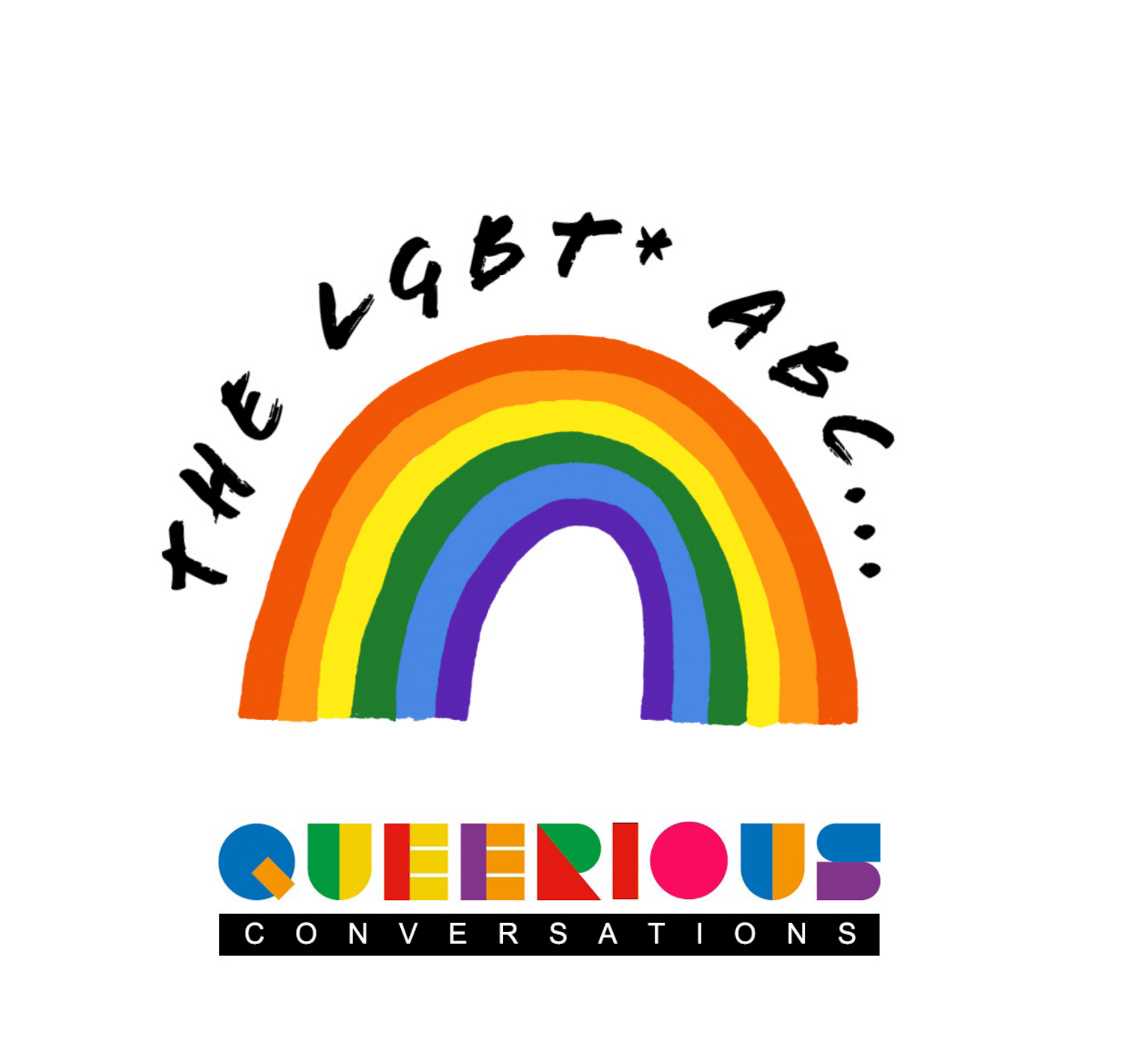# Ally

Someone who is a friend, advocate, and/or activist for LGBTQ+ people. A heterosexual ally is also someone who confronts heterosexism in themselves and others. The term ally is generally used for any member of a dominant group who is a friend, advocate or activist for people in an oppressed group.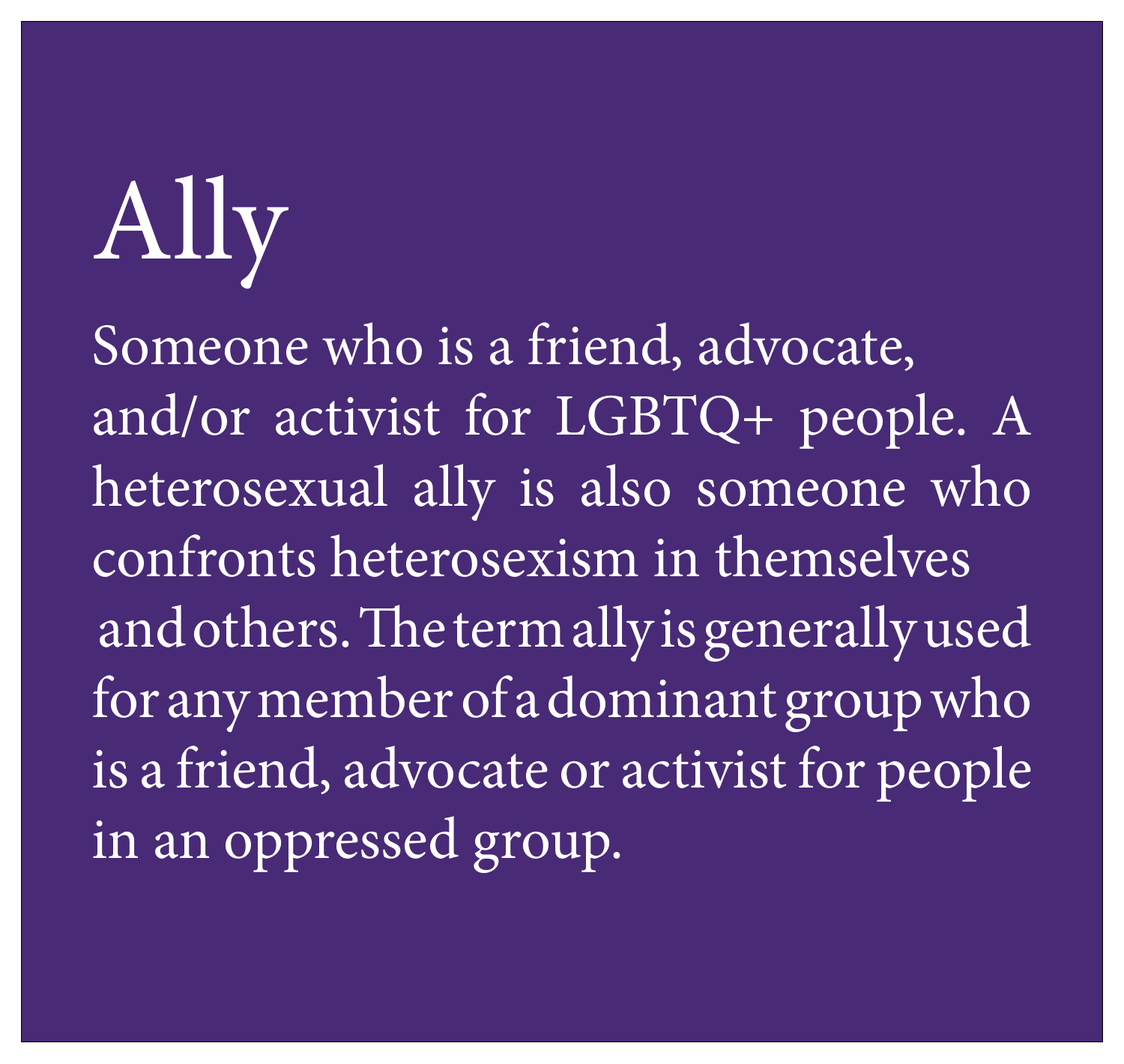Bisexual, Bi An individual who is physically, romantically and/or emotionally attracted to men and women. Bisexuals need not have had a sexual experience with both men and women; in fact, they need not have had any sexual experience at all to identify as bisexual.

No, bisexuality is not a state of confusion.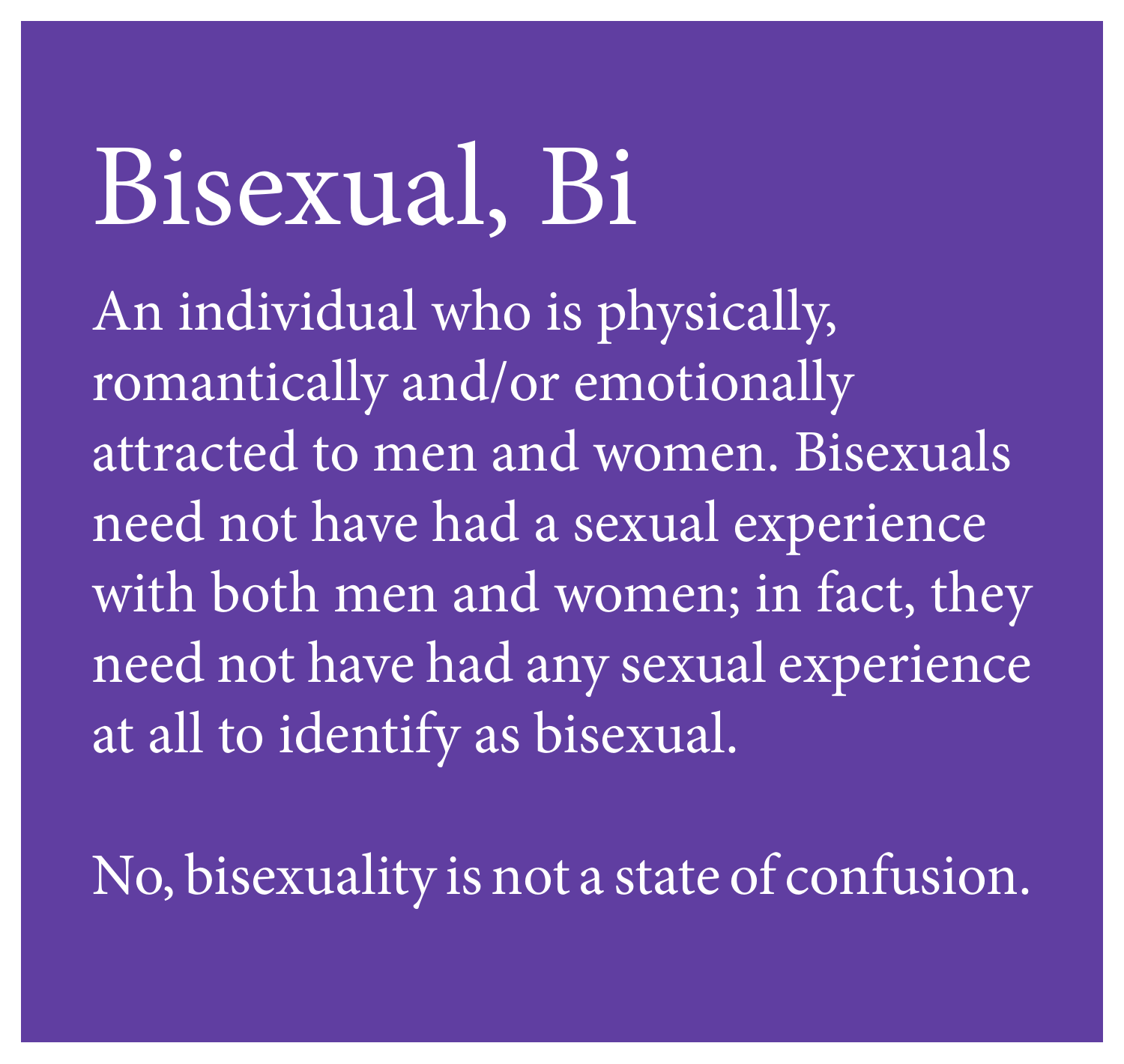# Bi-phobia Range of negative attitudes (fear, anger,

intolerance, resentment, erasure, discomfort) that one may have or express towards bisexual individuals. Bi-phobia can come from and be seen within the queer community as well as the larger heterosexist and hetronormartive society.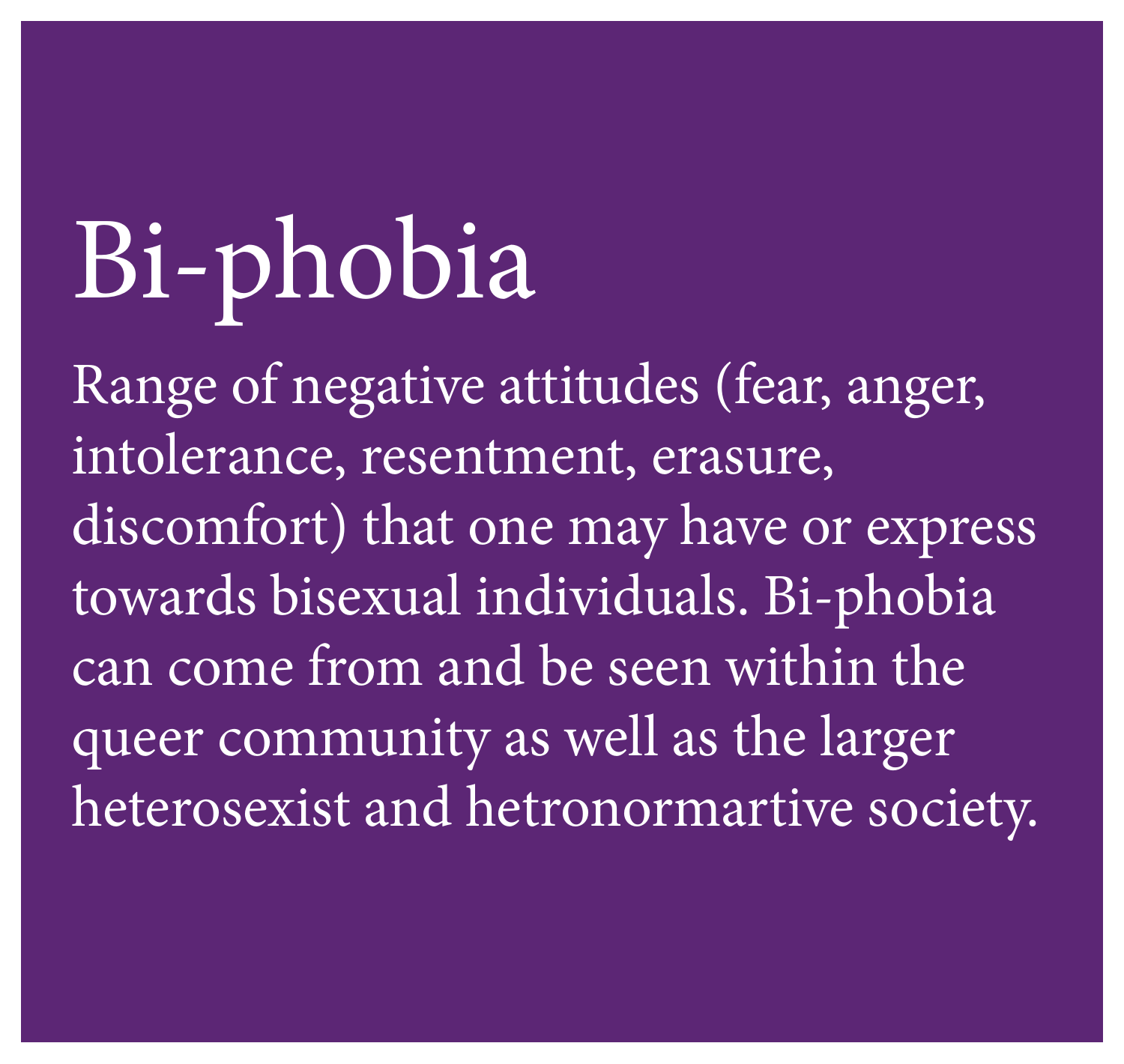### Cisgender; Cisnormativity

Cisgender is a person whose gender identity and biological sex (assigned at birth) align. Person who is not transgender is cisgender. Cisnormativity is a false assumption, that everyone is cisgender, and that cisgender identities are superior to transgender identities. Leads to invisibility and marginalization of non-cisgender identities.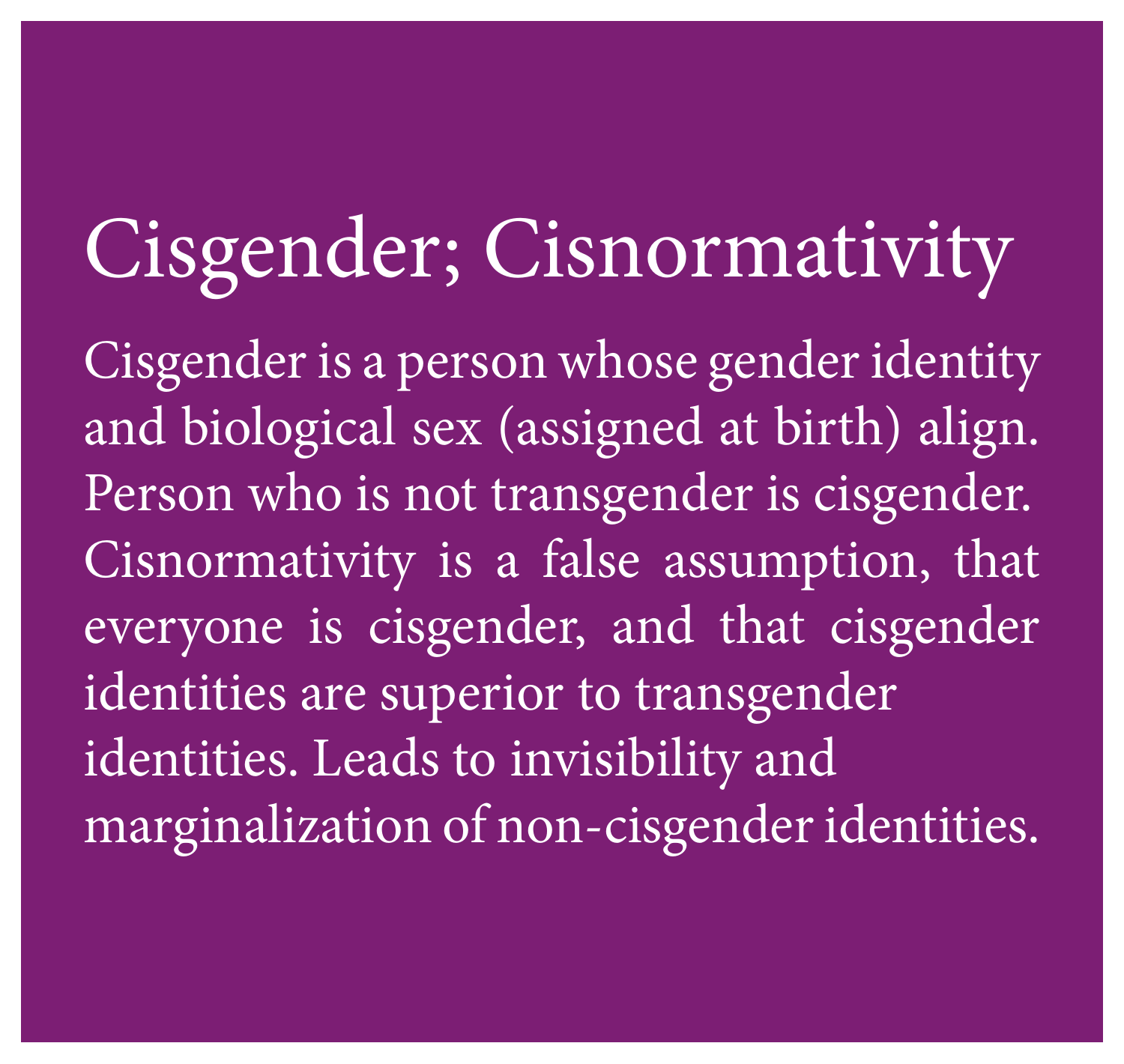Closeted Individuals who are not open to themselves or others about their sexuality or gender identity. This may be by choice and/or for other reasons such as fear for one's safety, peer or family rejection or disapproval and/or loss of housing or job. Also known as being "in the closet."

Only clothes and childhood monsters belong in a closet.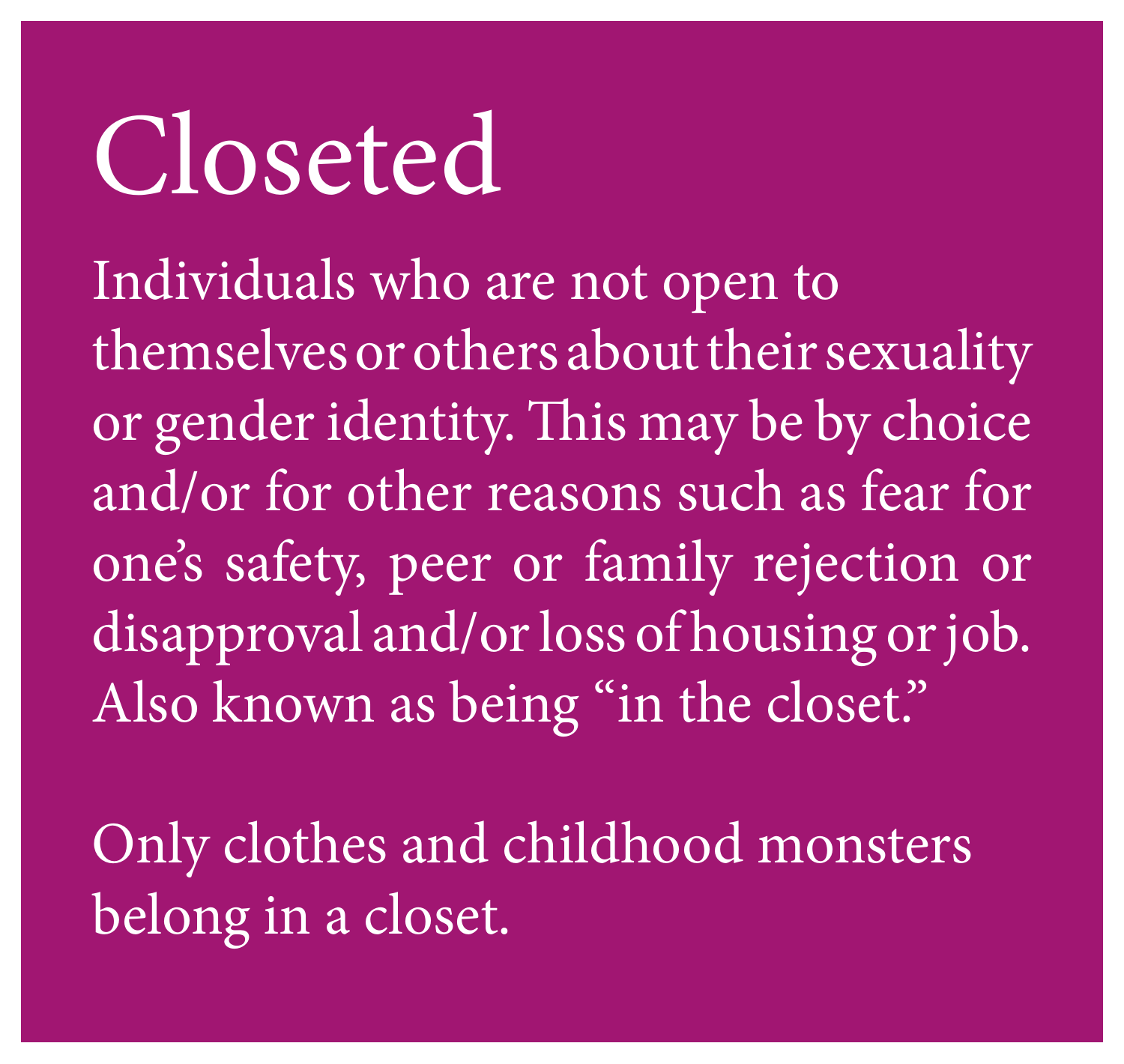Coming Out Individuals who are not open to themselves or others about their sexuality or gender identity. This may be by choice and/or for other reasons such as fear for one's safety, peer or family rejection or disapproval and/or loss of housing or job. Also known as being "in the closet."

Only clothes and childhood monsters belong in a closet.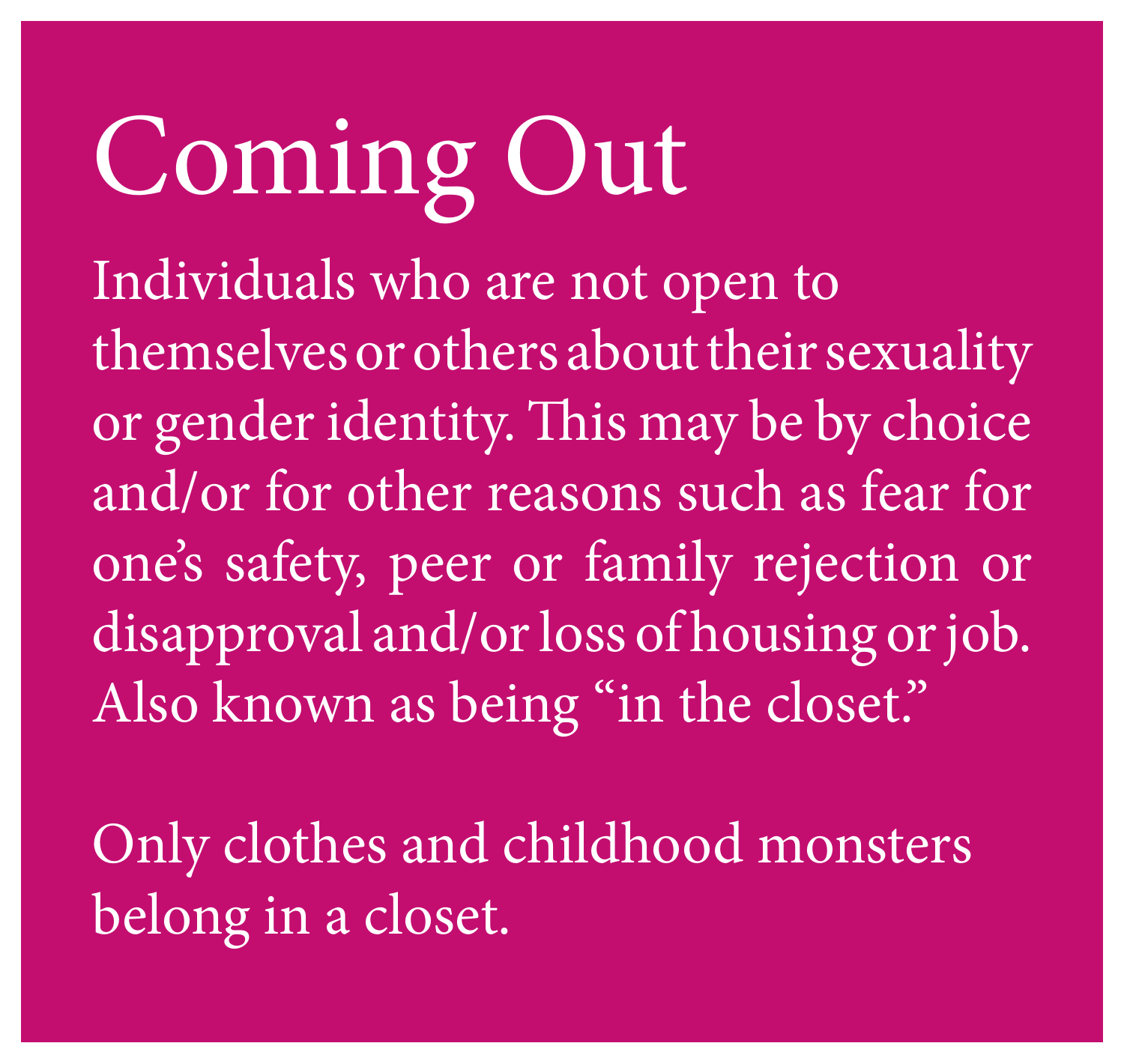# Cross-Dressing

To occasionally wear clothes traditionally associated with people of the other sex. Cross-dressers are usually comfortable with the sex they were assigned at birth and may not wish to change it. "Cross-dresser" should NOT be used to describe someone who has transitioned to live full-time as the other sex or who intends to do so in the future. Cross-dressing is a form of gender expression and is not necessarily tied to erotic activity. Cross-dressing is not indicative of sexual orientation.

Derogatory synonym: Transvestite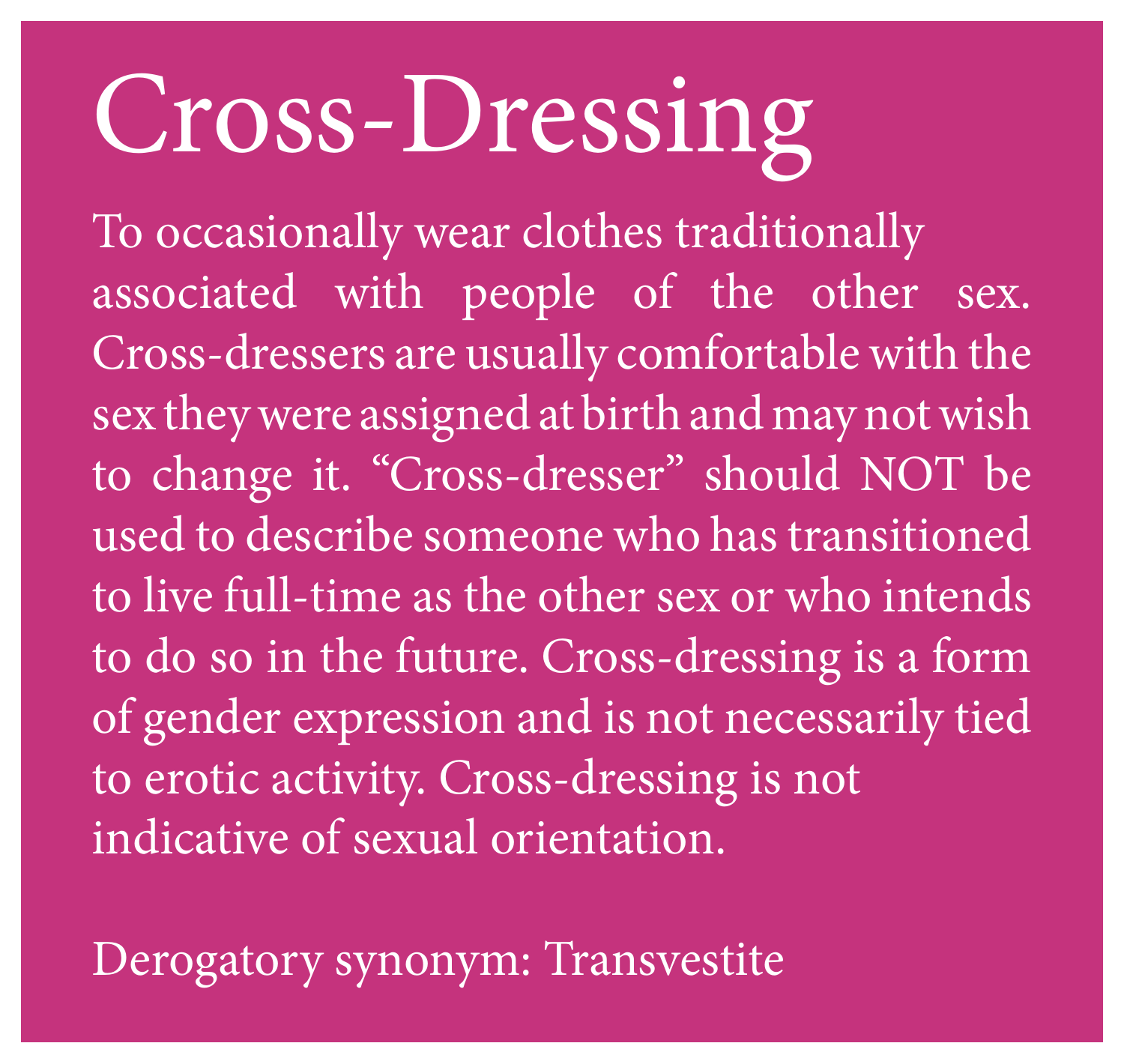### Deadnaming Act of referring to a transgender person's 'birth' name instead of their chosen name. The practice of referring to a transgender person with their non-affirmed name (used prior to transition) is disrespectful to their identity and could trigger dysphoric feelings.

E.g.: Many news articles continue to deadname Chelsea Manning by referring to her as Bradley Manning.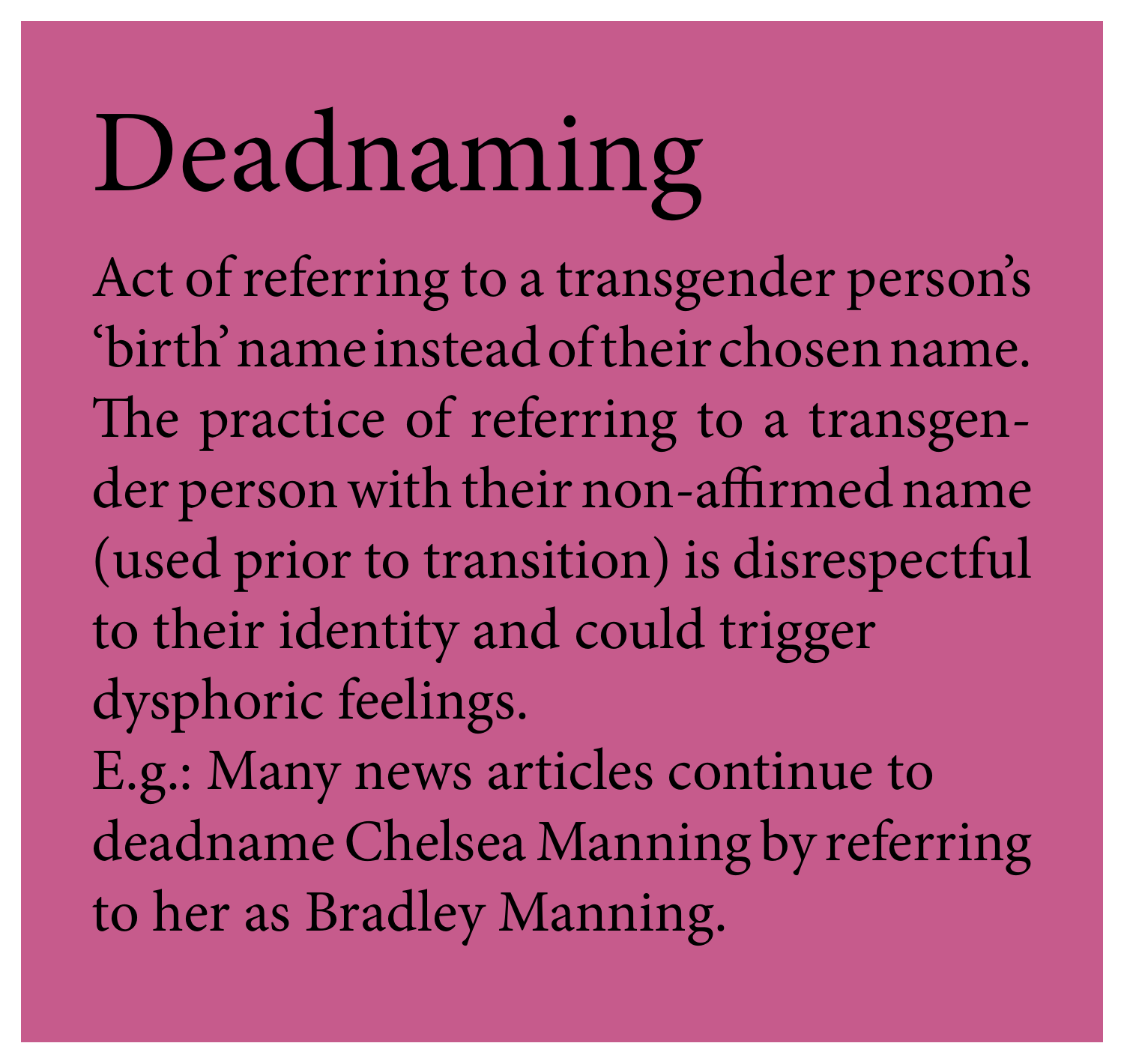# Dyke

Term referring to a masculine presenting (butch) lesbian. Formerly used as a derogatory term to stereotype and stigmatize lesbians, the term dyke has been reclaimed affirmatively by many, as an act of taking back control of words. However, the word could trigger bad memories for some, and is still used as an insult by many homophobes.

Tip: When used by the ingroup (lesbians) the word has a neurtral or affirmative interpretation, and when used by the out group its viewed as an insult and offensive.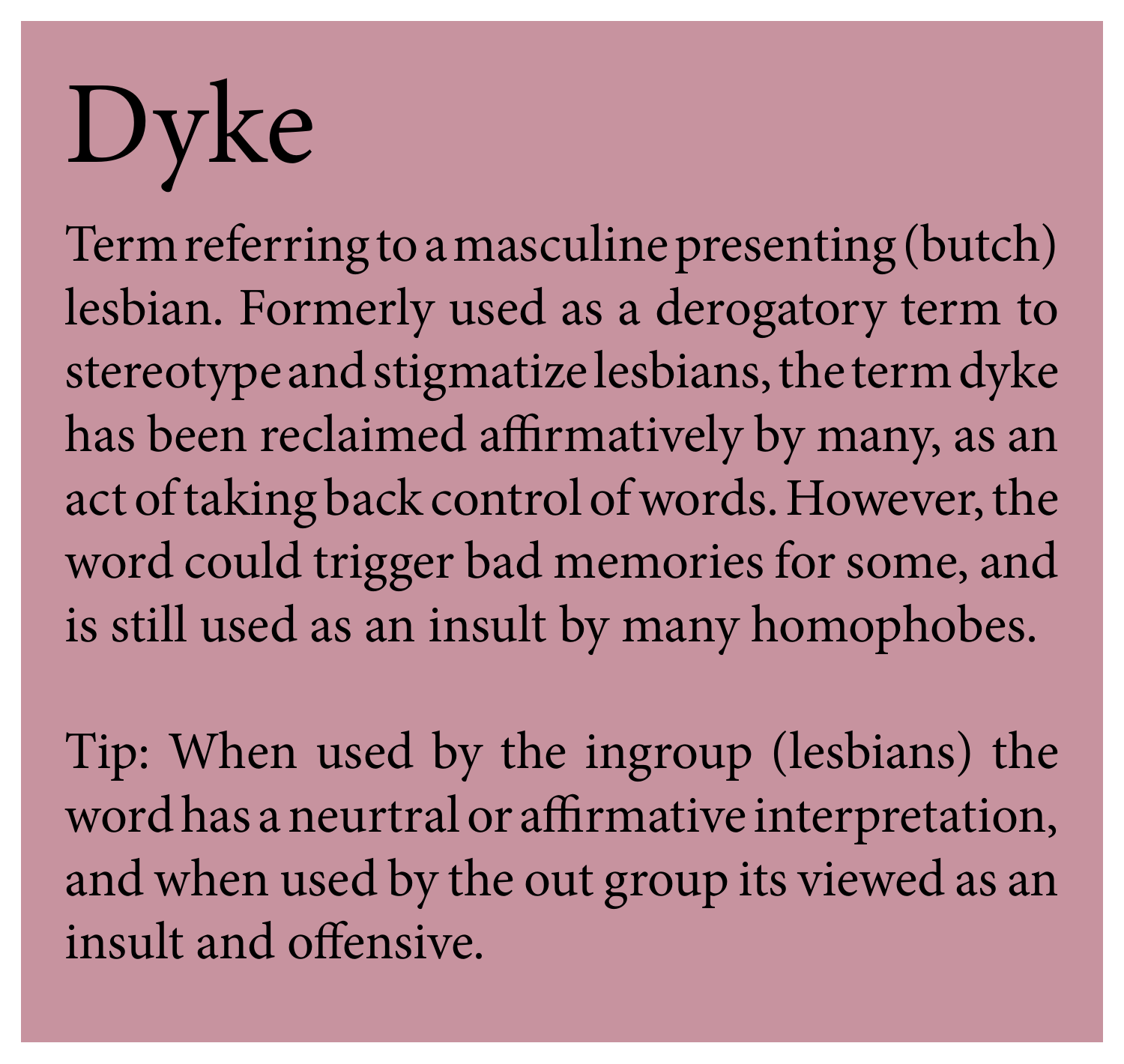- Used by people who present socially in
- differ from their everyday gender, usually
- self-expression. Drag queens typically have everyday lives as men. Drag kings typically
	-
- Unless they are drag performers, most trans
	-



Drag Queen/King clothing, name, and/or pronouns that for enjoyment, entertainment, and/or live as women when not performing. people would be offended by being identified as drag queens/kings.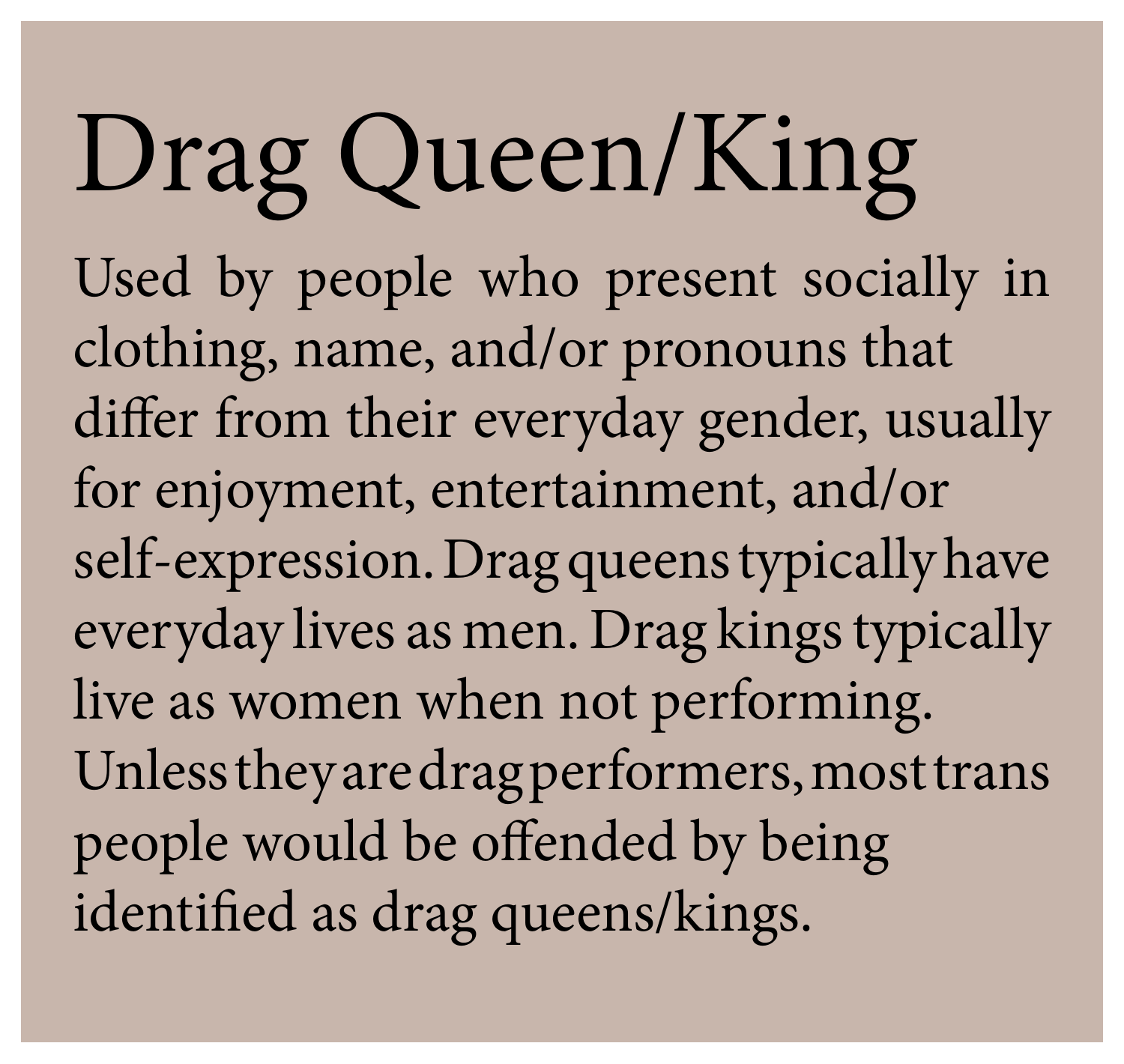Opposite of intersex. It means that a person has innate physical sex characteristics (anatomy, chromosomes, genitals) that match what is conventionally expected



# Endosex for female or male bodies.

Endosex bodies are in no way superior to intersex bodies.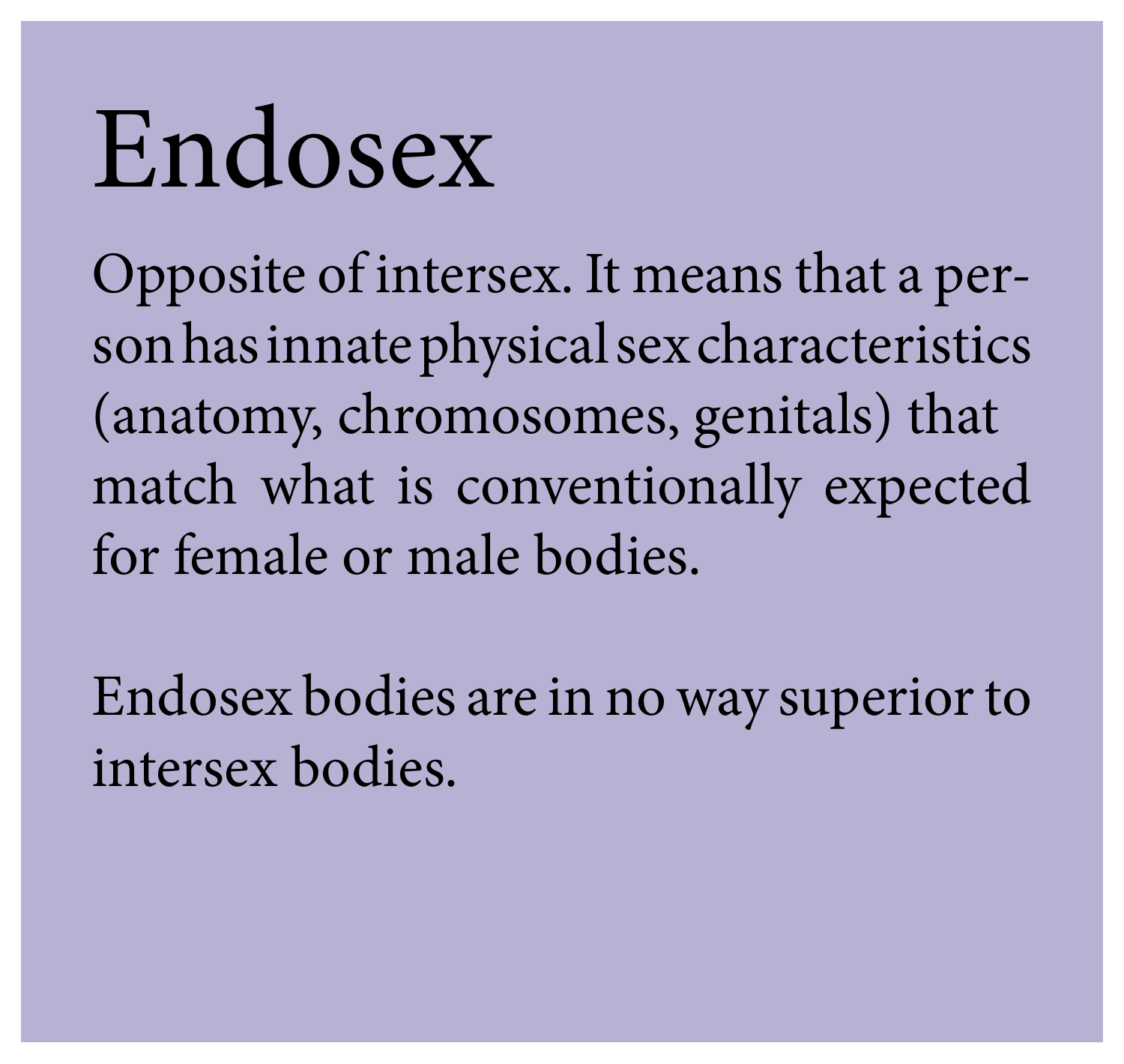Fluid | Fluidity Describes an identity that may change or shift over time. Belief that gender and sexual identities are more fluid (on a continuum/spectrum) than the conventional binary categories of male vs female and heterosexuality vs homosexuality.

Example of usage: gender-fluid, fluid-sexuality.

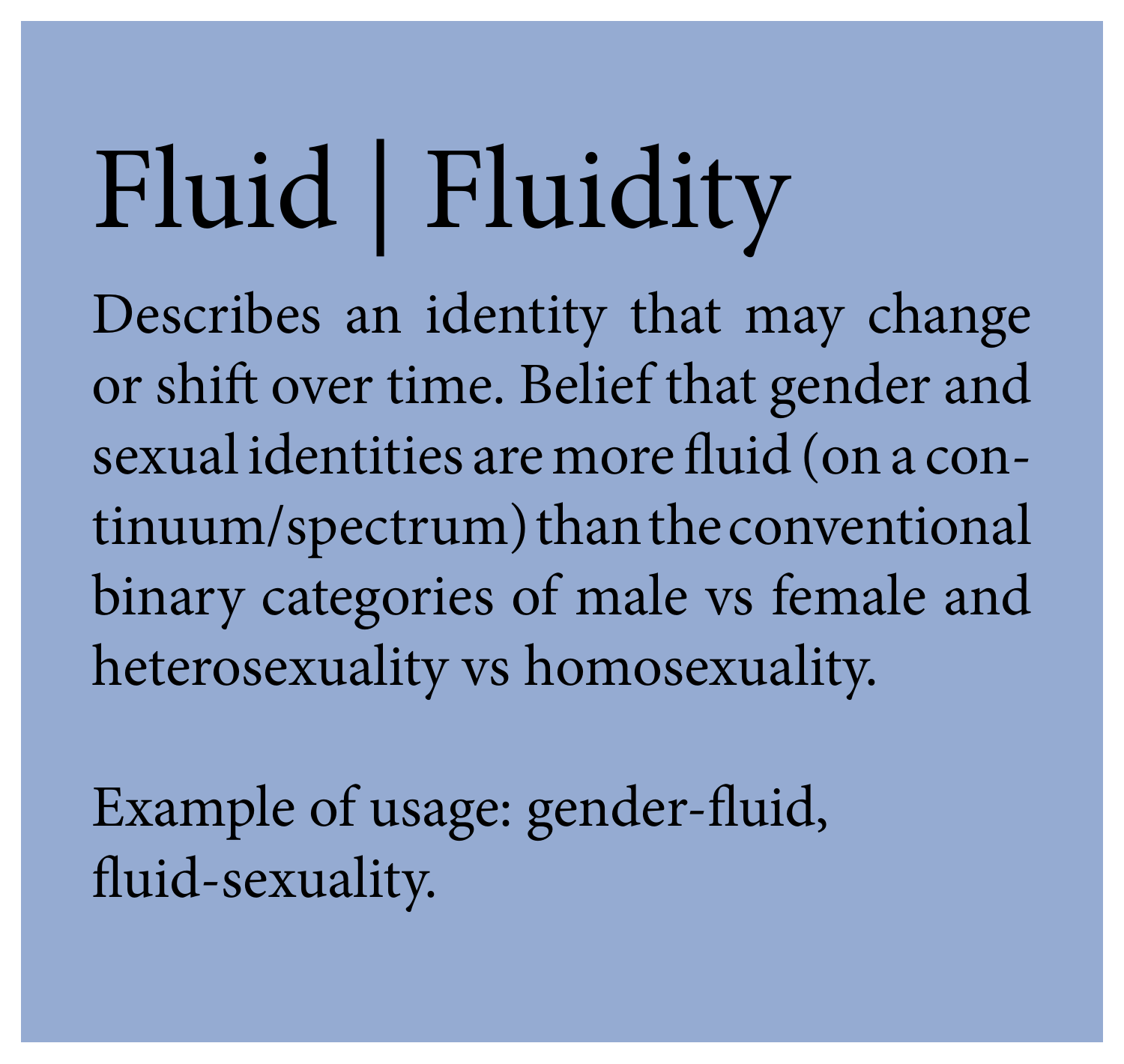Femme Someone who identifies as feminine (womanly, ladylike, girlish, effeminate, soft, tender) whether physically, mentallyoremotionally. Historicallyused in the lesbian community, it is being increasingly used by other LGBTQ\* people to describe gender expressions that reclaim and disrupt traditional constructs of femininity.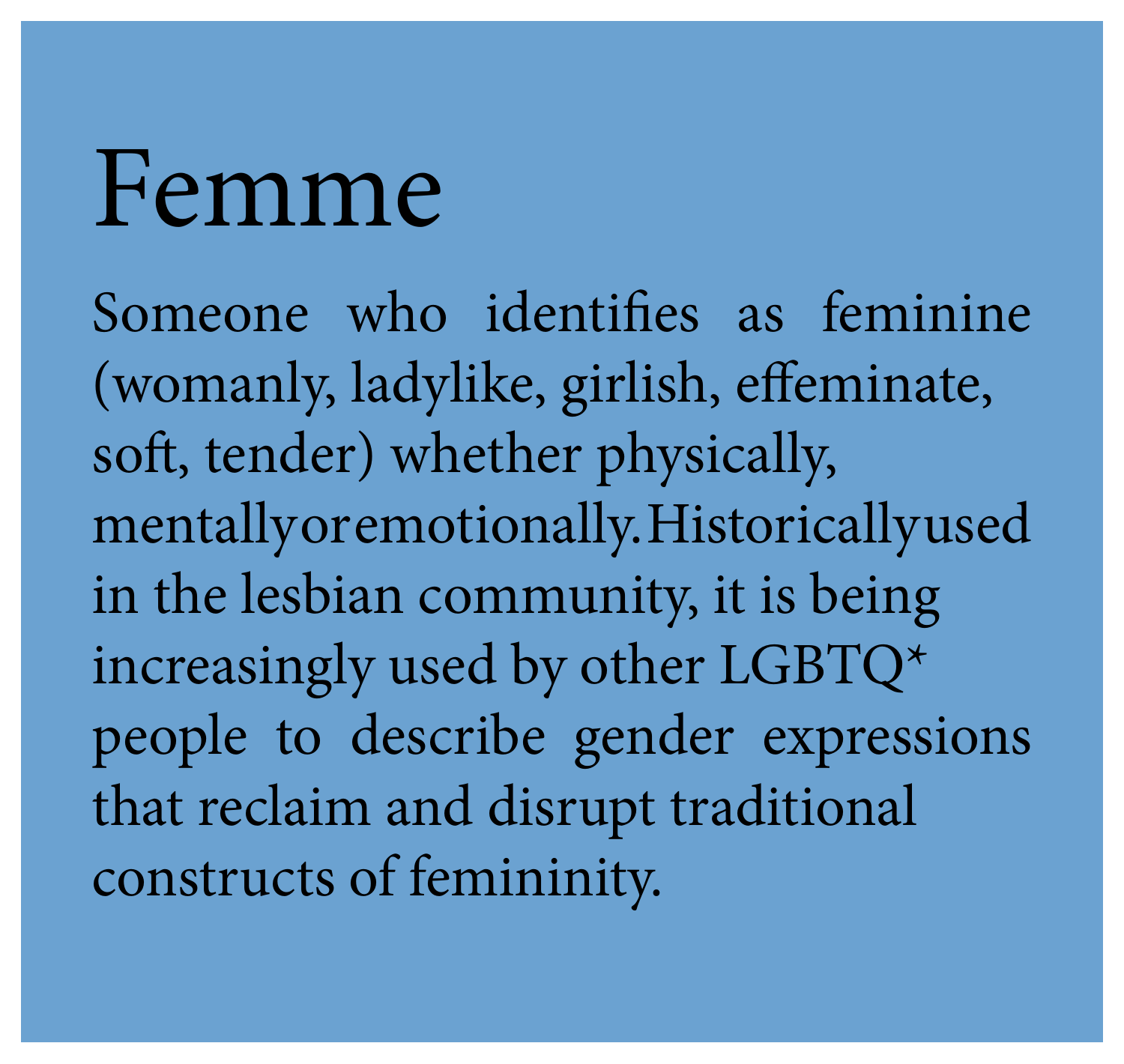Gay Term used to describe individuals who areprimarilyemotionally, physically, and/ or sexually attracted to members of the same sex and/or gender. More commonly used when referring to males/men-identified people who are attracted to males/ men-identified people. Can be applied to females/women-identified people as well.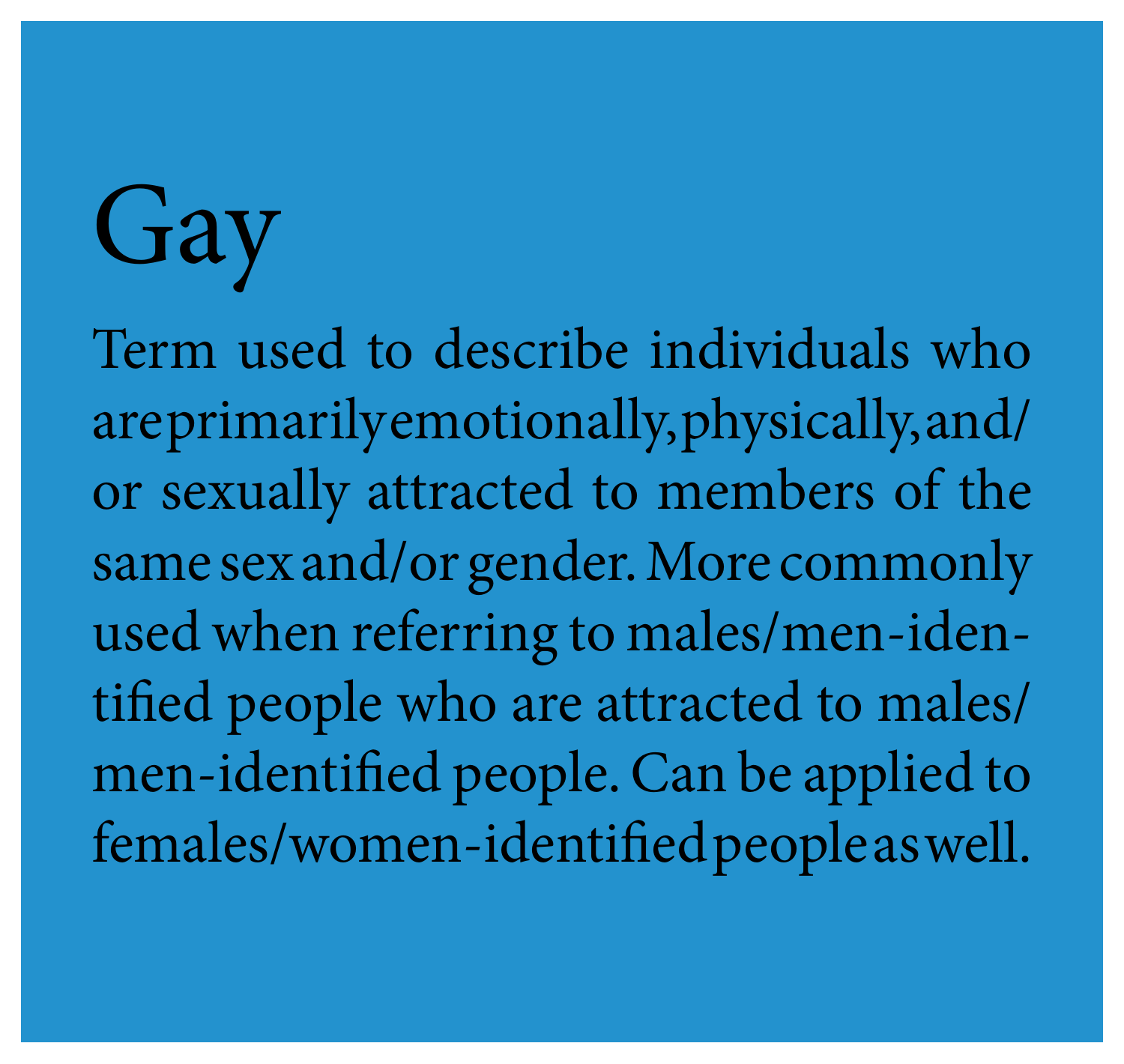### Gender

A social construct used to classify a person as a man, woman, or some other identity. Fundamentally different from the sex one is assigned at birth. Genders come with: societal roles and expectations of how an individual should act, think, and/or feel based on an assigned gender in relation to society's binary biological sex system. Often incessantly associated to neutral constructs like fashion and aesthetic preferences.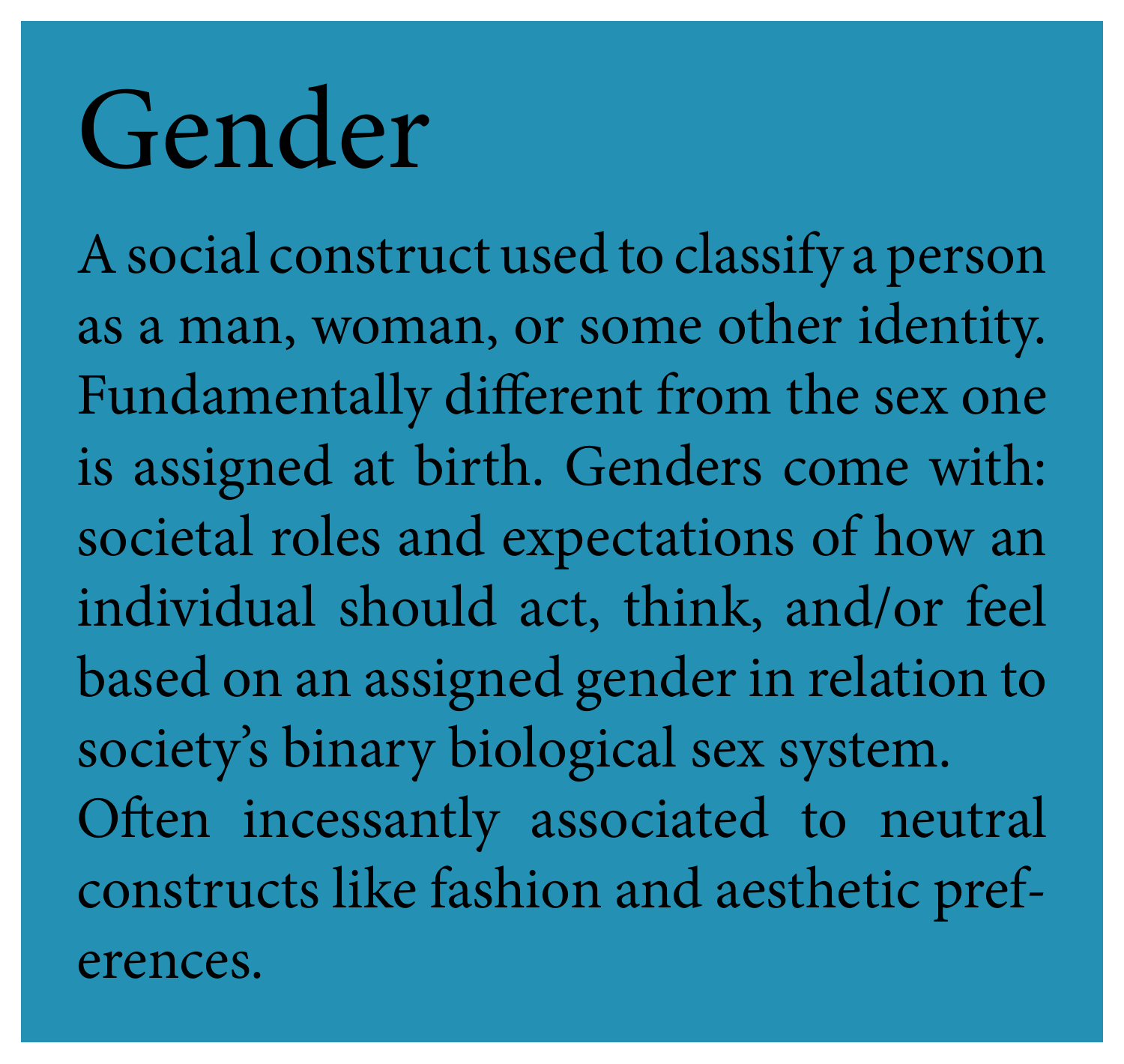# Gender Identity

Internal perception of one's gender, and how they label themselves, based on how much they align or don't align with what they understand their options for gender to be. Common identity labels include man, woman, genderqueer, non-binary, transgender, and more.

Question: How many genders exist? Answer: As many as the people on earth. Hint: Gender is a spectrum.

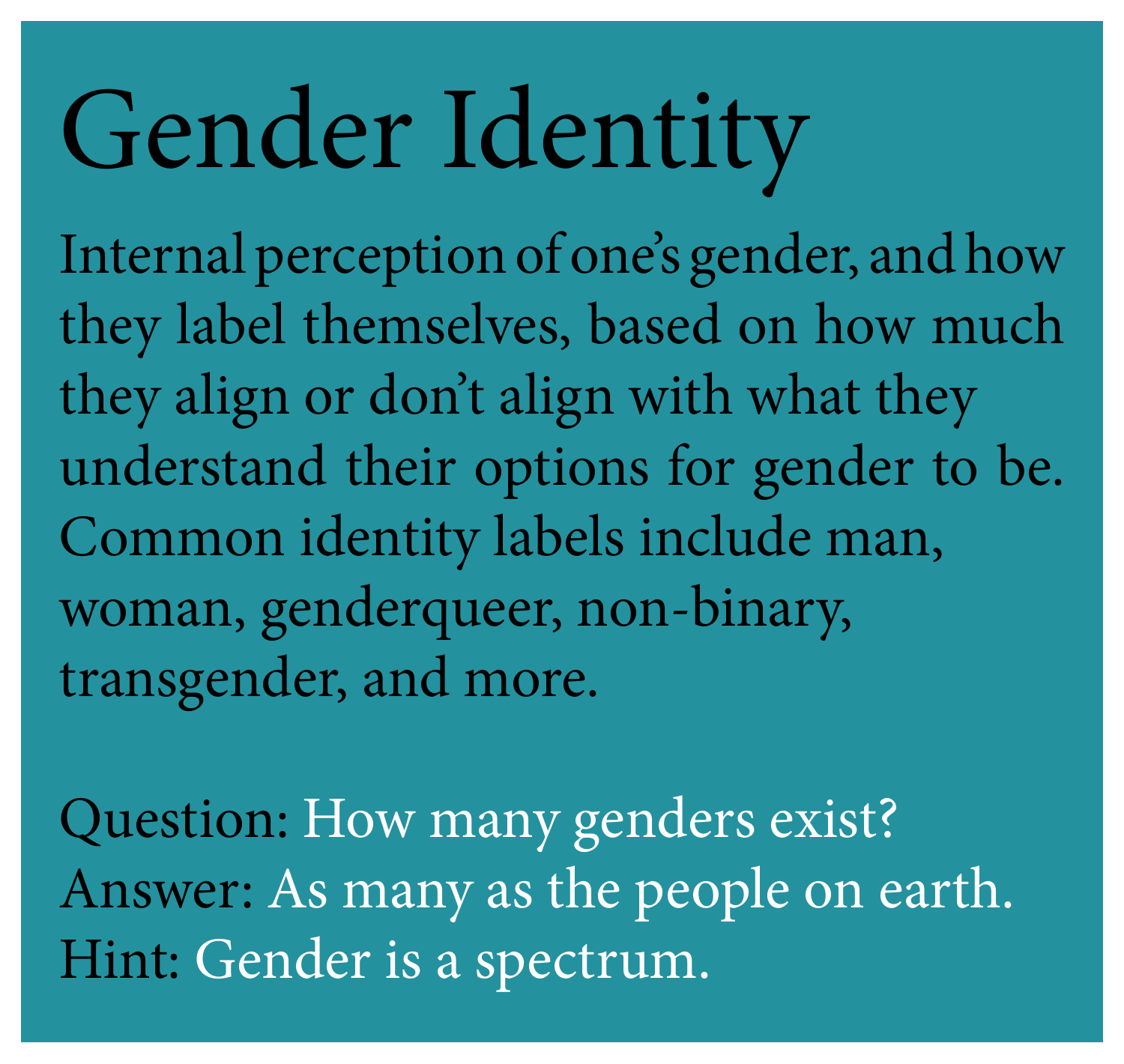Gender Expression External (social) display of one's gender, through a combination of dress, demeanour, social behaviour, and other factors, generally measured on scales of masculinity, femininity, or androgyny.

Individuals may embody their gender in a multitude of ways and have terms beyond these to name their gender expression(s).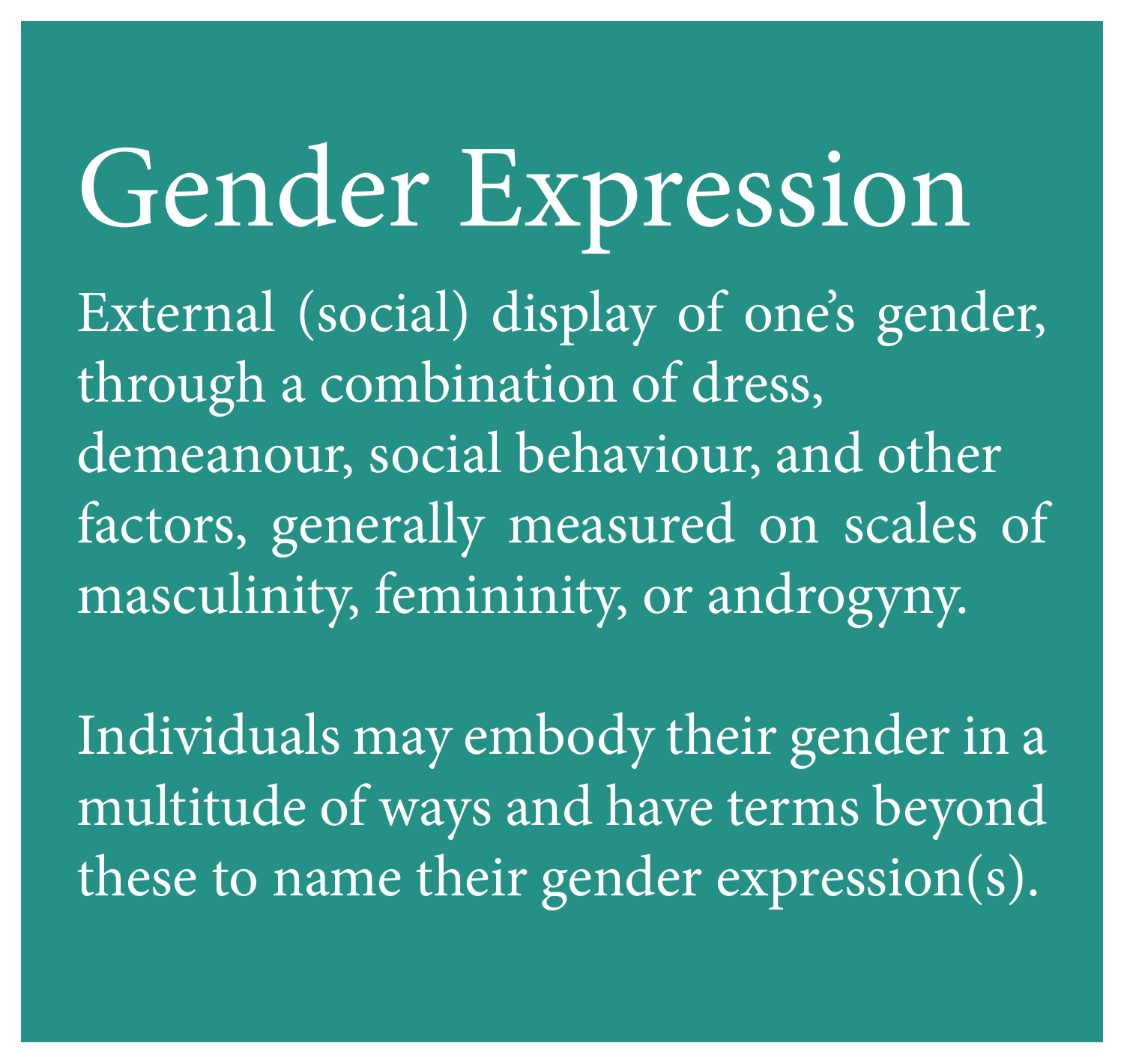Gender Non-Conforming Adjective for people who do not subscribe to societal expectations of typical gender expressions or roles. The term is more commonly used to refer to gender expression (how one behaves, acts, and presents themselves to others) as opposed to gender identity (one's internal sense of self).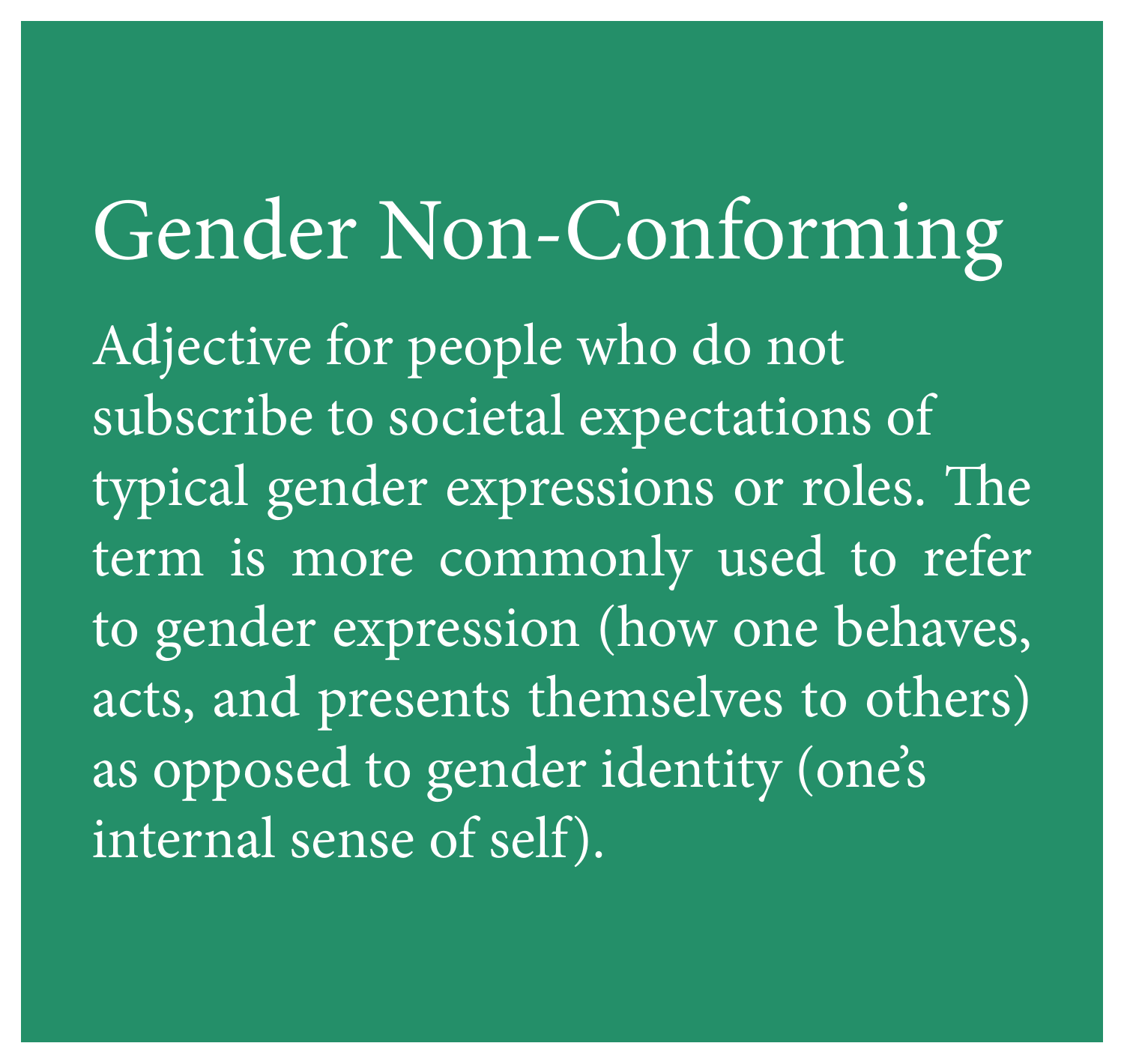Genderqueer genderfluid, genderflux. between genders (genderfluid); refer to

- Gender identity label often used by people who do not identify with the binary of man/ woman. An umbrella term for many GNC identities -agender, bigender, gender creative,
- Genderqueer people may think of themselves as one or more identities; they may define gender terms differently; may not identify with a gender (genderless, agender); move themselves as third gender or other-gender.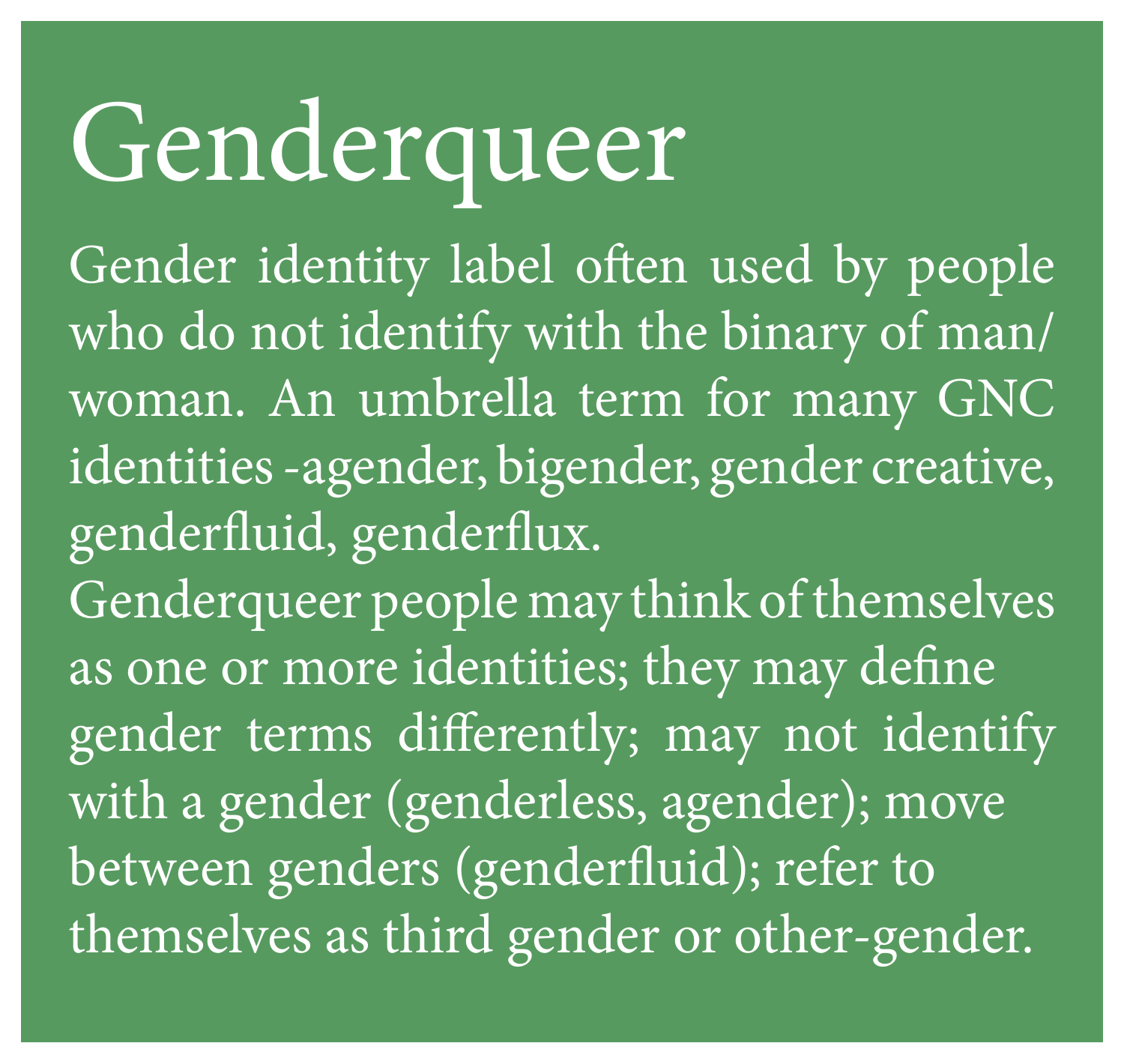person.

### Gender Dysphoria Discomfort with an assigned sex and/or gender and/or the gender norms and roles associated with either. Gender dysphoria is commonly experienced by transgender and transsexual people, but the nature of the experience can wary from person to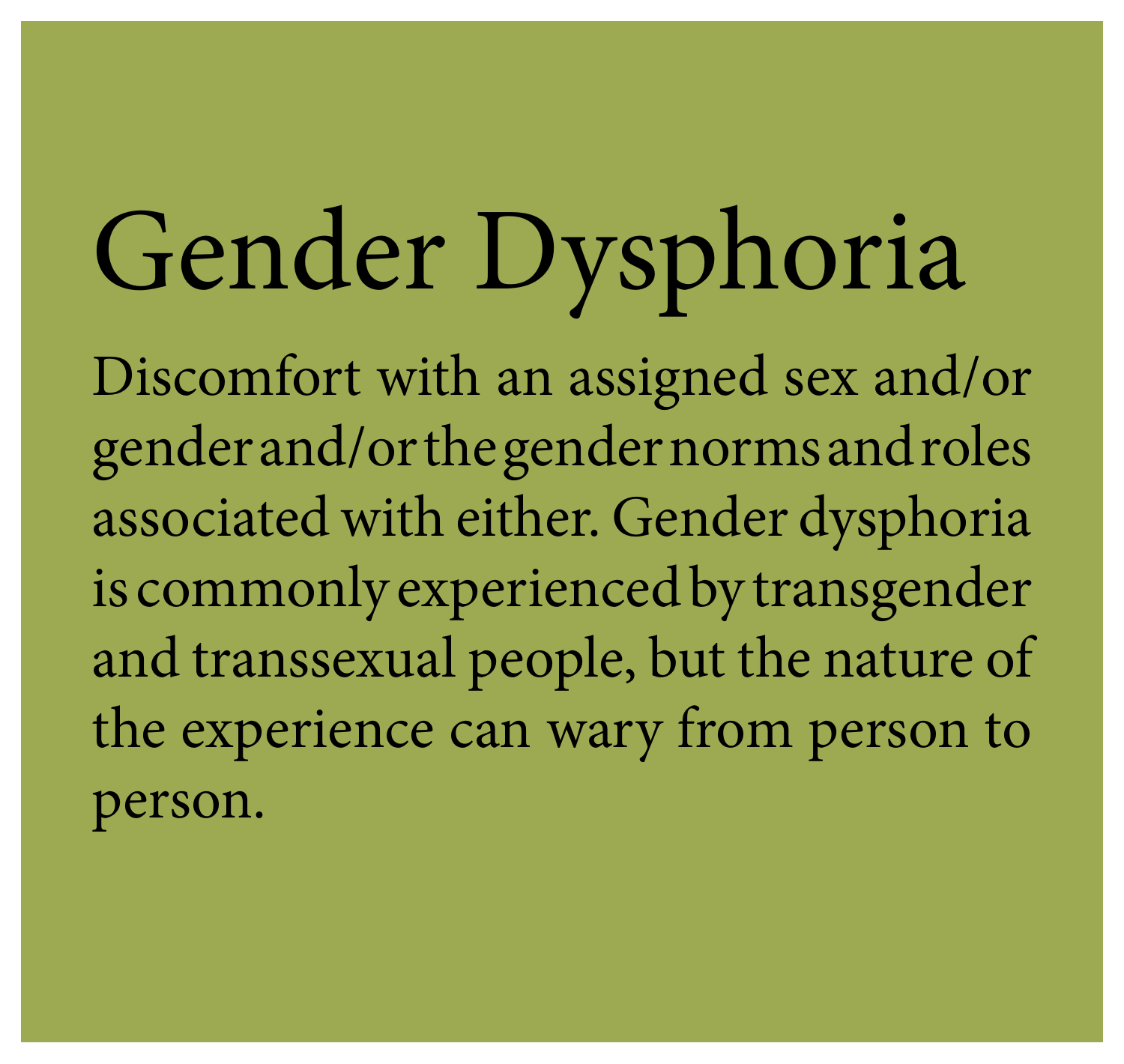### Heterosexism

Oppressive behaviour that grants preferential treatment to heterosexual people, reinforces the idea that heterosexualityissomehowbetterormore "right" than queerness, and makes other sexualities invisible or marginalised.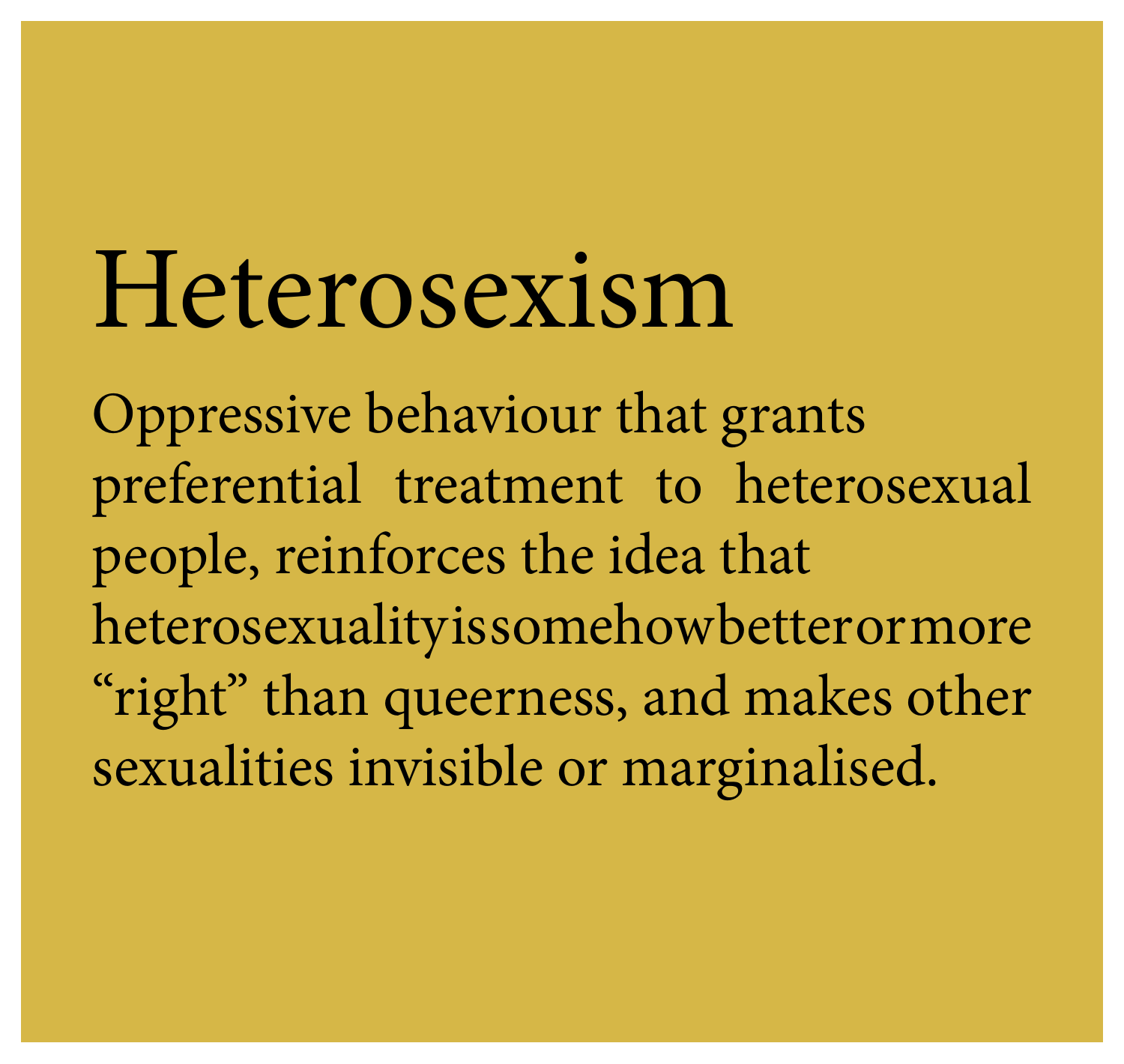# Heteronormativity

Assumption, in individuals or in stigmatises other sexualities. This idea that individuals should identify as men

- institutions, that everyone is heterosexual, and that heterosexuality is superior to all other sexualities. Leads to invisibility and
- often includes such concepts as gender normativity, gender roles, the assumption
- and women, the rule of masculine men and
- feminine women, and the idea that men and women are a complementary pair.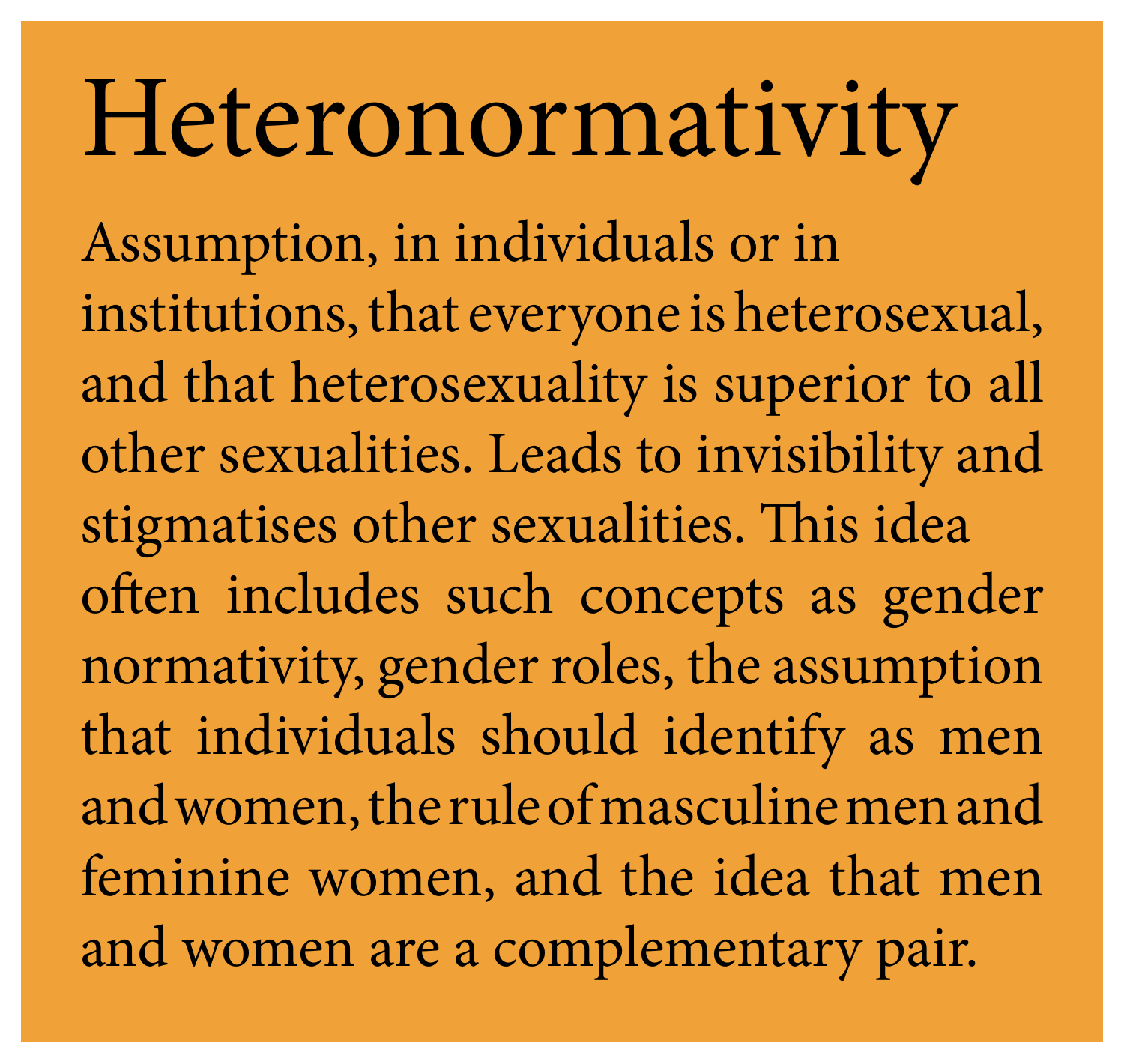Heterosexuality Medical/clinical term that describes a person primarily emotionally, physically, and/or sexually attracted to members of the opposite sex. Also known as straight.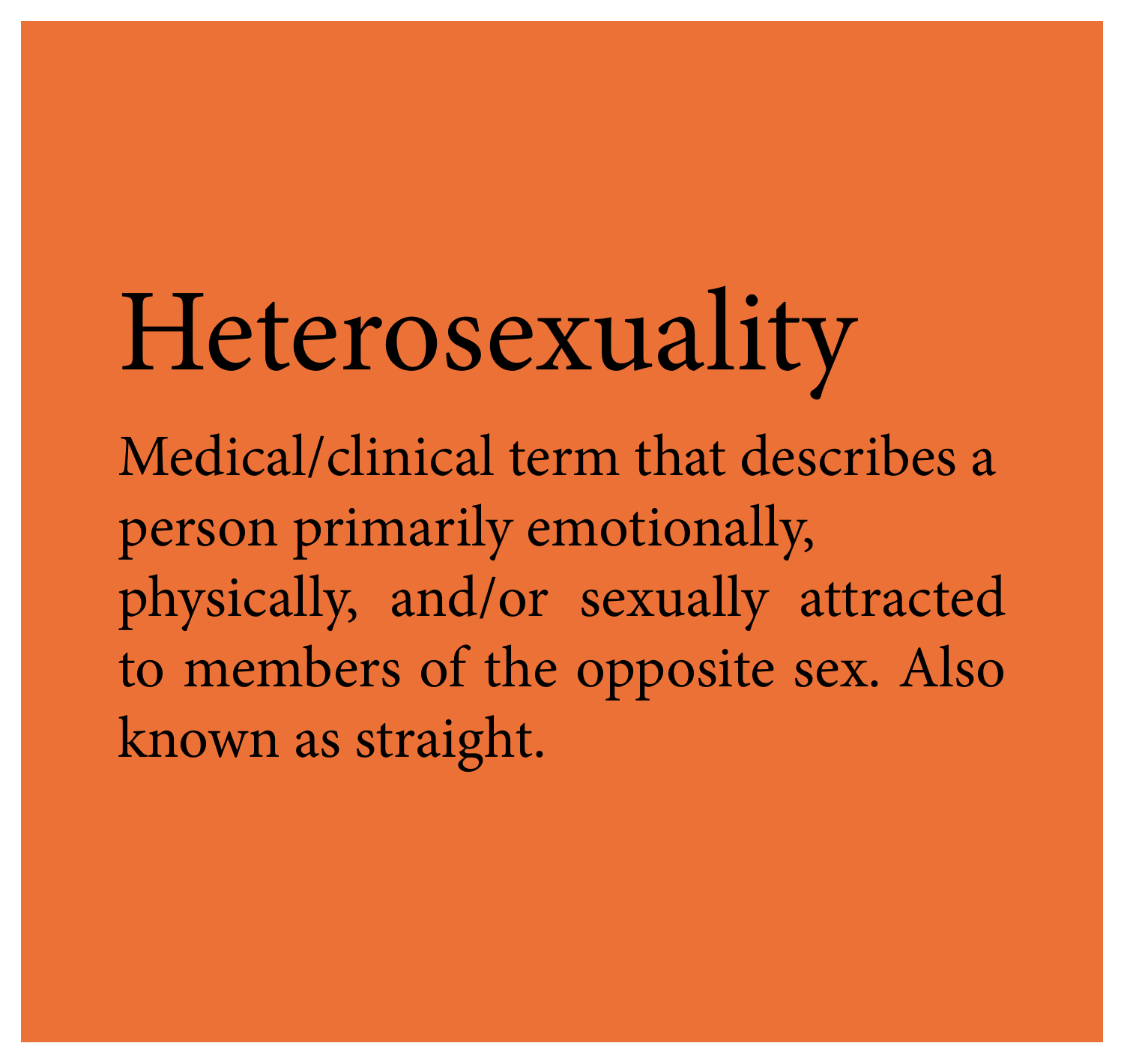# Homosexuality

- Medical/clinical term used to describe
- physically, and/or sexually attracted to
- members of the same sex/gender. The
- term is considered stigmatizing due to
	-
	-
	-

a person primarily emotionally, its history as a mental illness category, and is discouraged for common use (use gay or lesbian instead).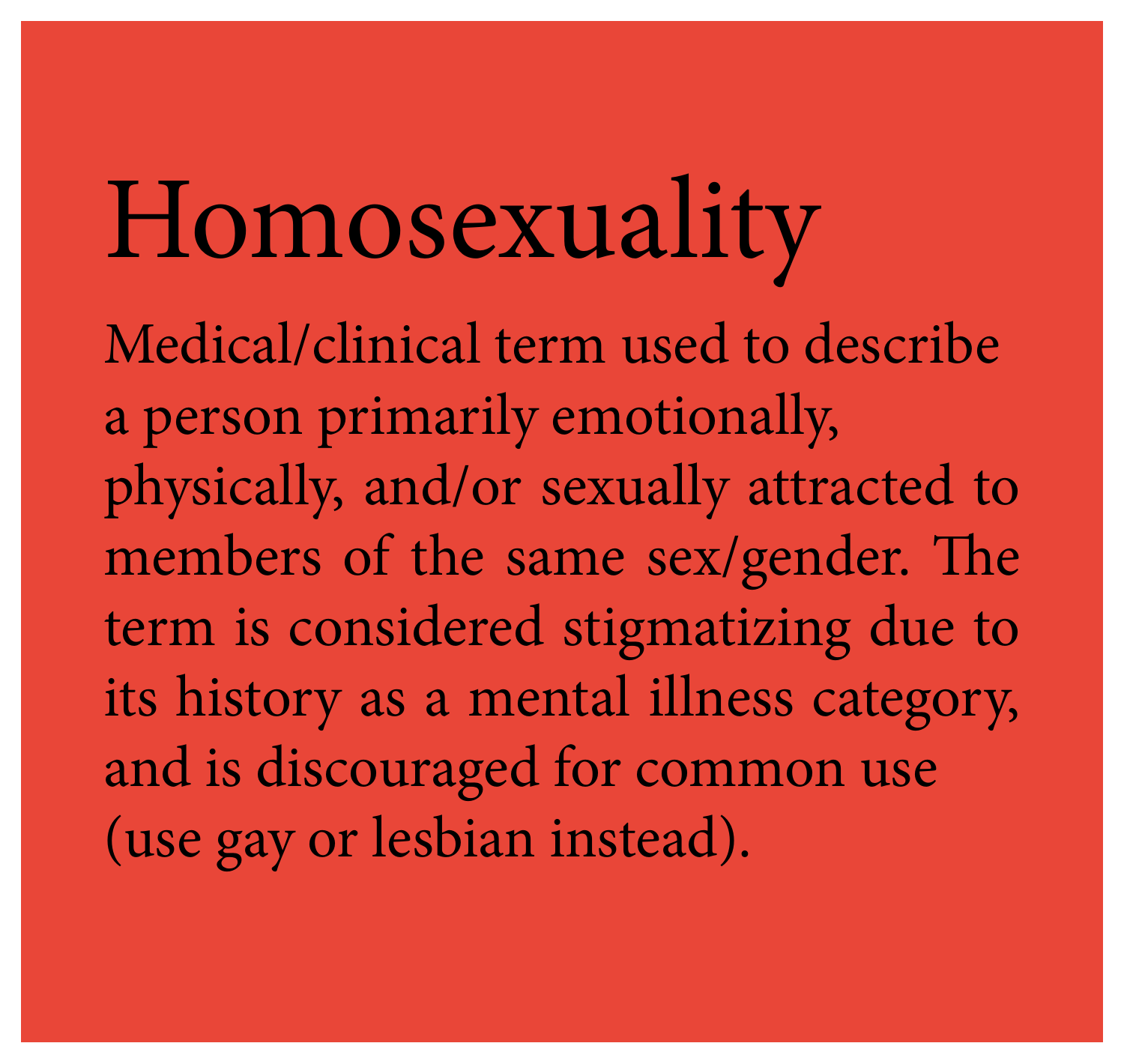Homophobia Umbrella term for a range of oppressive negative attitudes (fear, anger, intolerance, resentment, hate, erasure, discomfort) that one may have towards LGBTQ\* persons. Some Queer activists argue against the use of the term because (1) It inaccurately describe systems of oppression as irrational fears, and (2) for some people, phobias are a very distressing part of their lived experience and co-opting this language is disrespectful to their experiences and perpetuates ableism.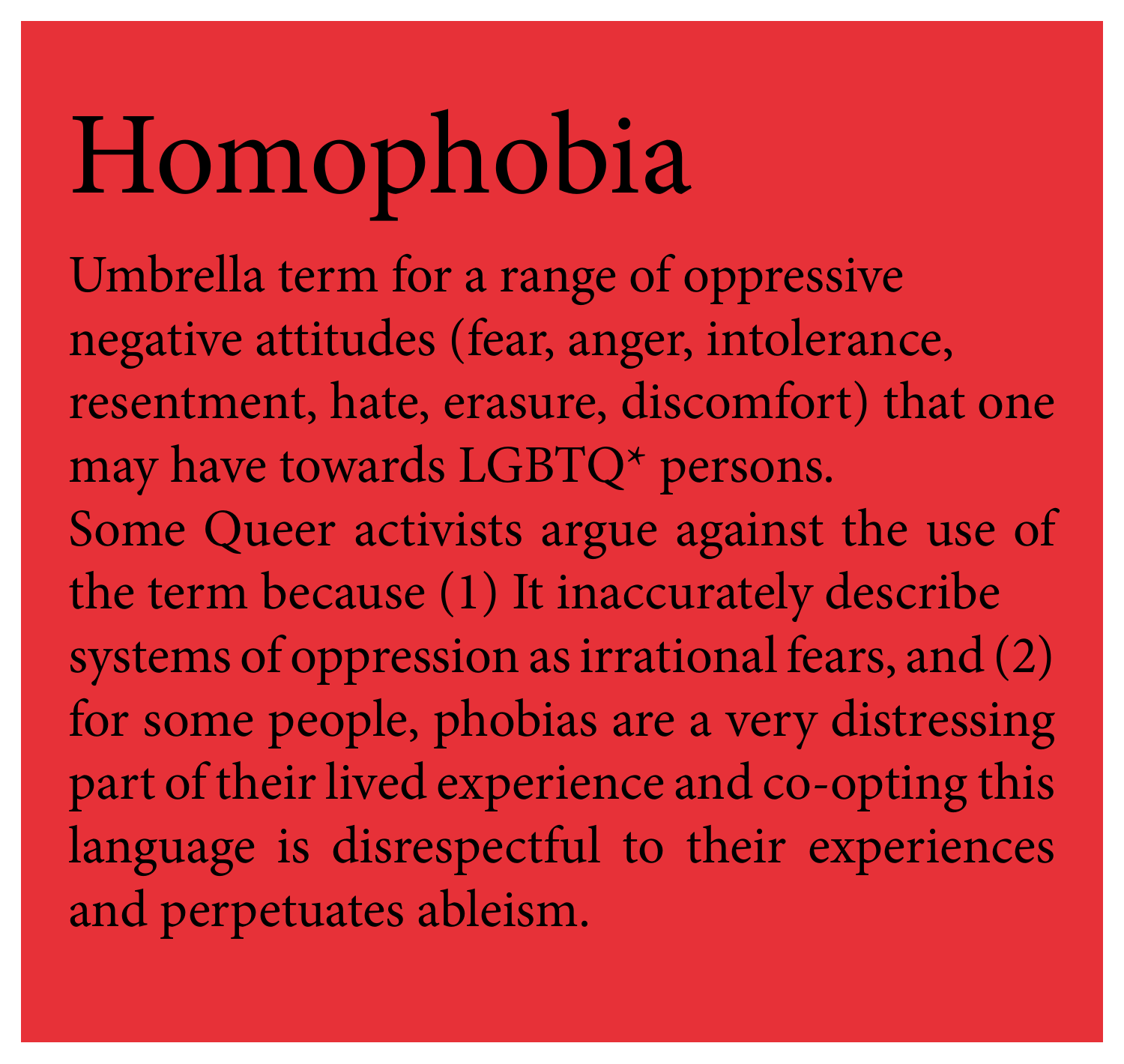Homoparentality The paternity of homosexuals. So a homoparentality is not unique to the species.

# homoparental couple is a homosexual couple who have children, adoptive or not. Bridging the gap and for information, human species, it also occurs in other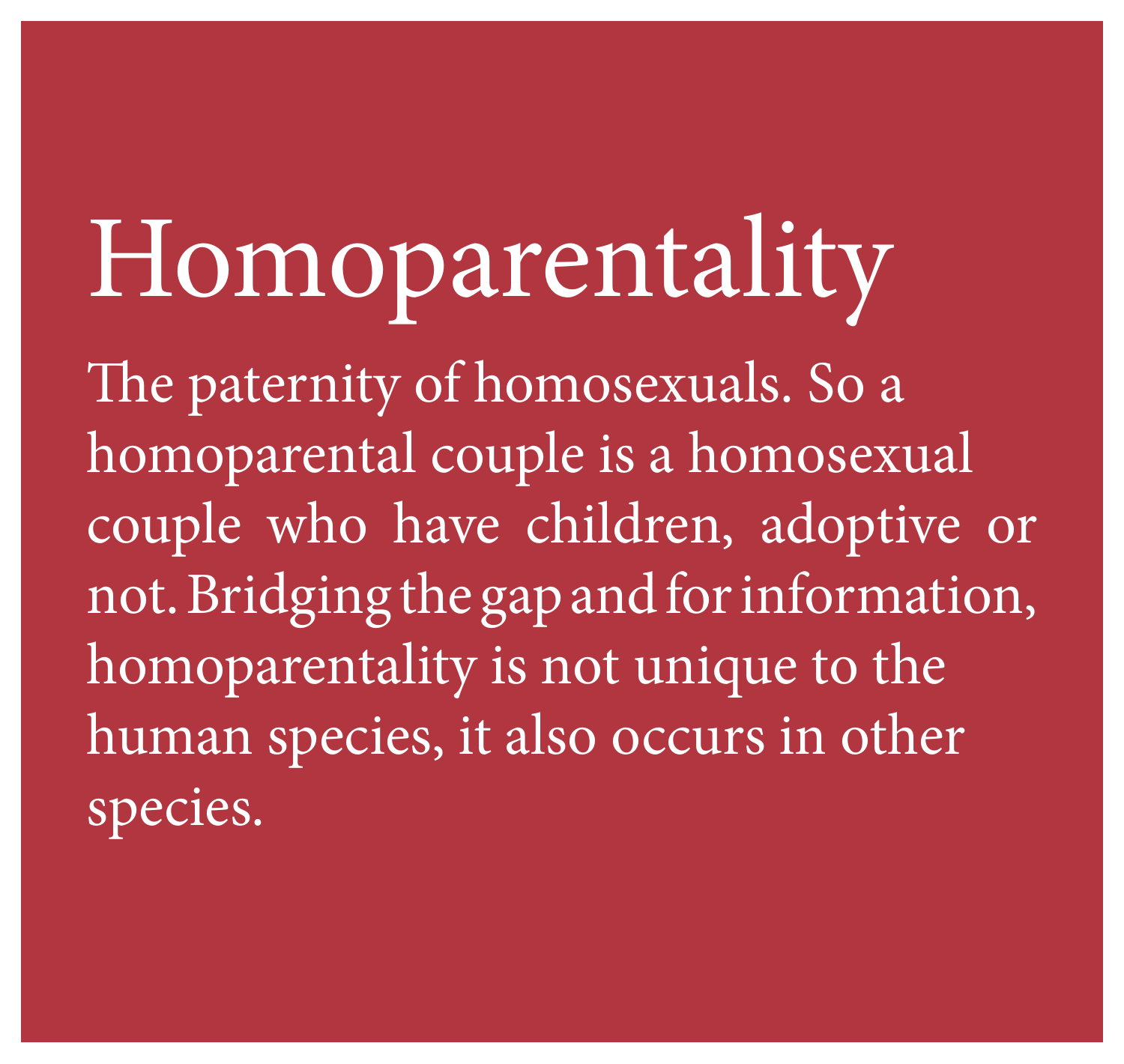### Internalised Oppression

The process whereby people in the target group make oppression internal and personal by coming to believe that the lies, prejudices, and stereotypes about them are true. Members of target groups exhibit internalised oppression when they alter their attitudes, behaviours, speech, and self-confidence to reflect the stereotypes and norms of the dominant group. Internalised oppression can create low self-esteem, self-doubt, and even self-loathing.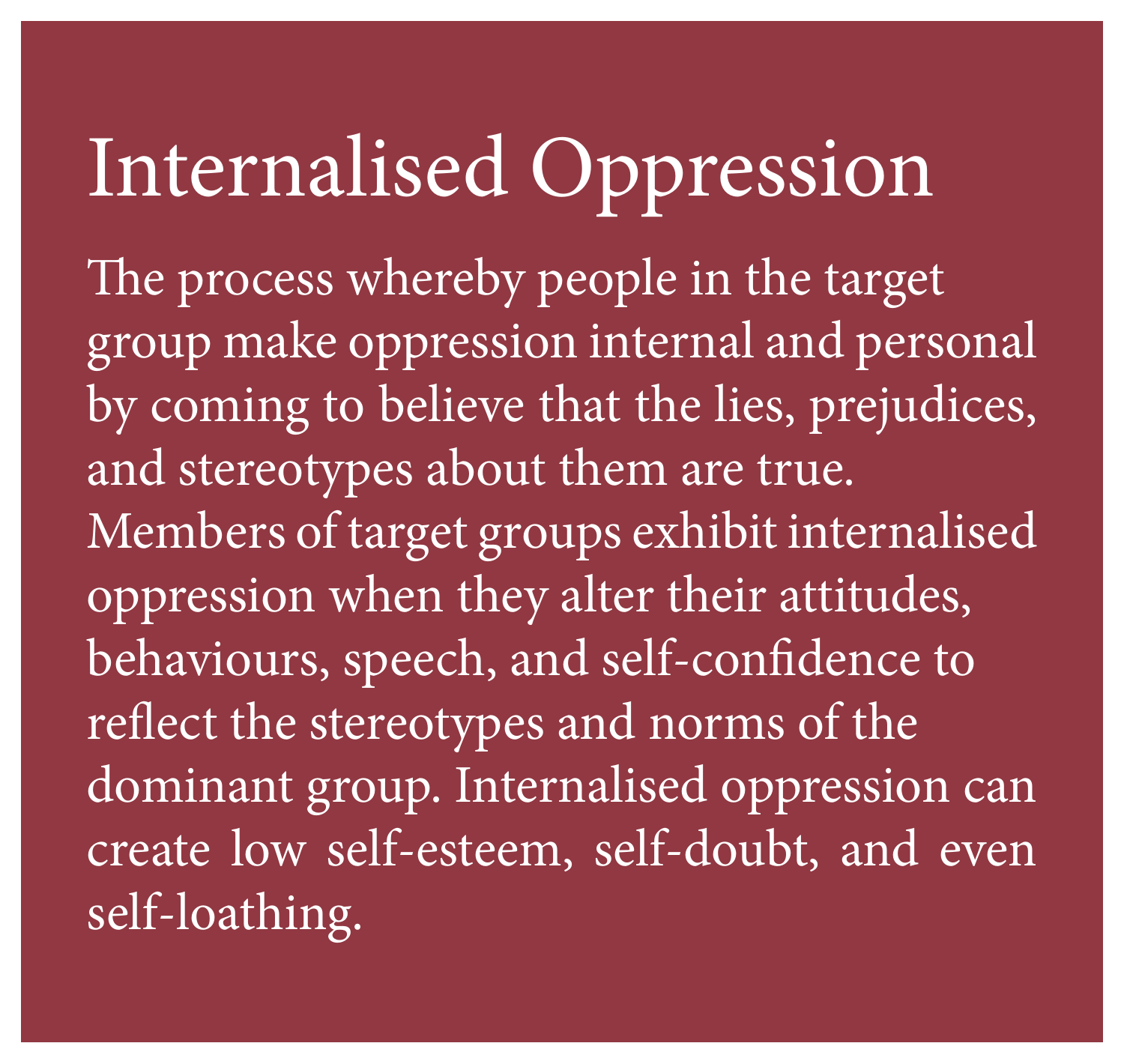Internalised oppression may manifest itself in varying ways: •Denial of sexual orientation to self & others. Attempts to pass as heterosexual or cis-gendered to gain acceptance. •Low self-esteem and negative body image. •Contempt for the LGTBQ\* individuals who are open about their identity. ·Denial that LGBTphobia, heterosexism or heteronormativity are serious social problems. • Becoming psychologically/behaviourally abusive or remaining in an abusive relationship. ·Increased social withdrawal

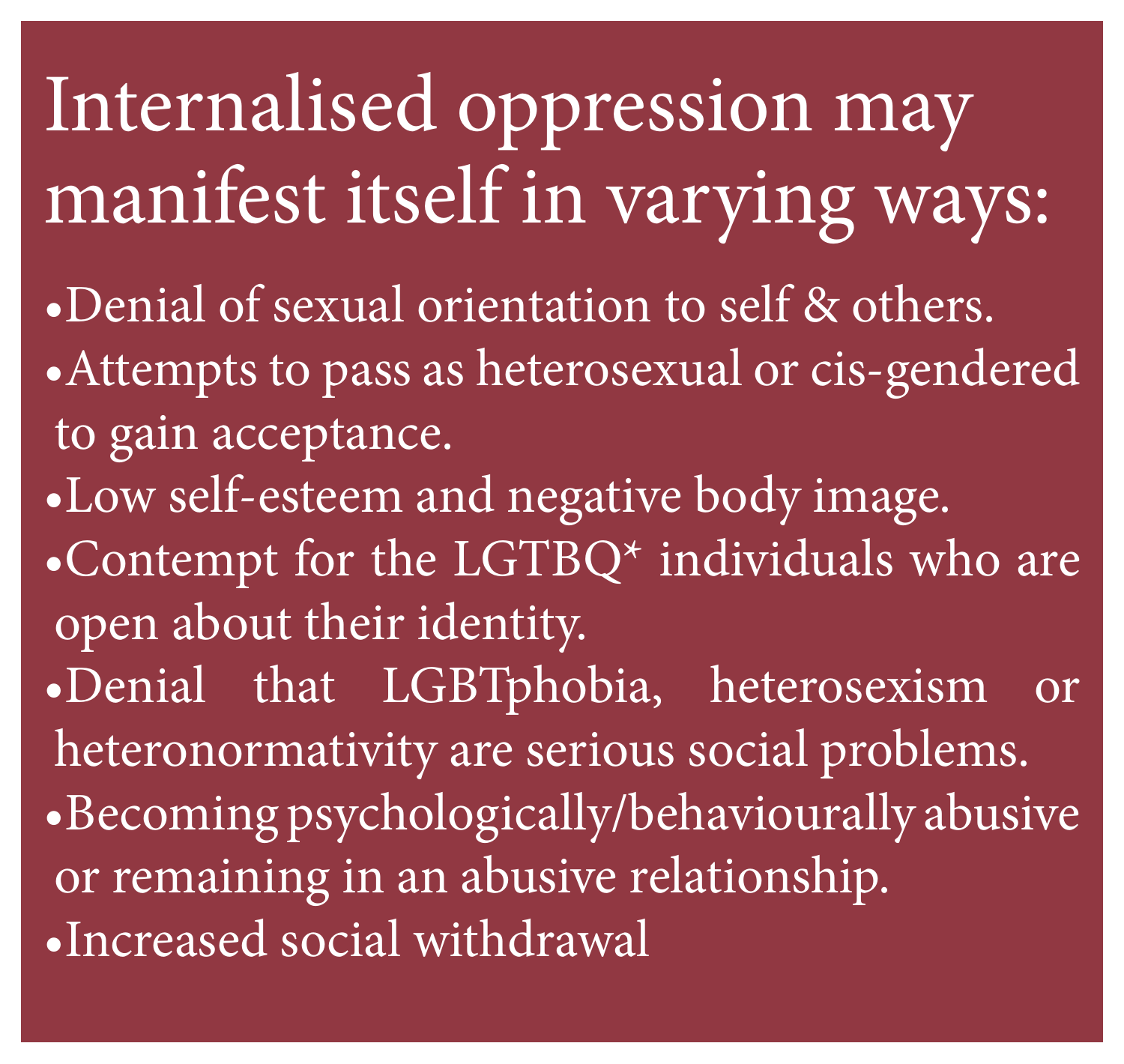## Institutional Power

The official authority to decide what is best for others; to decide who will have access to resources; capacity to exercise control over others. Institutional discrimination against LGBTQ\* people and the social climate remains of serious concern across the globe. Around 70 countries continue to criminalise homosexuality, in 12 countries adults who engage in consensual same-sex acts can still face death penalty, and the rates of crimes against transgender people are increasing globally, while their protective laws are being revered or deterred.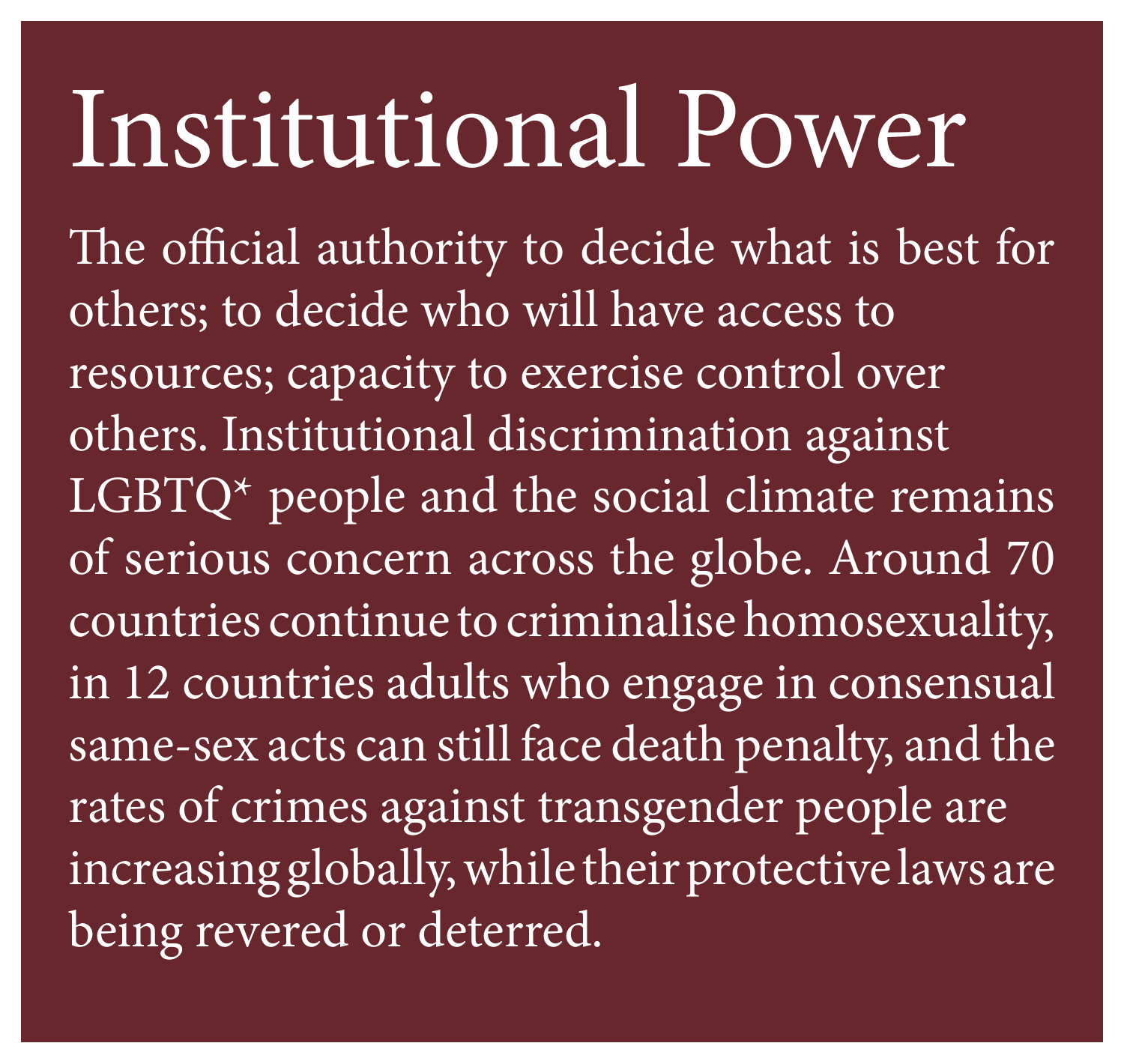### Positive use of institutional power may include: • Legalisation and protection of diverse sexual and gender identities. • Entitlement to third gender status and right to self-determination. • Access to affirmative health-care services • Affirmative actions in educational and employment sectors. • Rights to marriage, surrogacy and adoption.

- 
- 
- -
	-
	-
	-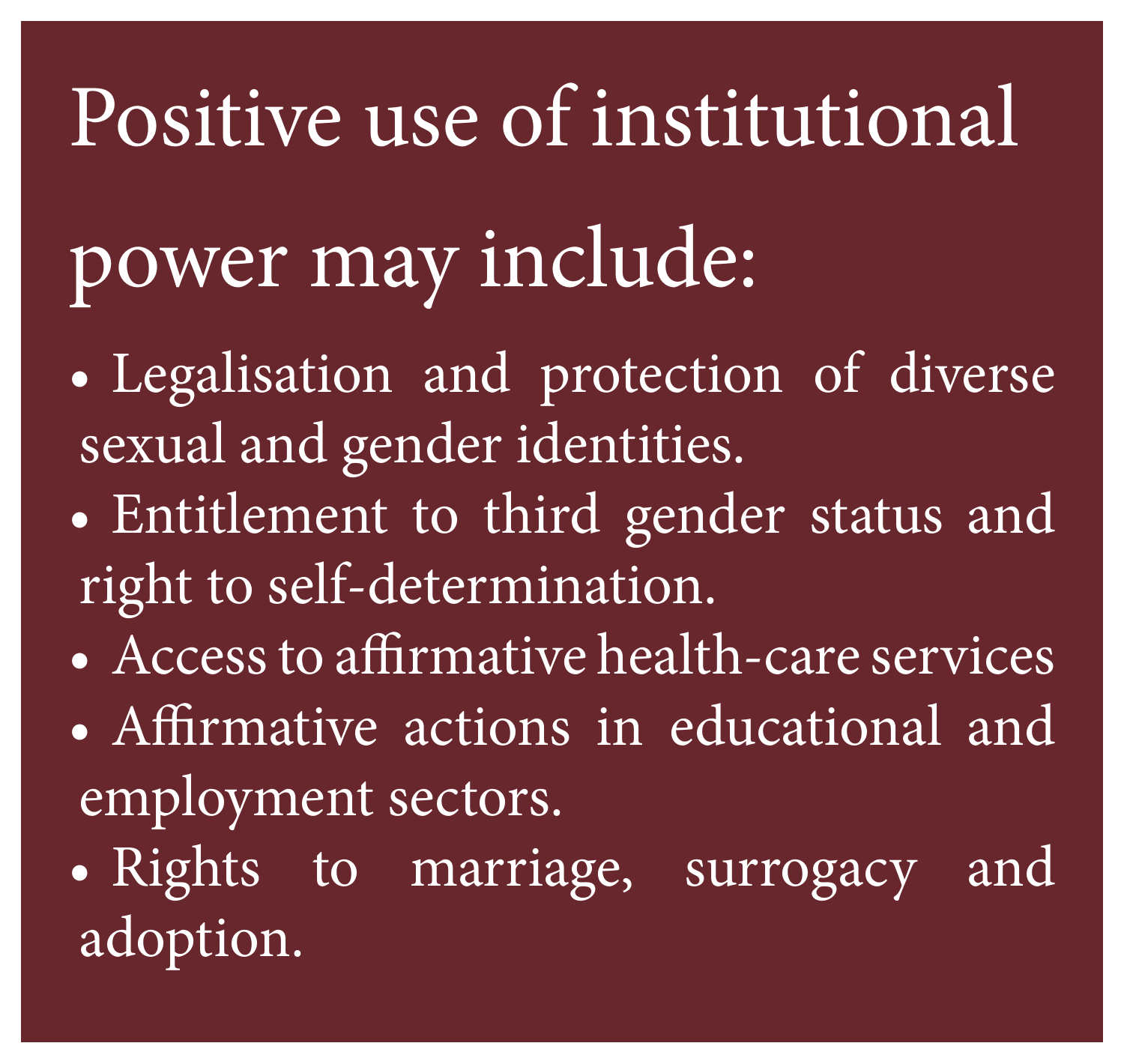### Intersex

body variations that do not fit neatly into variations may include, but are not limited to, concentrations, and external and internal characteristics. Many visibly intersex people are to society's idea of what normal bodies should look like (refer to end intersex surgery movement). Intersex people are relatively common, although

- An umbrella term to describe a wide range of natural
- conventional definitions of male or female. Intersex
- variations in chromosome compositions, hormone
	-
- mutilated in infancy and early childhood by doctors,
- to make the individual's sex characteristics conform
	-
- society's denial of their existence has allowed very lit-
- tle room for intersex issues to be discussed publicly.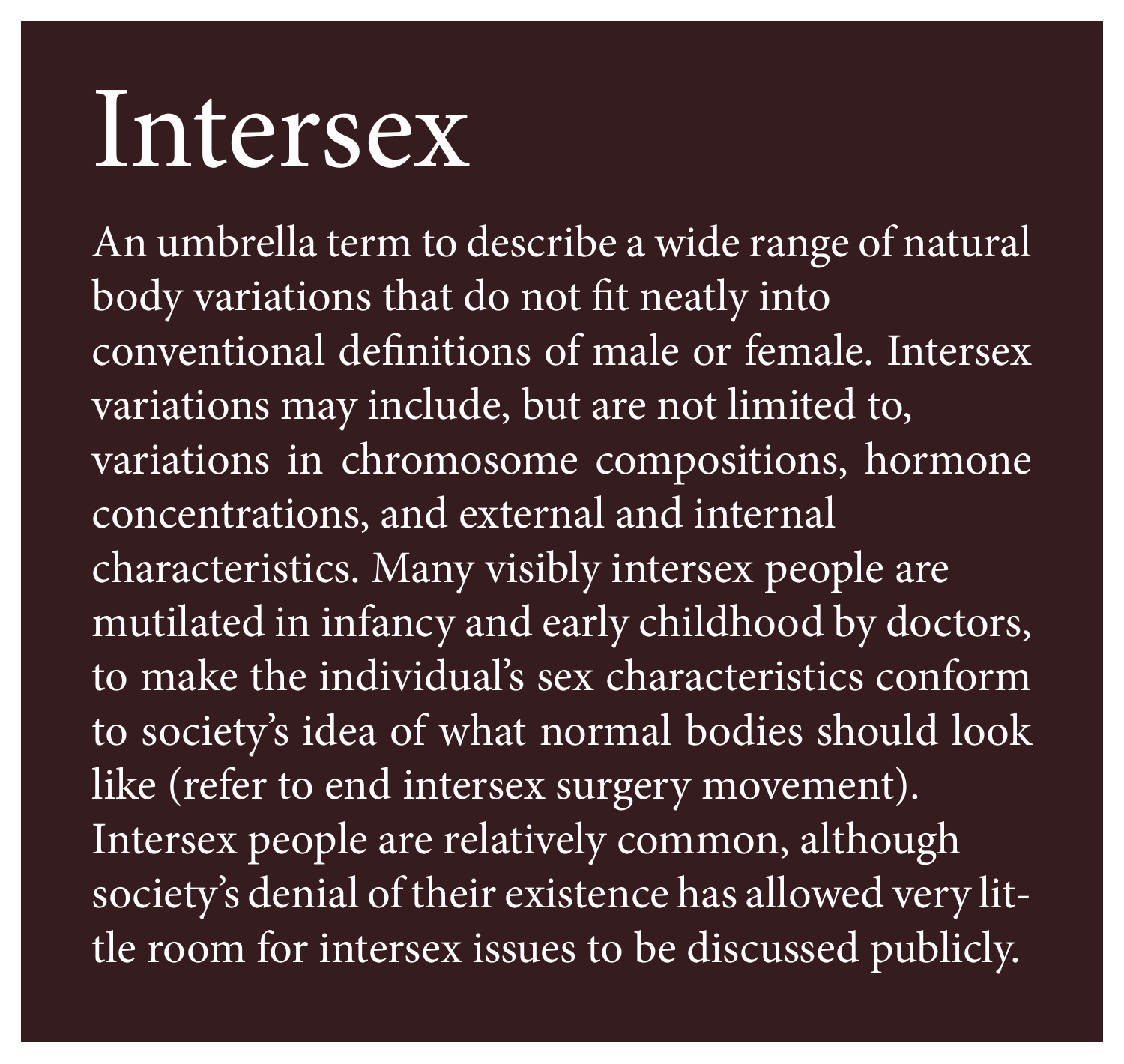# Intersectionality

A term coined by law professor Kimberlé Crenshaw in the 80's to describe the way that multiple systems of oppression interact in the lives of those with multiple marginalised identities. The intersectionality of race, class, age, physical abilities, religious beliefs and queer identity in the current struggle for justice and equality reminds us that no person can be defined simply by their skin colour, ethnicity, socio-economic status, sexual orientation or their gender identity.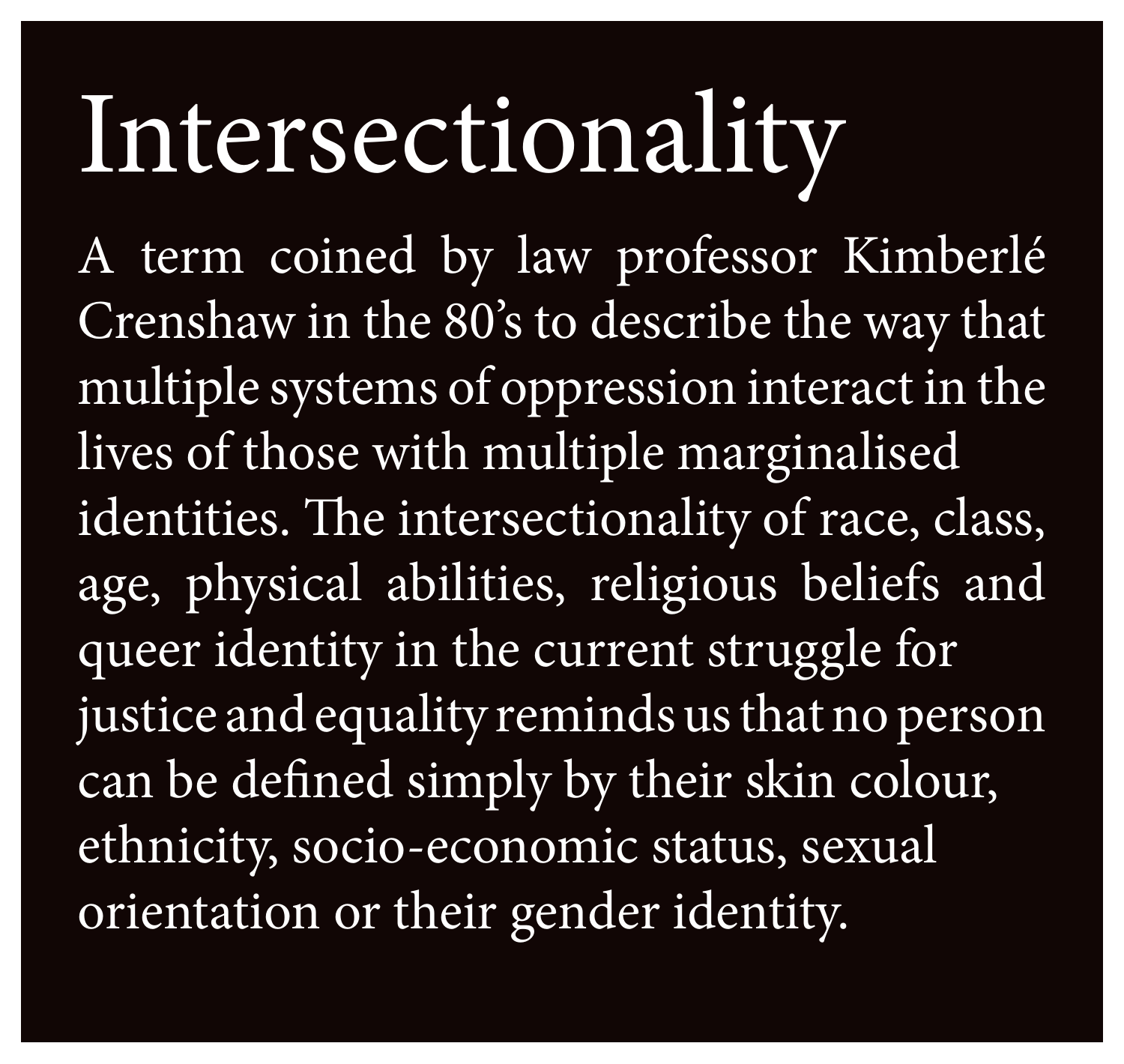Being a person with an intersectional identity is like standing in the middle of the road being hit by cars from many sides.

Having an intersectional identity often generates a feeling that someone does not completely belong to one group or another, and can lead to isolation, depression and other mental health issues.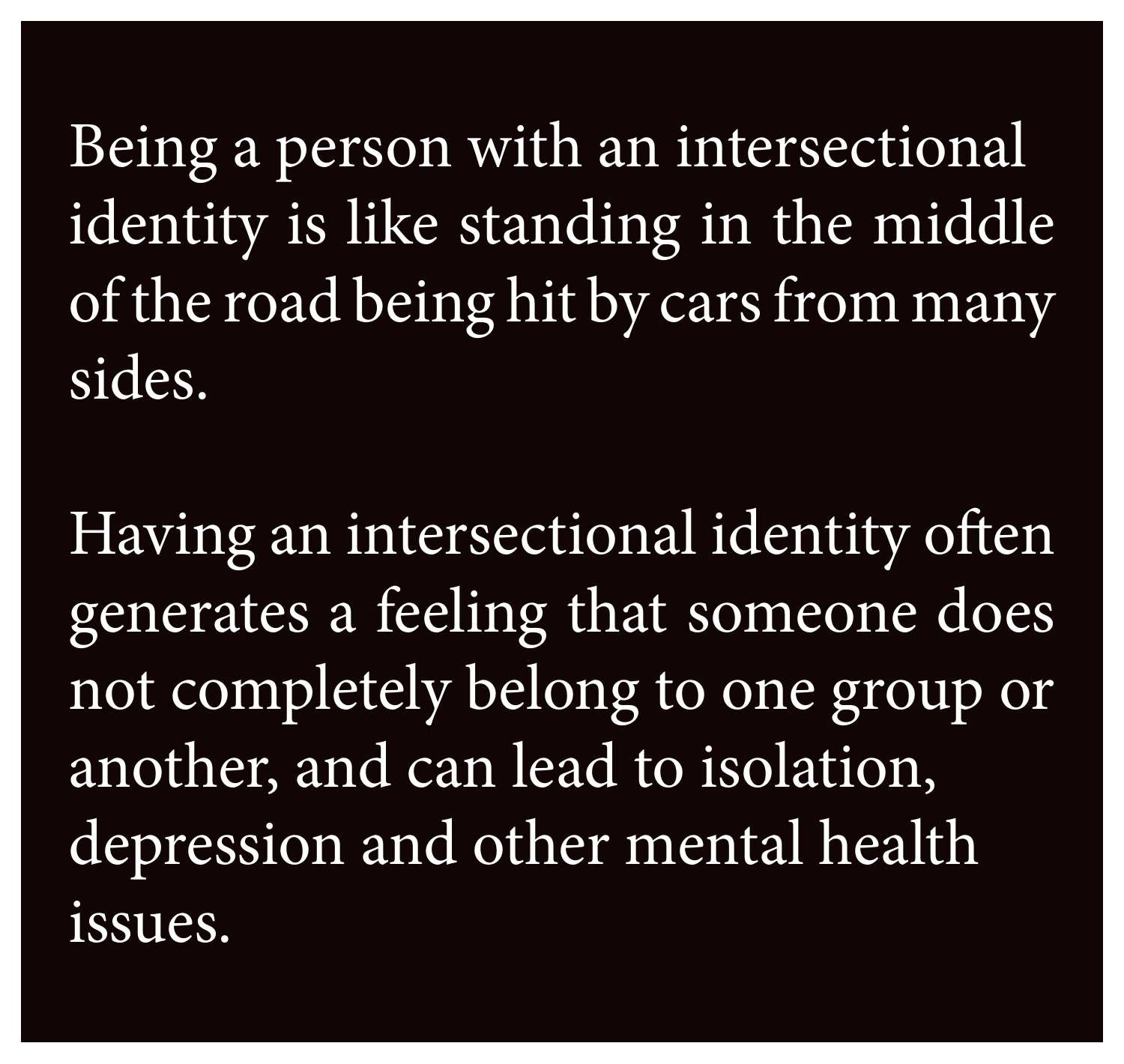### A gay man has to deal with homophobia.

### A black man has to deal with racism.

But a black gay man will have to deal with homophobia and racism (often at the same time). It is often the case that he will face racism inside the LGBTQ\* community and homophobia in the black community.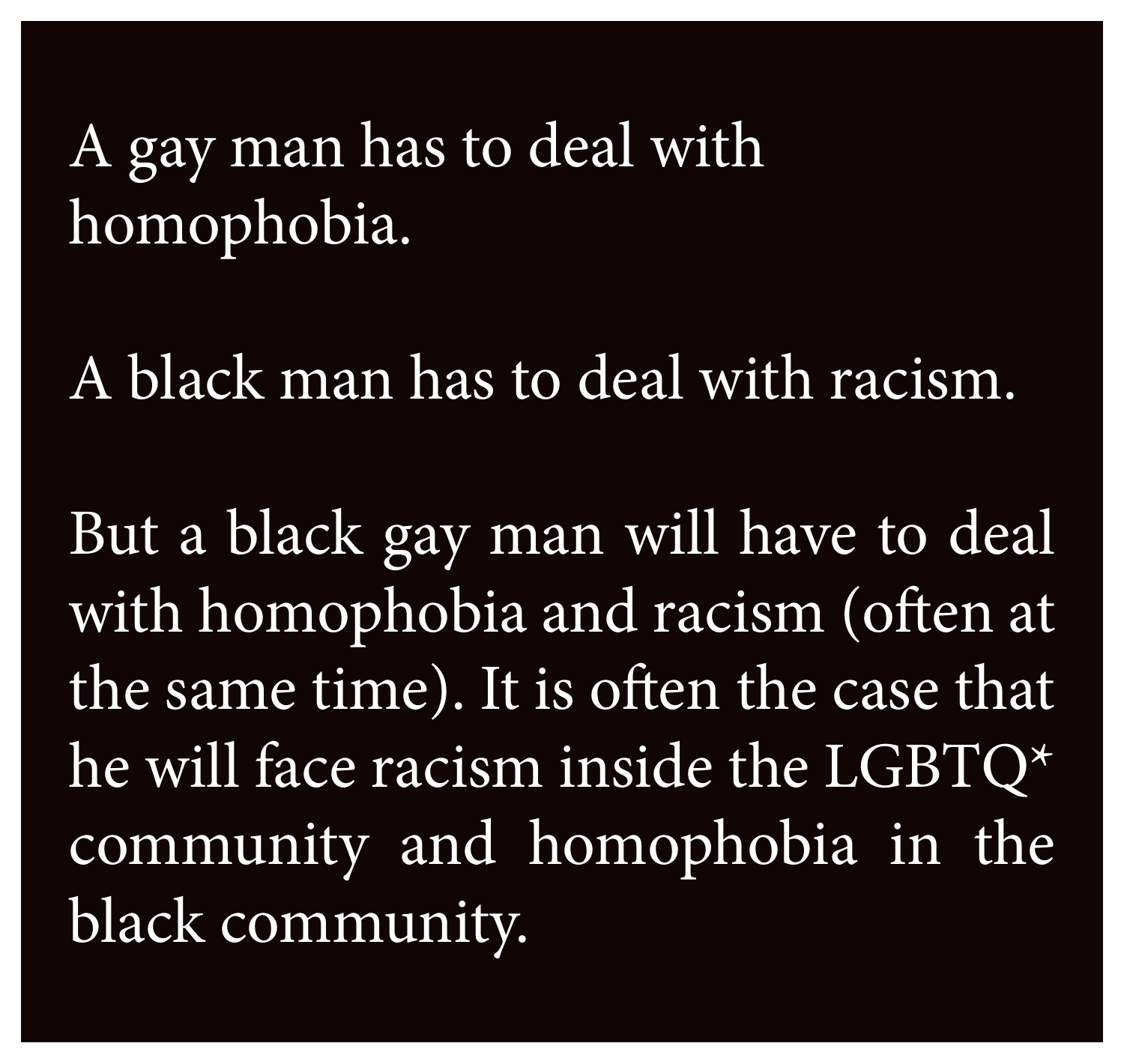Similarly, a disabled lesbian Muslim/ Dalit will have to deal with ableism, homophobia, Islamophobia/casteism, racism and sexism.

She might find physical barriers to accessing LGBTQ\* venues, but even when she can get into the building she might still face Islamophobia and casteism from the upper-caste LGBTQ\* persons.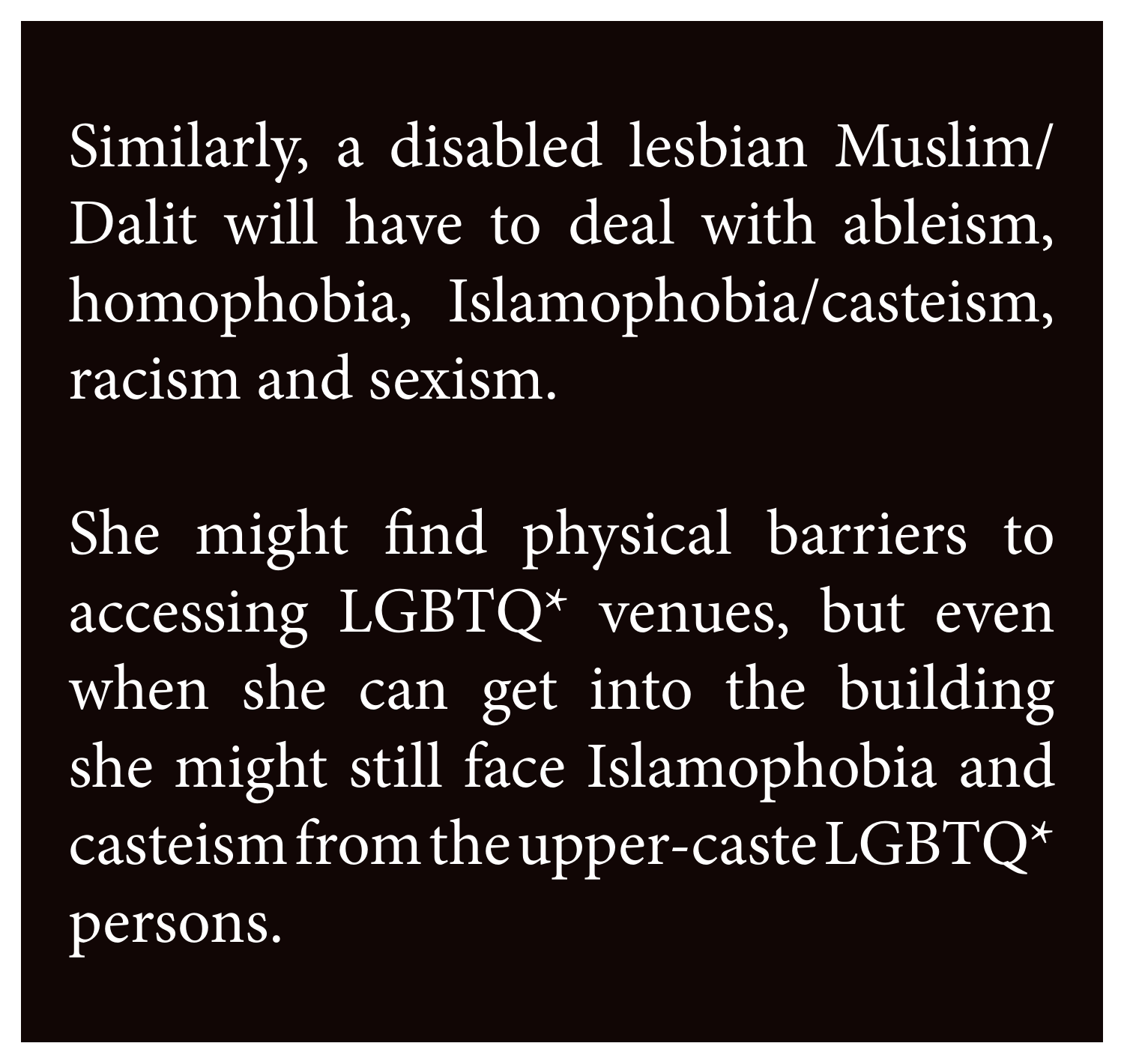### Lesbian

Usually, a woman whose primary sexual and affectional orientation is toward people of the same gender. However, some nonbinary people also identify as lesbians often because they have some connection to womanhood and may primarily be attracted to women.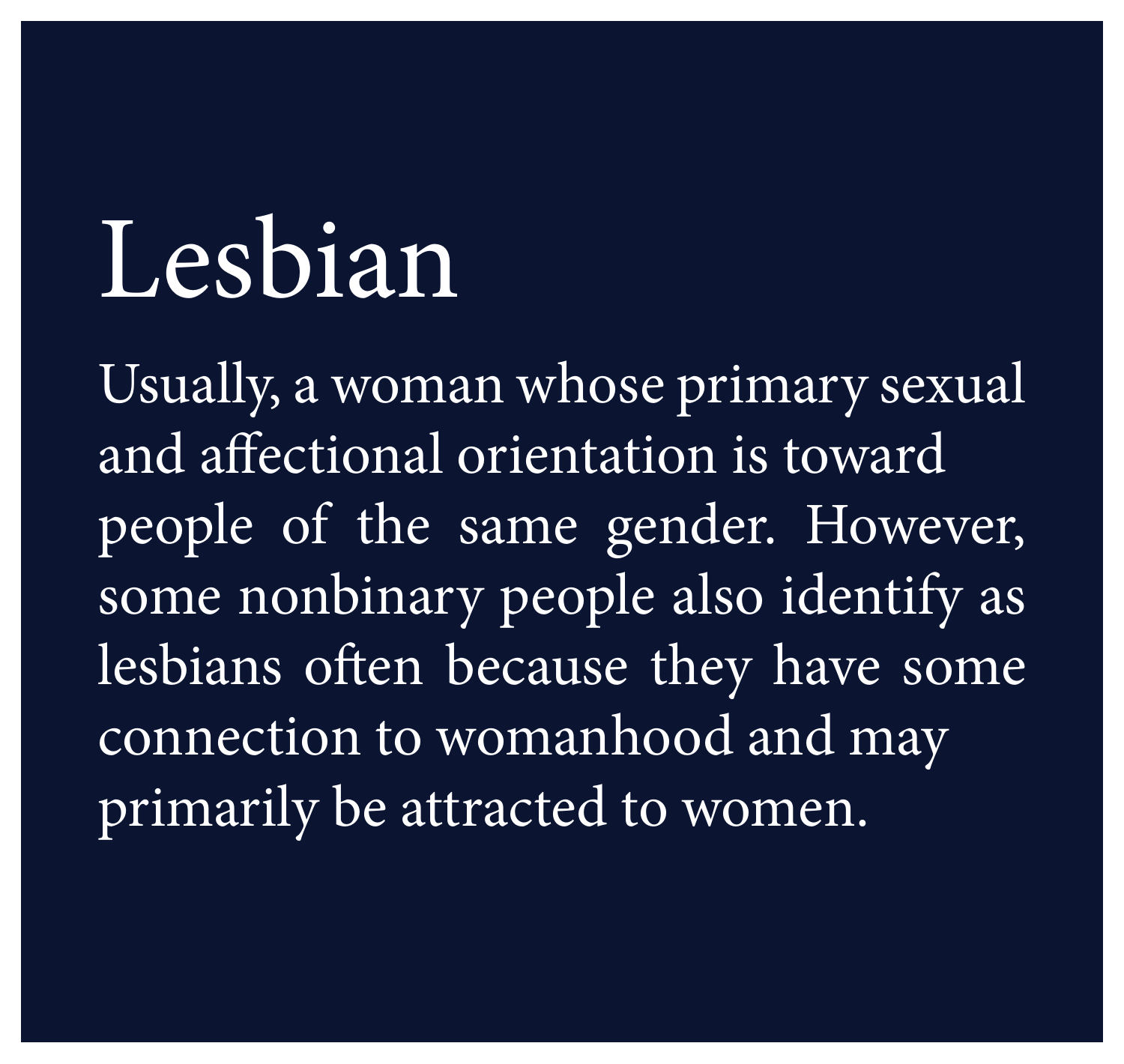Lifestyle An inaccurate term used by anti-gay extremists to denigrate lesbian, bisexual, gay and transgender lives. As there is no one straight lifestyle, there is no one LGBTQ\* lifestyle. To believe that there is a "Gay lifestyle" is to believe that LGBTQ\* persons choose an inapproriate sexual/gender identity when they could just be "normal" instead. Such belief perpetuate hatered and violence against LGBTQ\* persons.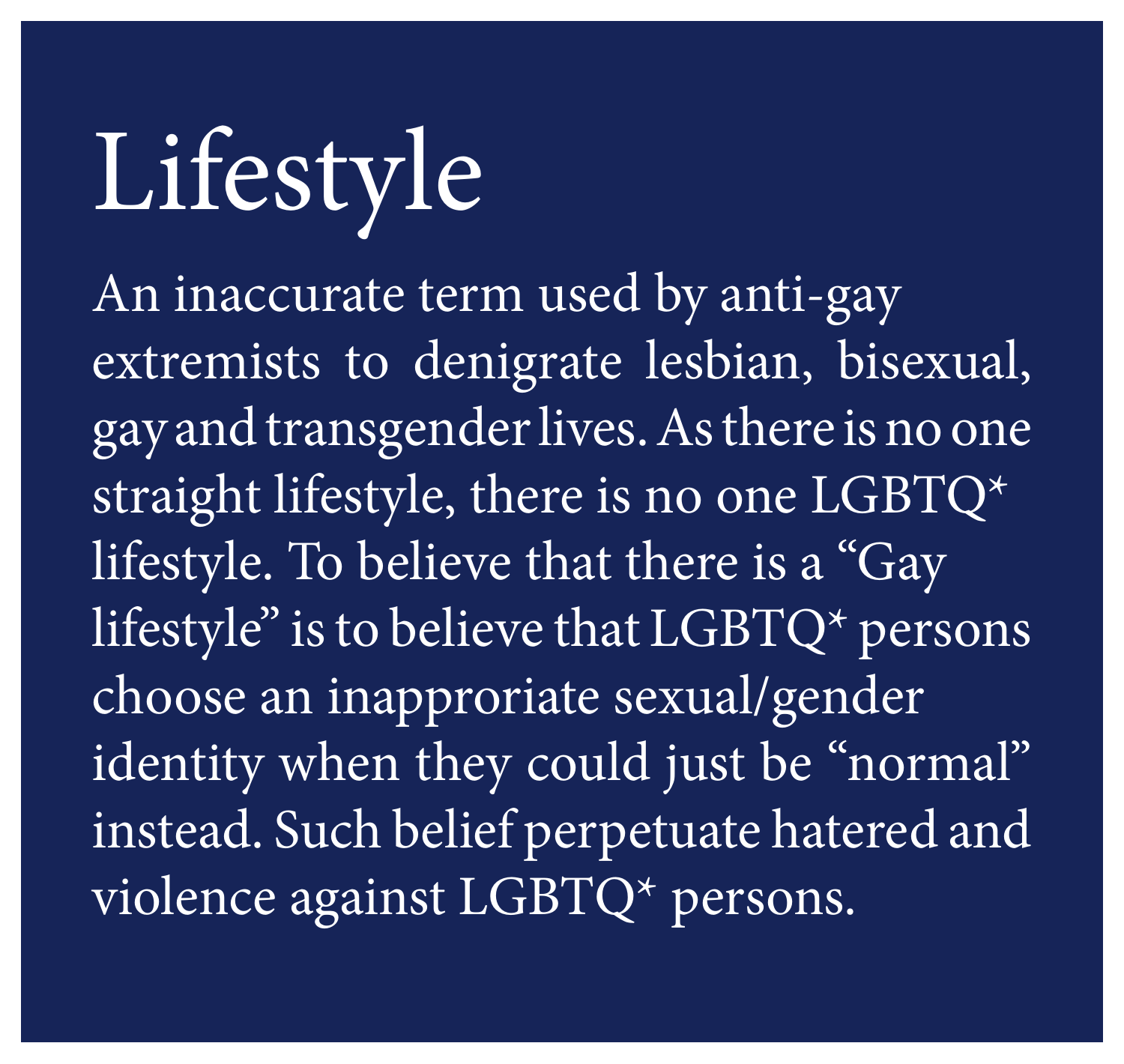Microaggressions Subtle behaviors, whether intentional or not, that communicate hostile, derogatory, or negative messages of commonly oppressed identities. These actions cause harm through the invalidation of the target person's identity and may reinforce stereotypes. Examples of microaggressions include a person who is not white being told they speak "good English" or someone saying something is"gay" to mean they think something is bad.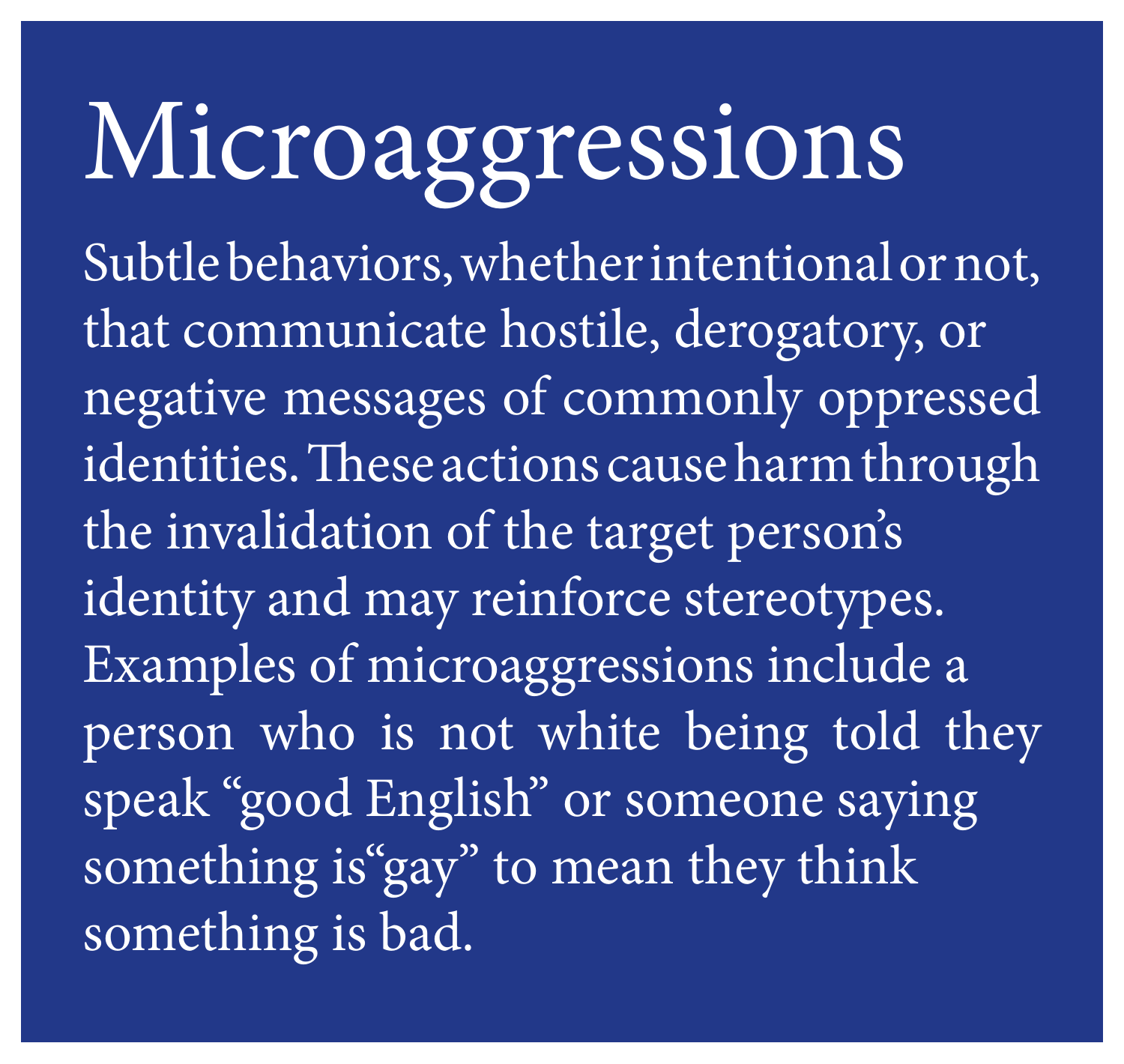Misgendering Attributing a gender to someone that is incorrect/does not align with their pronouns, gendered language (i.e. "Hello ladies!" "Hey guys"), or knowing how they identify (i.e. "Well, understand...")

- 
- gender identity. Can occur when using
	-
	-
- assigning genders to people without
- since we're all women in this room, we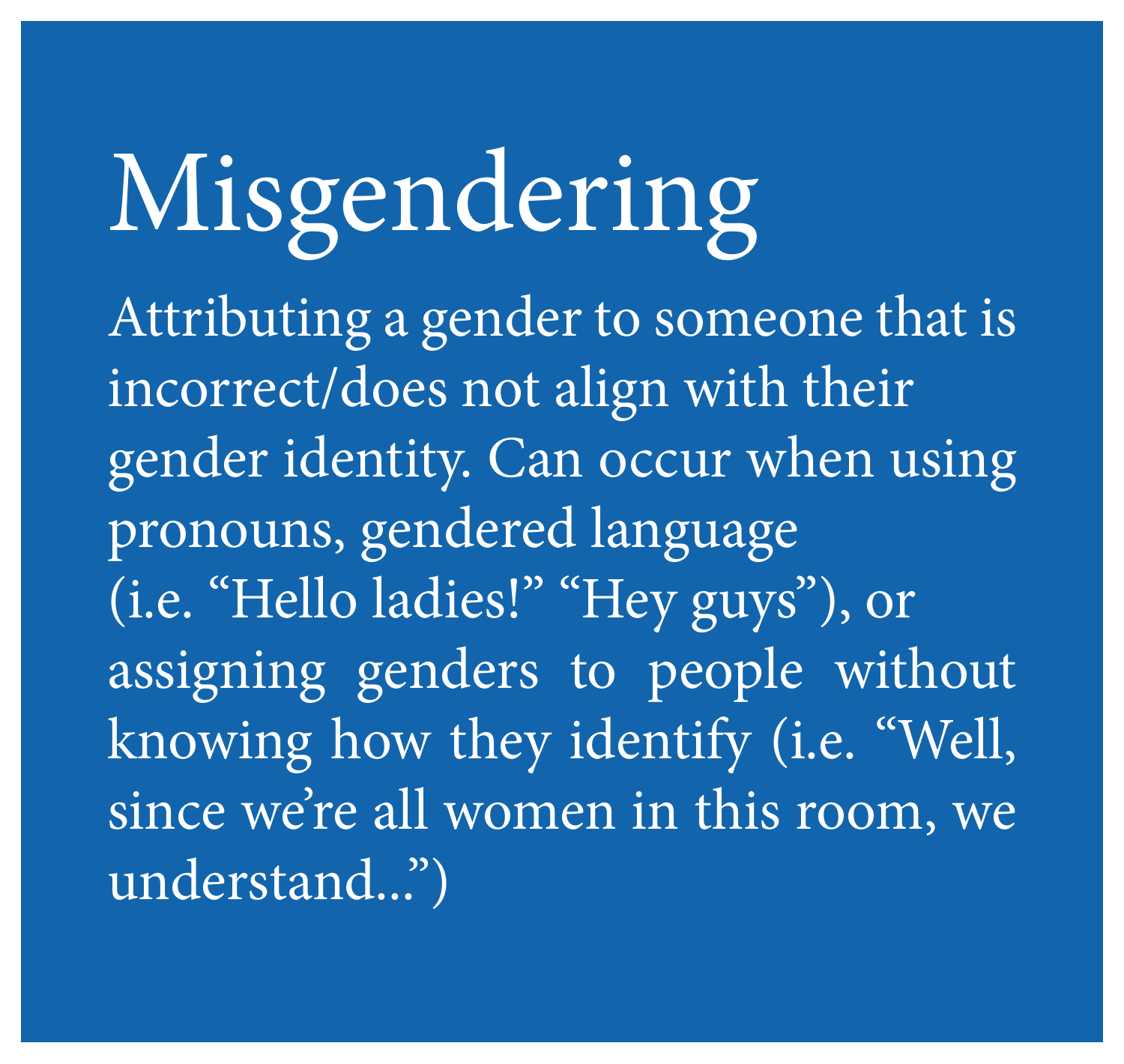### NX

(Typically pronounced mix)

Title that is gender neutral, replacing Mr, Ms, Miss, Mrs. It is often the option of choice for folks who do not identify within the cisgender binaries of man and woman.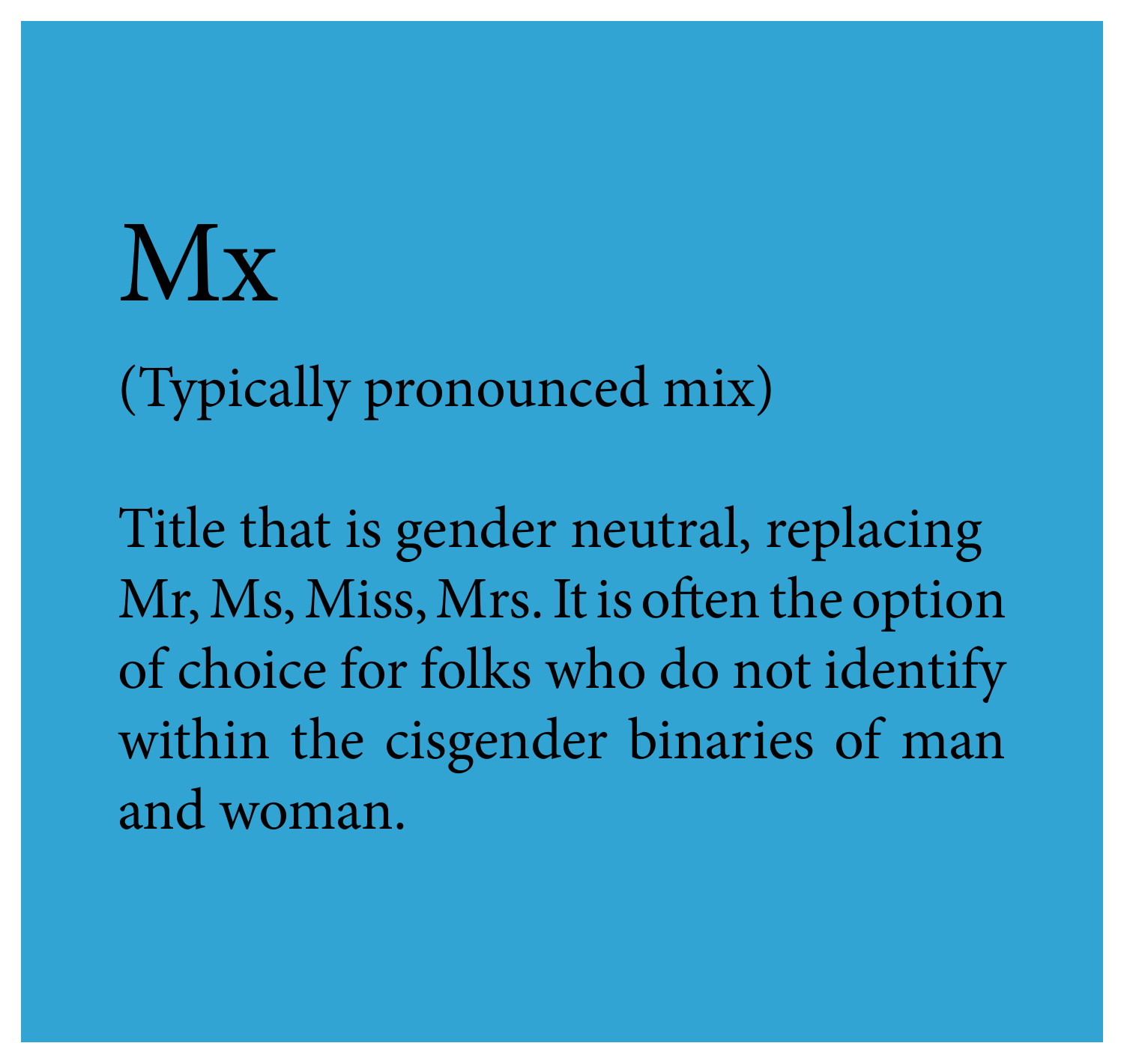### Non-Binary

A gender identity and experience that embraces a full universe of expressions and ways of being that resonate for an person, moving beyond the man/woman gender binary. It may be an active resistance to binary gender expectations and/or an intentional creation of new unbounded ideas of self within the world. For some people who identify as non binary there may be overlap with other concepts and identities like gender expansive and gender non-conforming.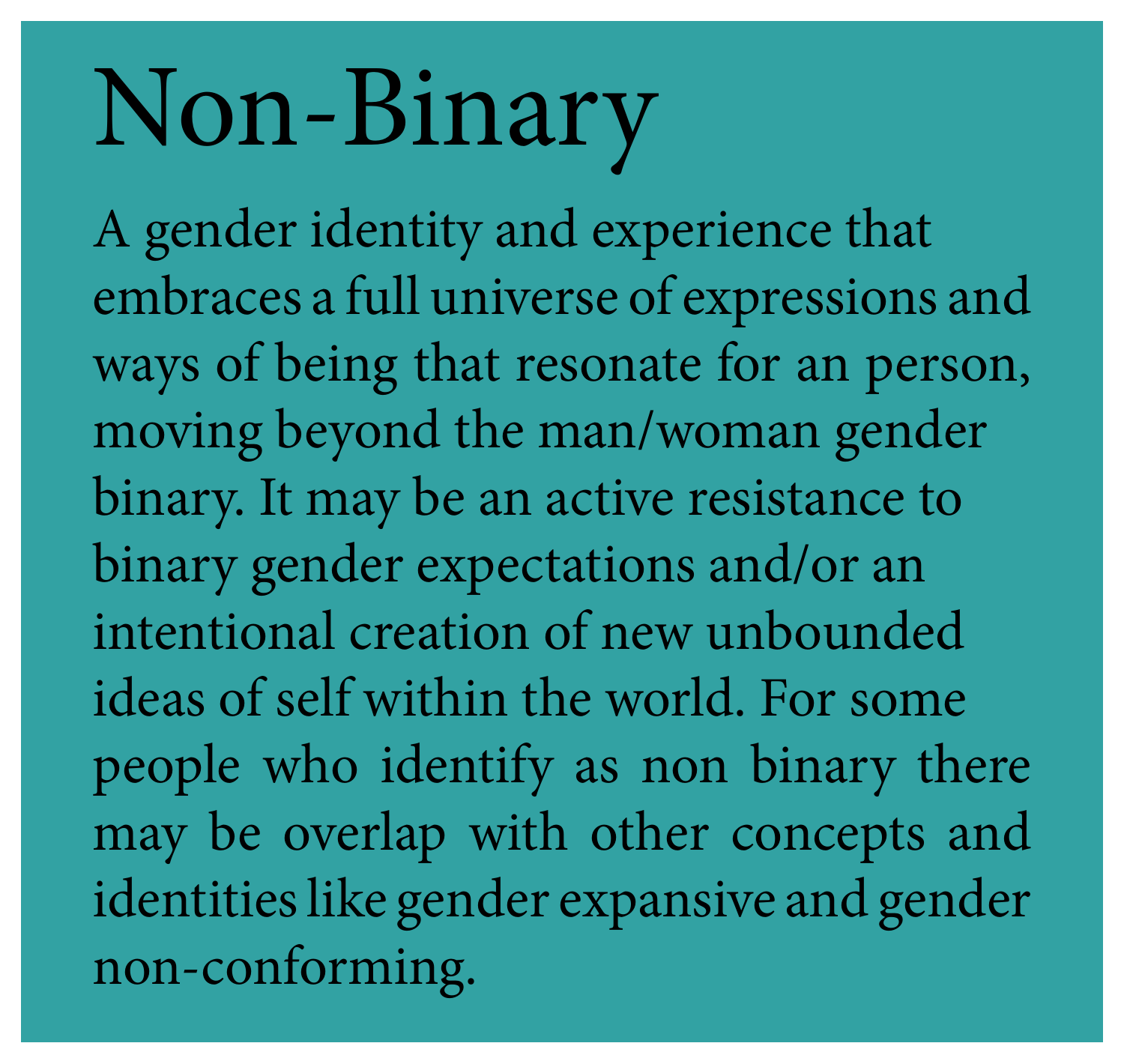Outing The act of publicly declaring (sometimes based on rumour and/or speculation) or revealing another person's sexual orientation and gender identity without that person's consent. Every individual has their own right to identity and a right to safeguard that identity. Outing someone's identity can have harmful socio-legal repercussions.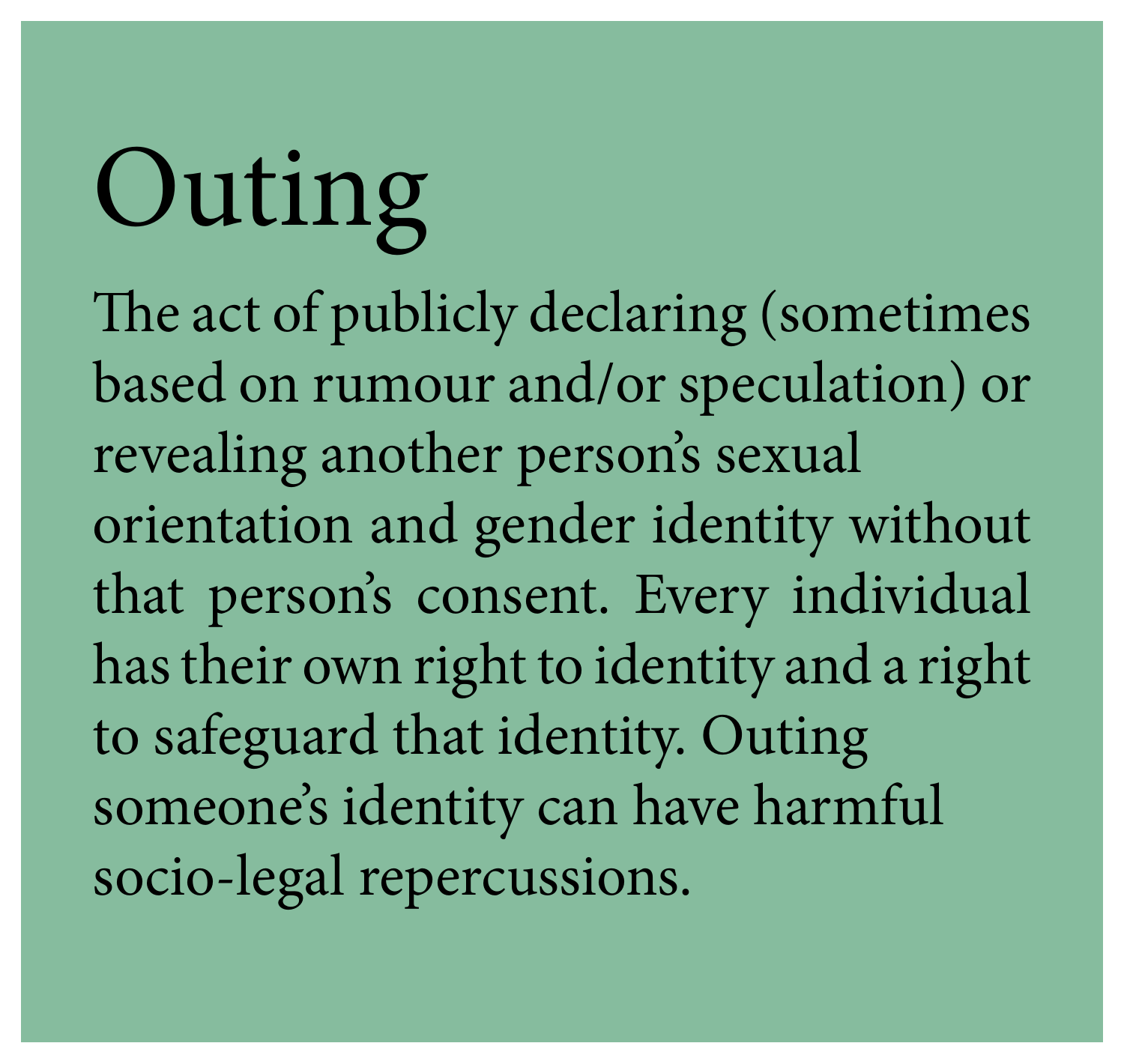### Orientation Orientation is one's attraction or non-attraction to other people. An individual's orientation can be fluid and people use a variety of labels to describe their orientation.

Some, but not all, types of attraction or orientation include: romantic, sexual, sensual, aesthetic, intellectual and platonic.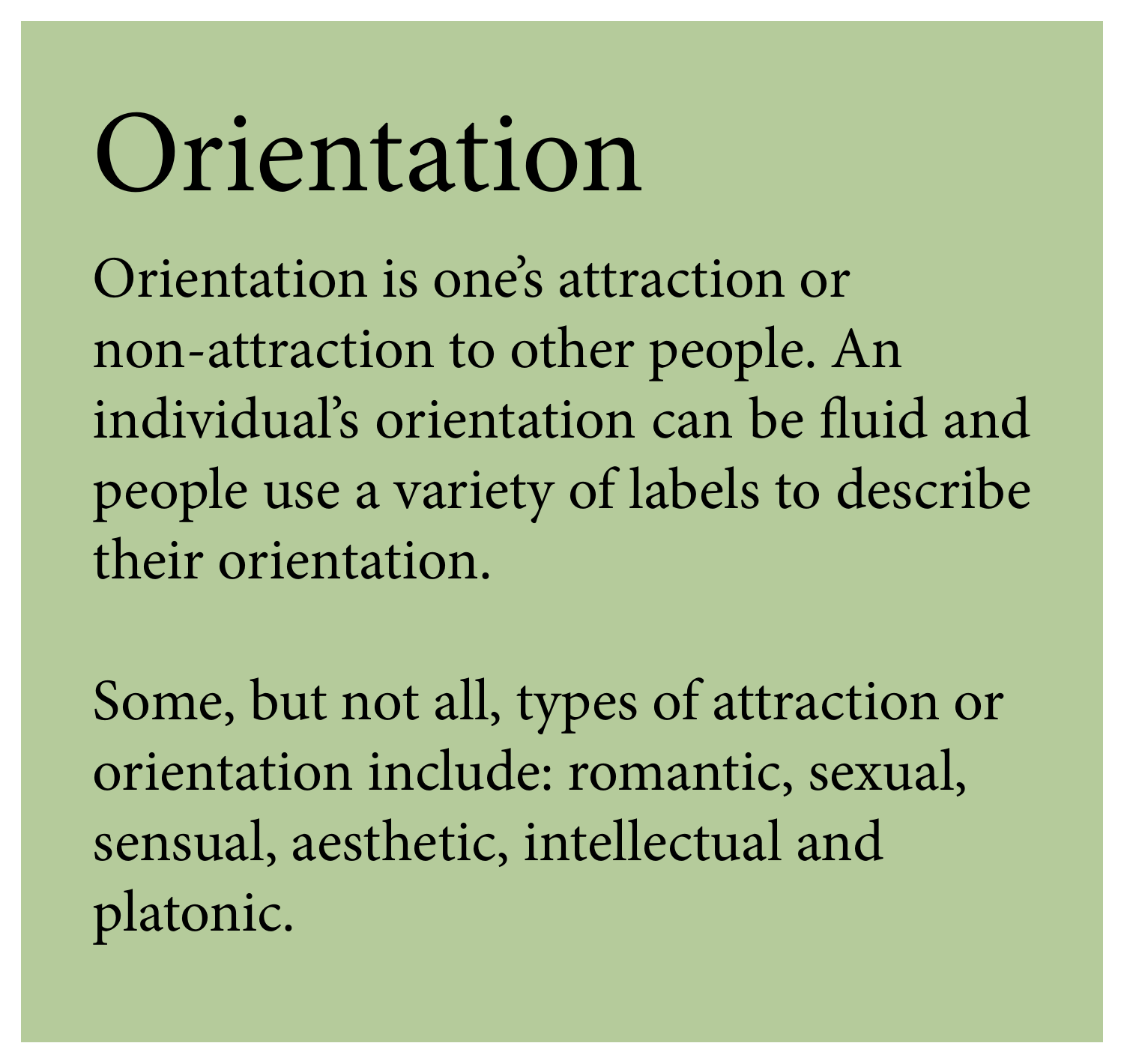### Pride

Term referring to a variety of celebrations, demonstrations, presentations, and events (including parades, marches, festivals, and similar activities) to promote a sense of solidarity and community and to express pride and support. Additionally, the purpose of these events is to raise public awareness of LGBTQ\* issues and concerns; to protest injustice, inequality, and oppression; and to acknowledge and affirm LGBTQ\* accomplishments.

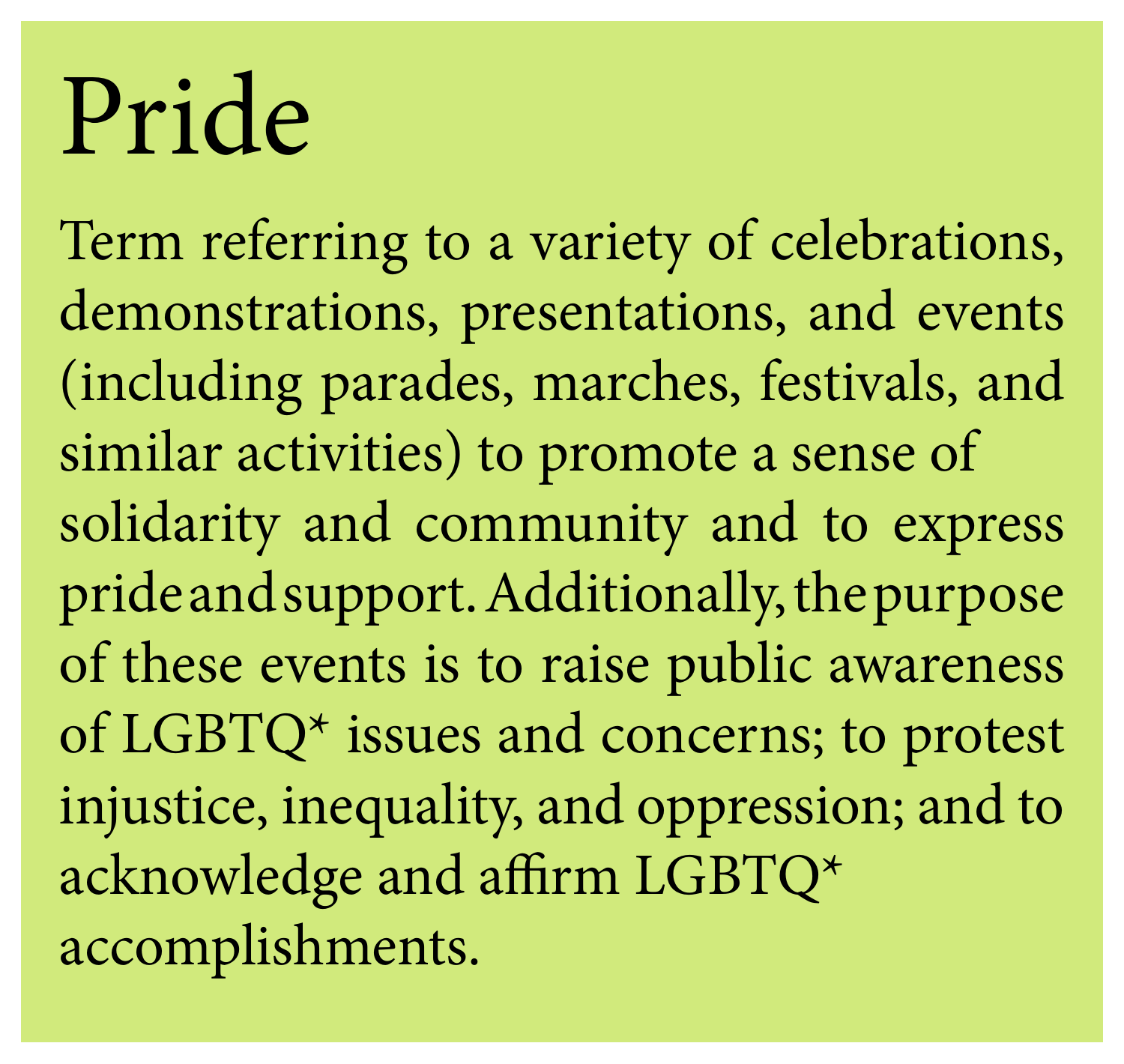Pansexual Person who experiences sexual, physical, romantic, and/or spiritual attraction for members of all gender identities.

"Pan" means "all."

Has some overlaps with bisexuality, polysexuality, and is synonymous to Omnisexual.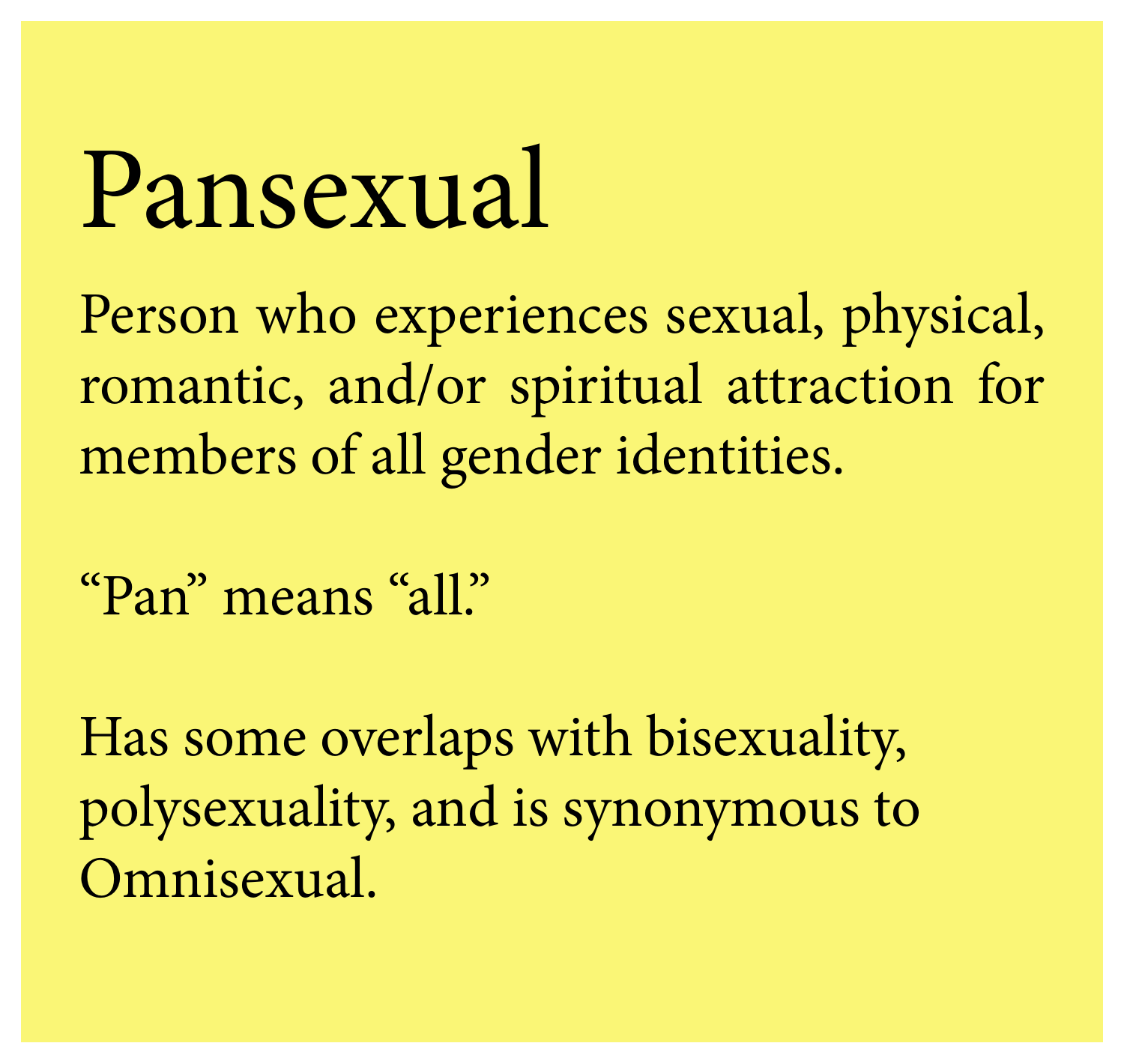Polyamory Refers to the practice of, desire to, or orientation towards having ethically, honest, consensually non-monogamous relationships; relationships that may include multiple partners. This may include open relationships or polyfidelity (involves more than two people being in romantic and/or sexual relationships which is not open to additional partners).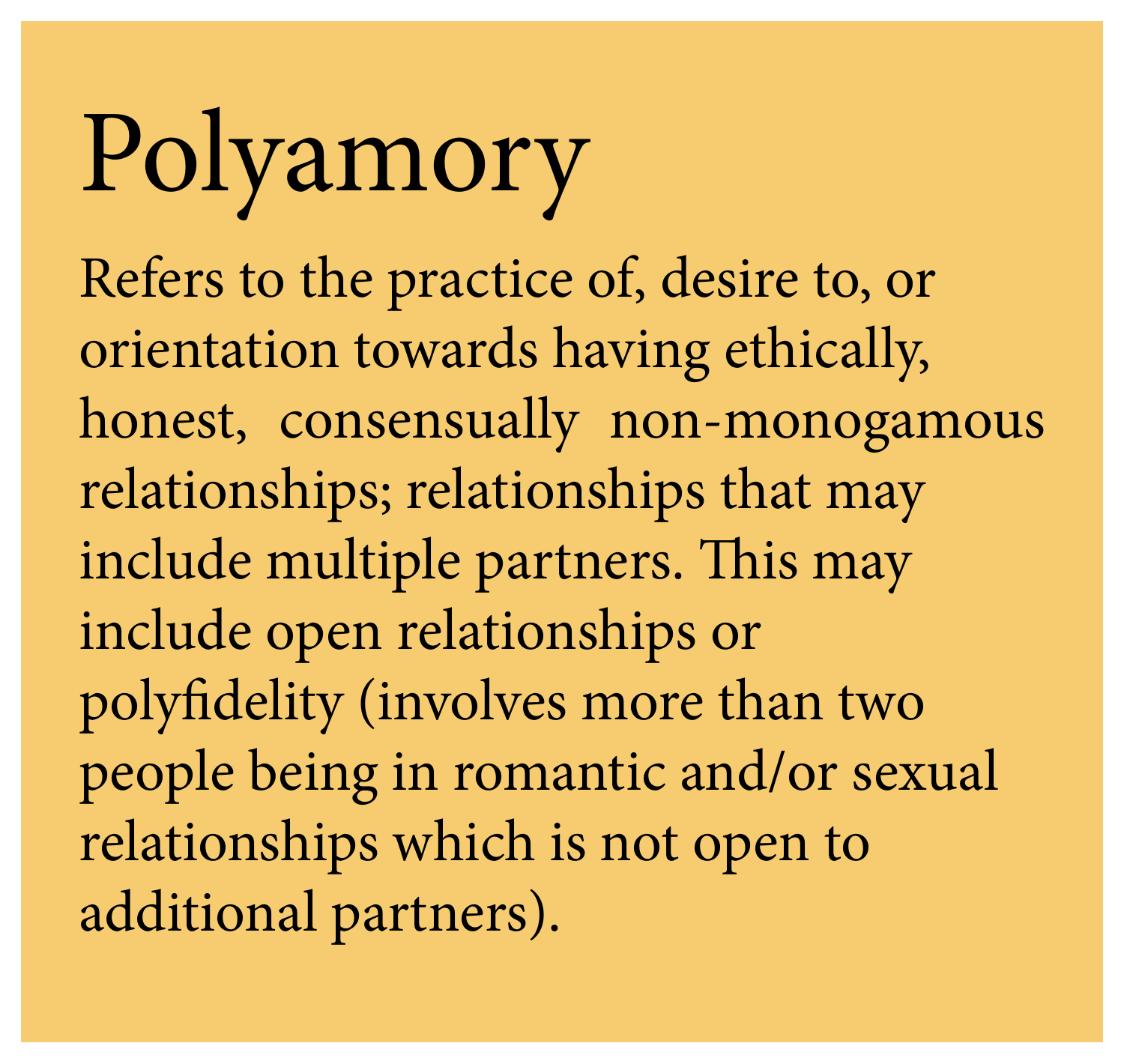Preferred Gender Pronouns Opposite, different, or generic pronouns used by a person whose gender is fluid. A male may prefer "she/her/hers" and a female may prefer "he/him/his.?" Or a person may prefer the singular they by using "them/they/their." Or they may prefer "ze/zem/zir." Used to show respect to individuals and groups whose gender identity is non-binary, variant, non-conforming, or fluid.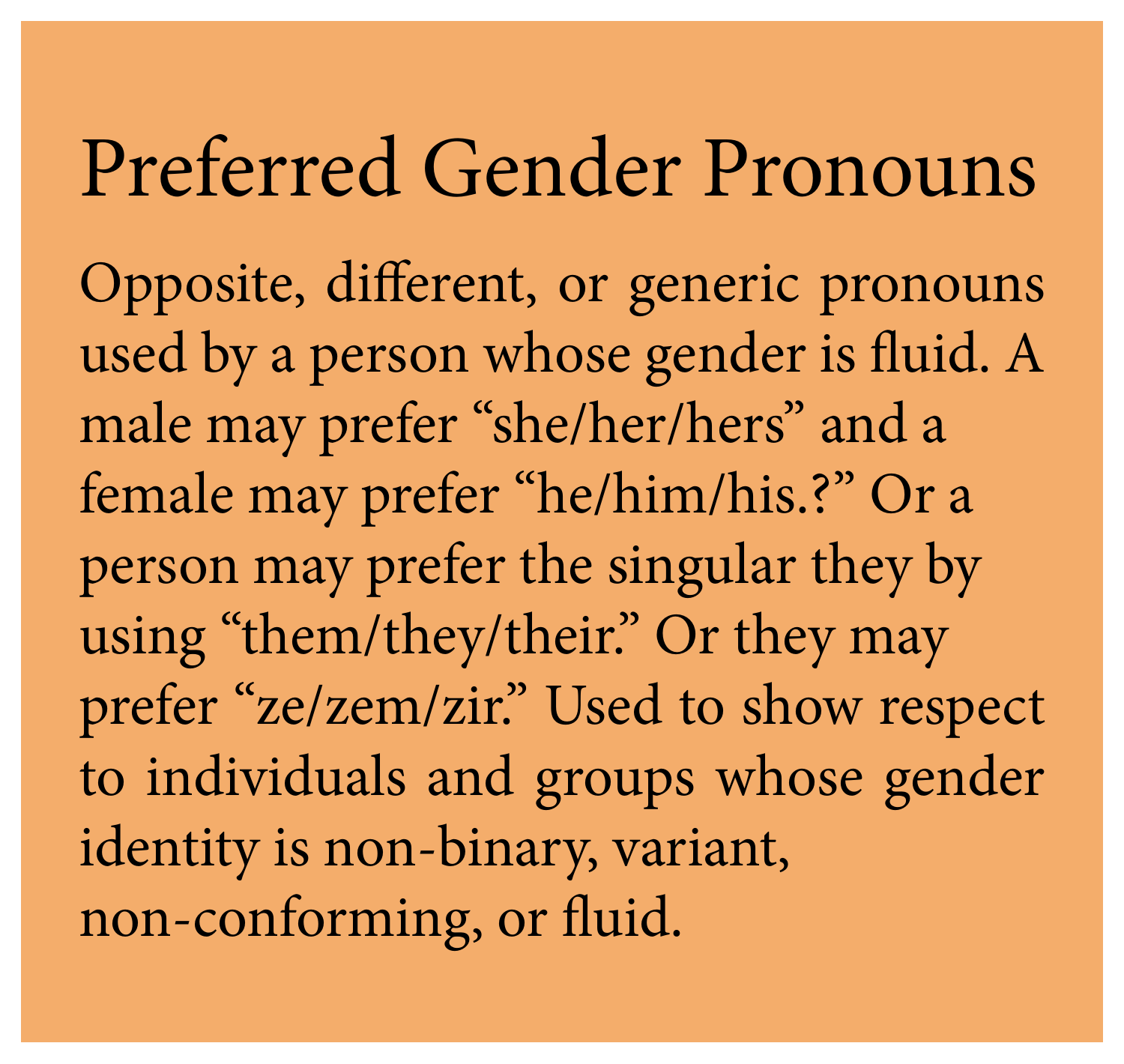Queer Umbrella term referring to a broad range of orientations and identities that are not heterosexual or cisgender. Refers to sexual minorities, including gay, lesbian, bisexual, transgender, pansexual, asexual, gender variant, and more. Historically used as a derogatory term, queer has been positively appropriated by some LGBTQ\* people.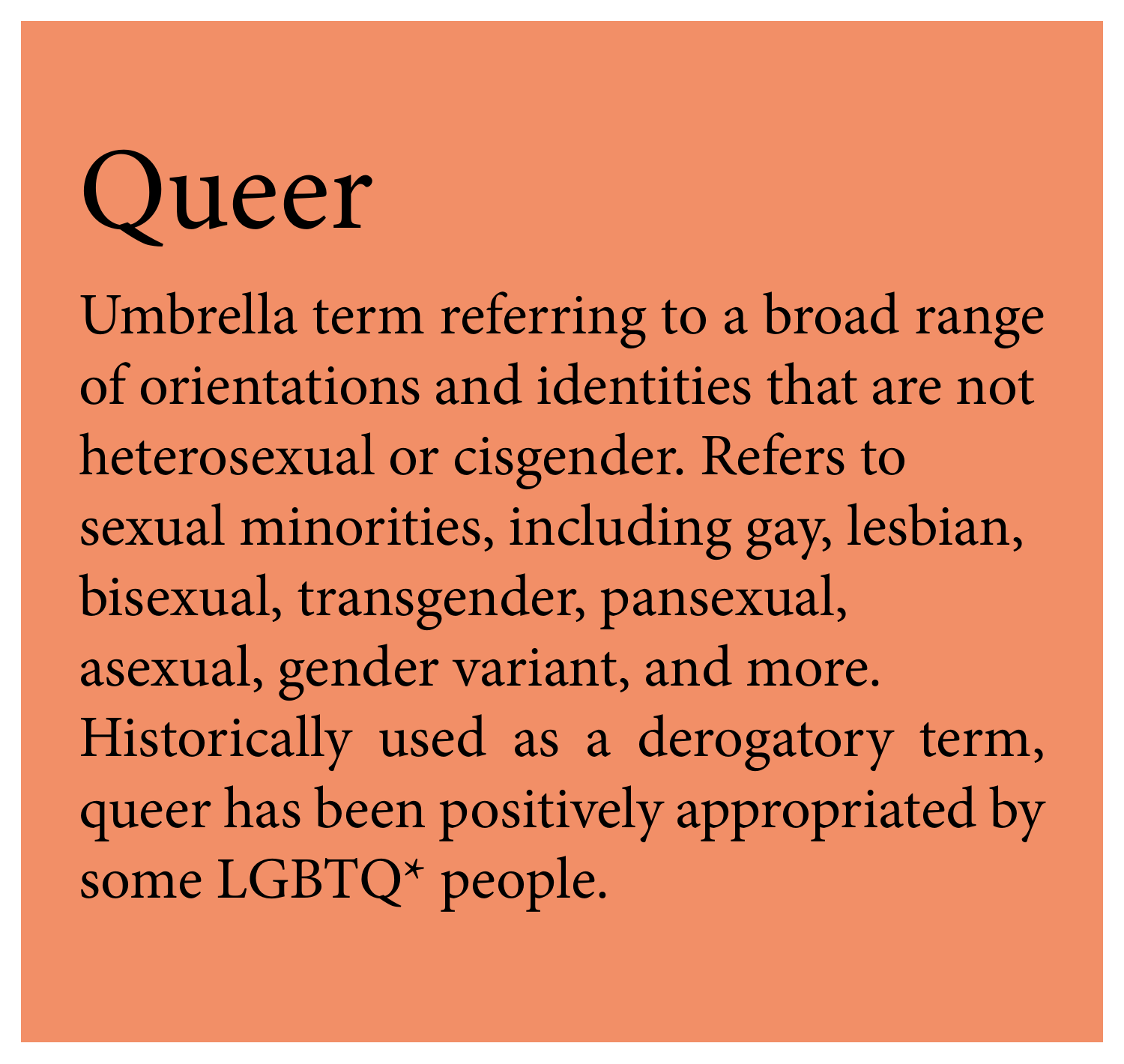Questioning The process of exploring one's own gender identity, gender expression, and/or sexual orientation. Some people may also use this term to name their identity within the LGBTQ\* spectrum. Questioning as an identity status is relatable to many because sexuality and gender is a spectrum.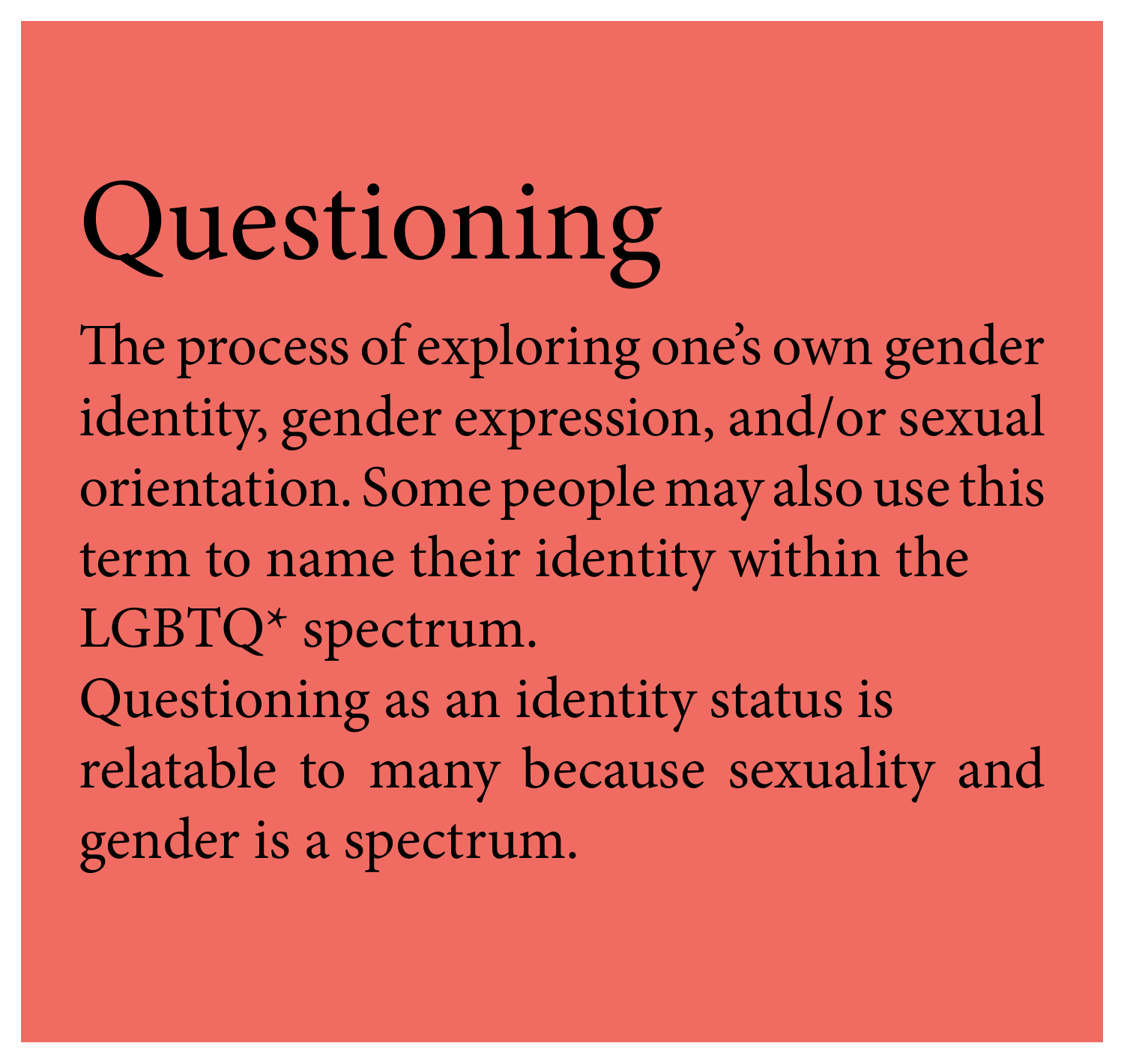Sex (identity) anatomy. Person's medical assignment

A person might identify as male or female Or a person might be intersex.

# Physical elements of one's biology and (or label) as manifested through organs, genitals, hormones, and chromosomes.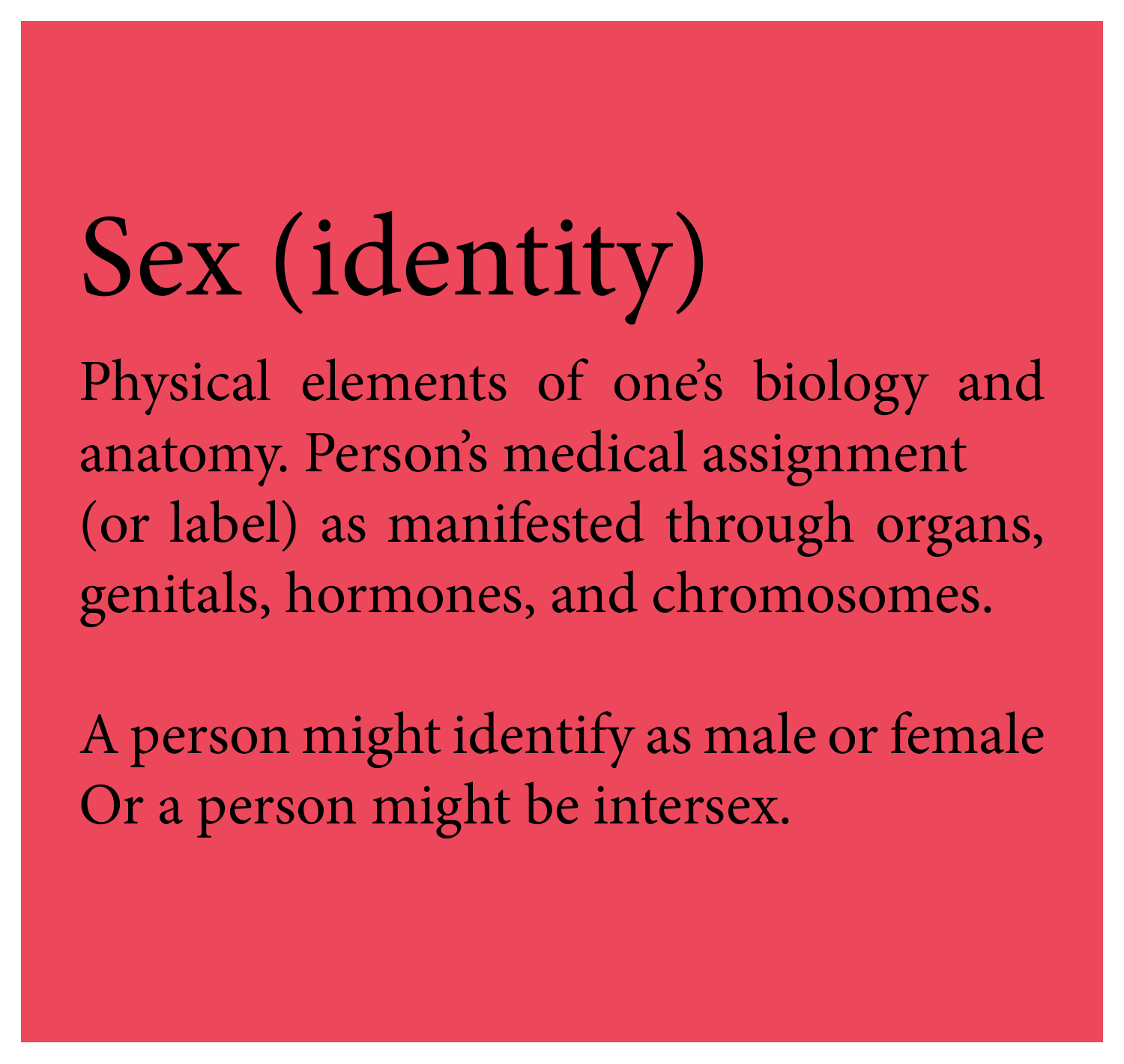### Sexual Orientation Type of sexual, romantic, and/or emotional attraction one feels for others, often labeled based on the gender relationship between the person and the people they are attracted to. Orientation is more personal/intrinsic than identity. Sexuality can be mapped on a spectrum between asexuality, heterosexuality and homosexuality. Sexual orientation is innate, not chosen.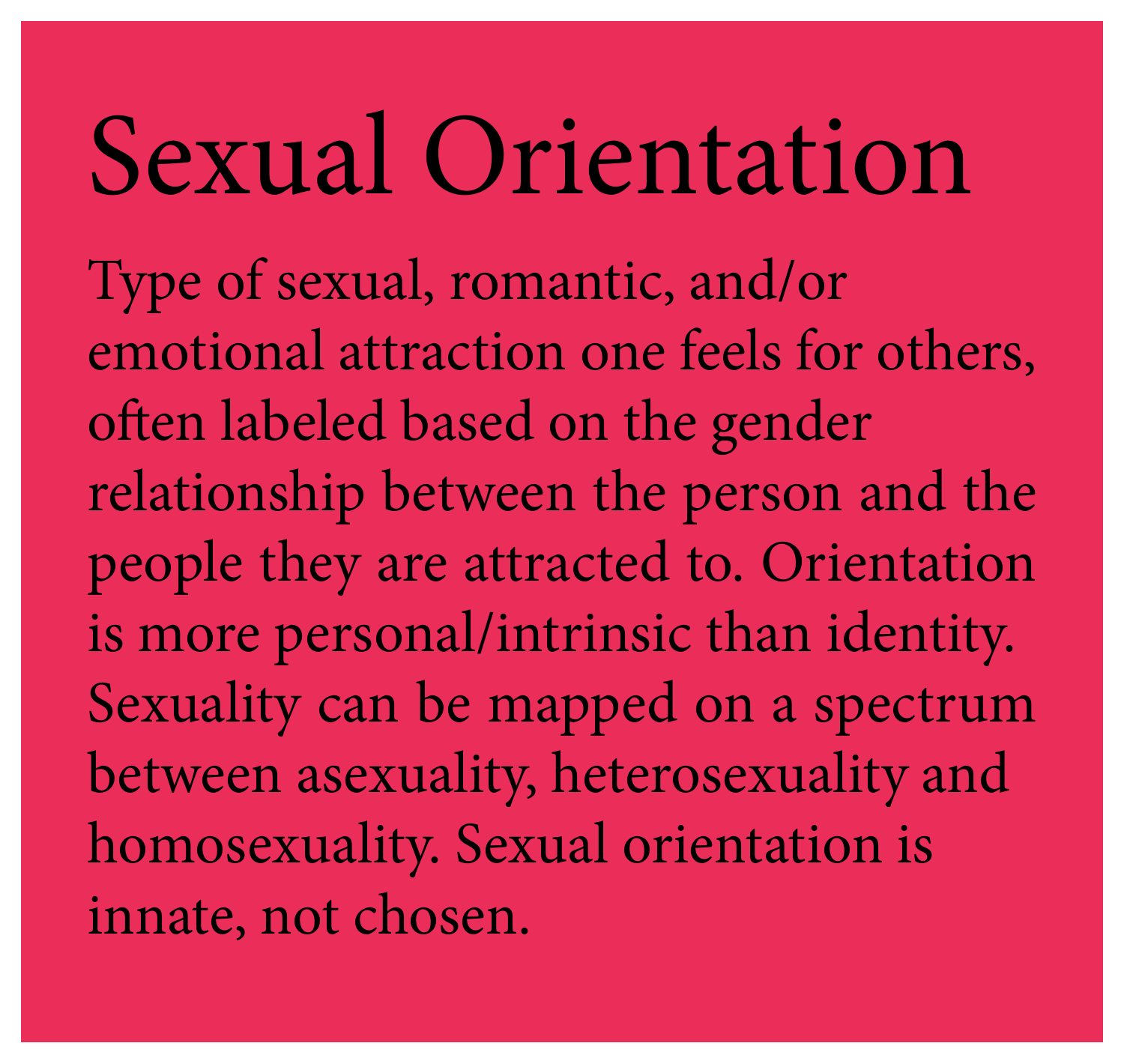Sexual Identity Refers to the label that people adopt to signify to others who they are as a sexual being, particularly regarding sexual orientation. In general, most people adopt a sexual identity that matches their sexual orientation. However, there is a sizeable number of people for whom sexual orientation does not coincide with their sexual identity.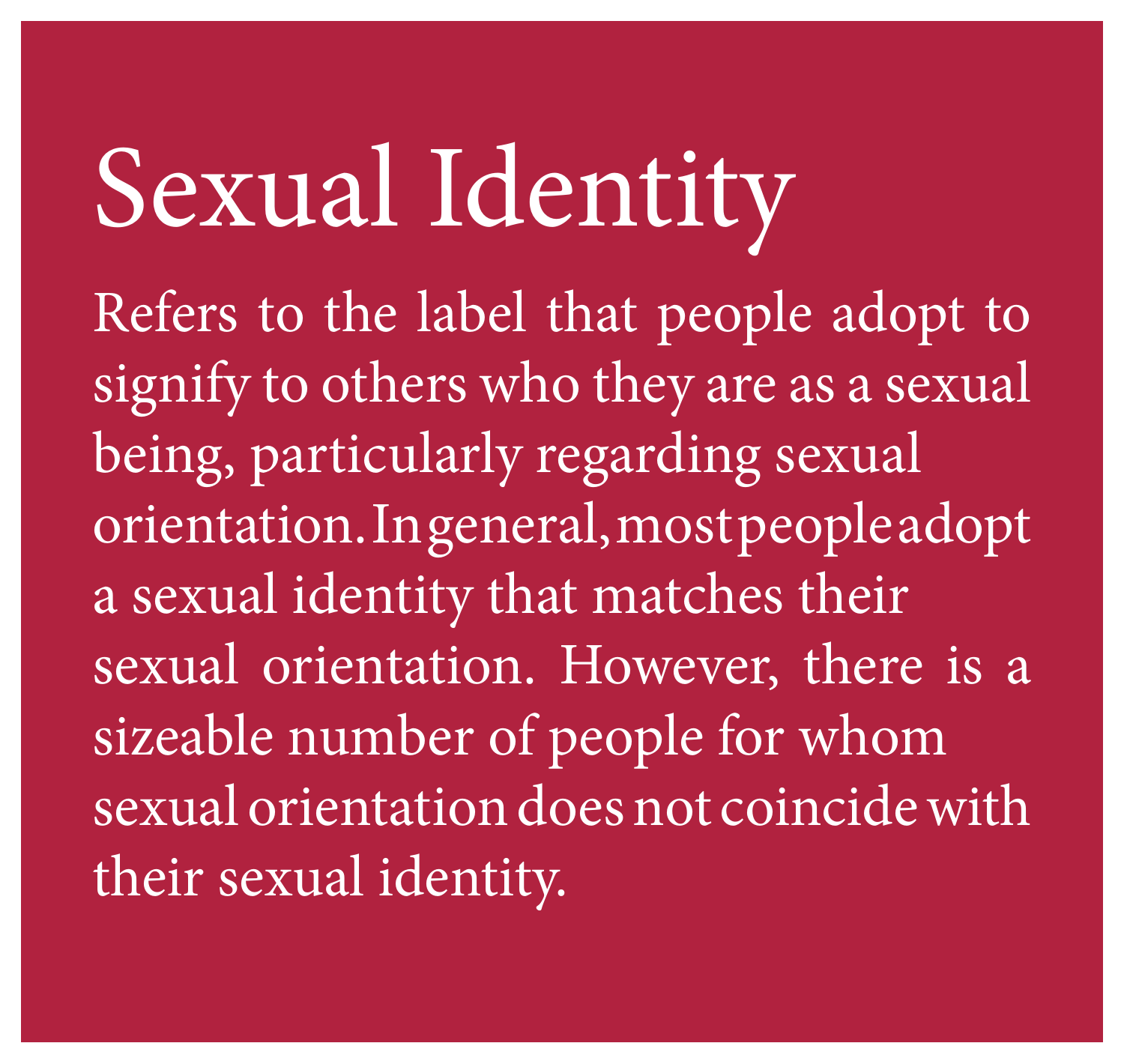# Sexual Preference

Types of interaction, stimulation, and gratification one likes to receive and participate in. Indicating one's favourite qualities, features, characteristics, arrangements, positions, or activities. Sexual preference connotes personal choice.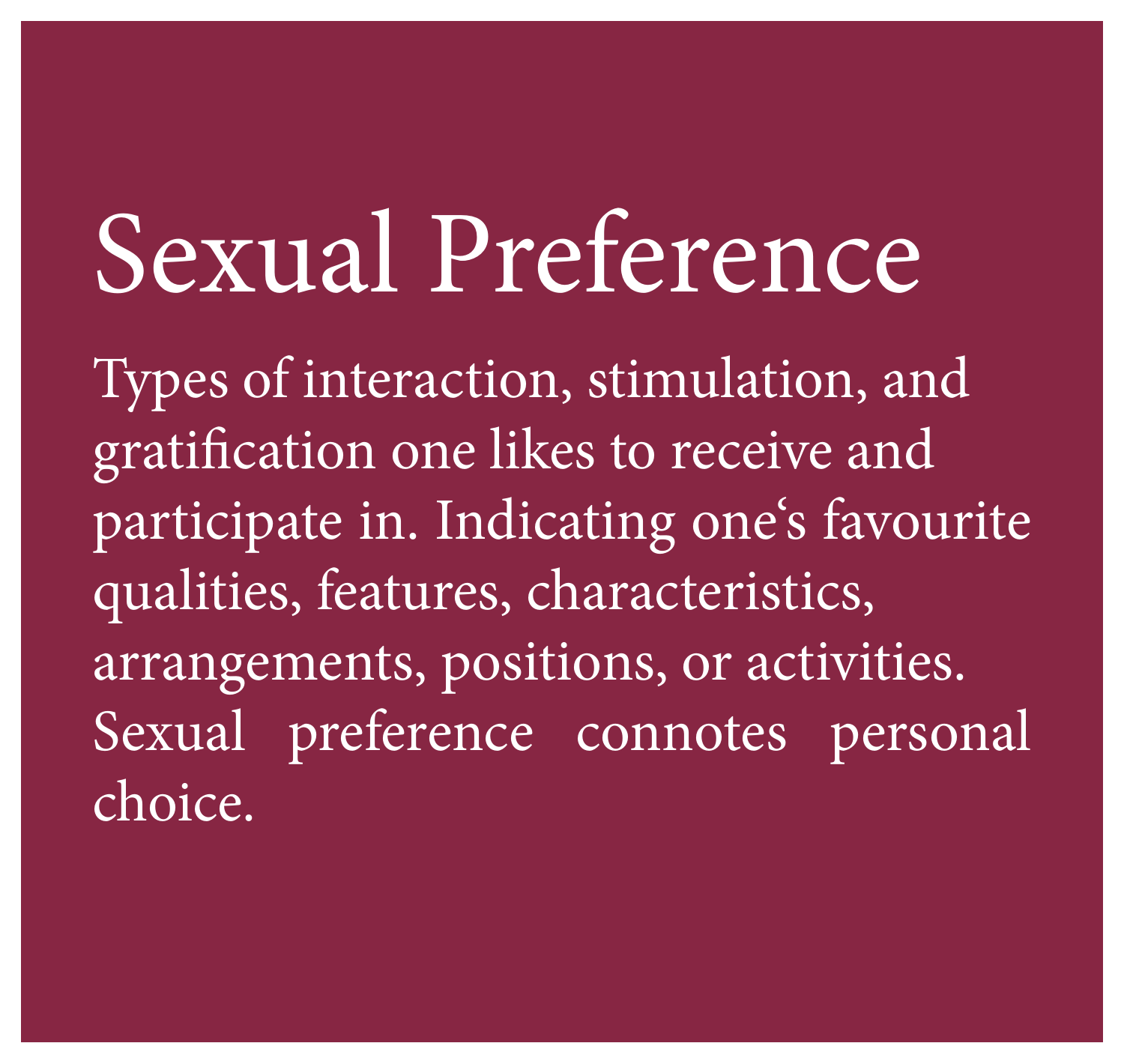Skoliosexual Someonewhoisattracted to genderqueer and transsexual people and expressions. Attracted to people who don't identify as cisgender.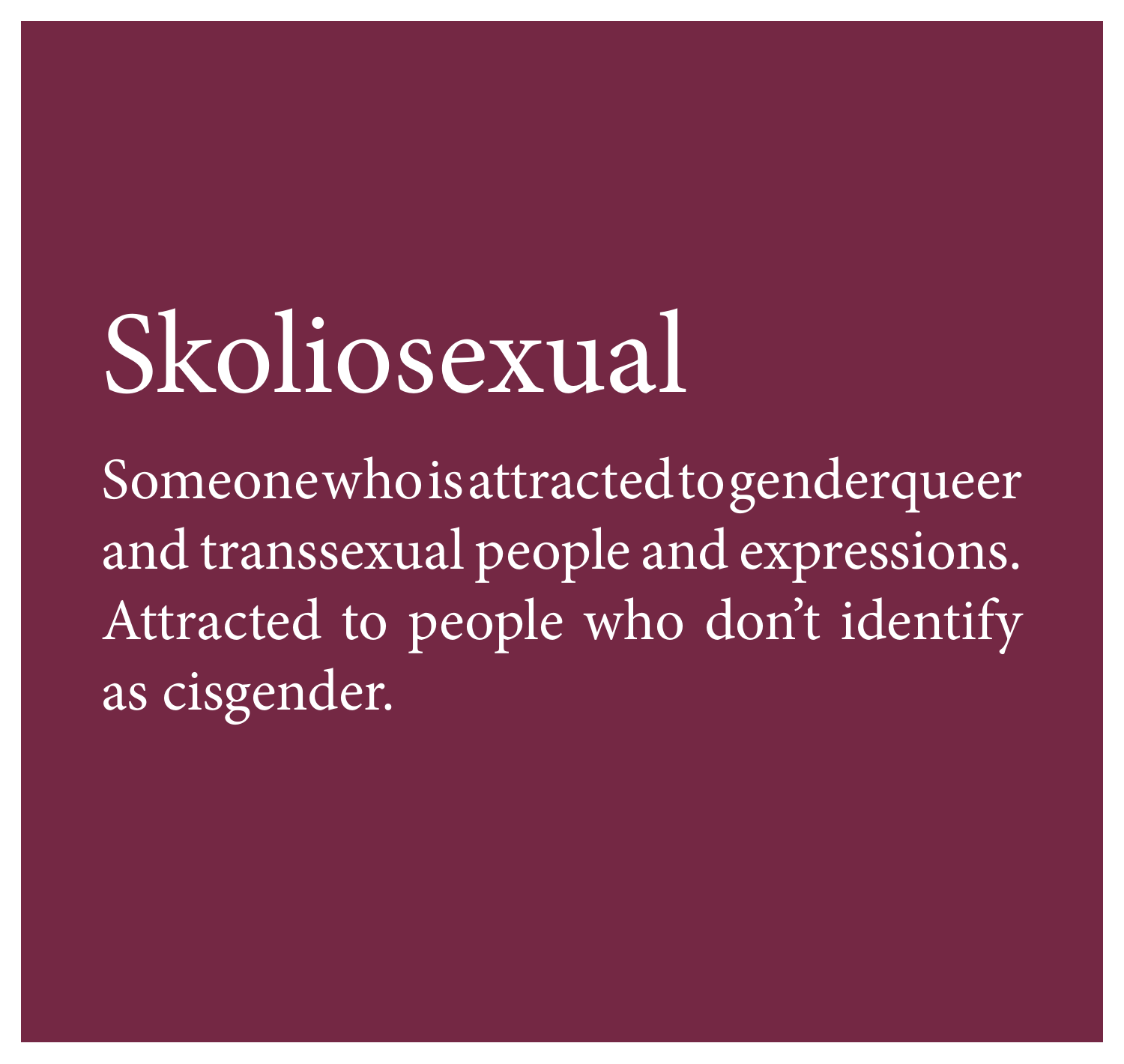Sex Reassignment Surgery Term used by some medical professionals to refer to a group of surgical options that alter a person's biological sex. AKA Gender Confirmation Surgery. Surgical procedures are referred to as "top" surgery (breast augmentation/reduction) and "bottom" surgery (genital reconstruction).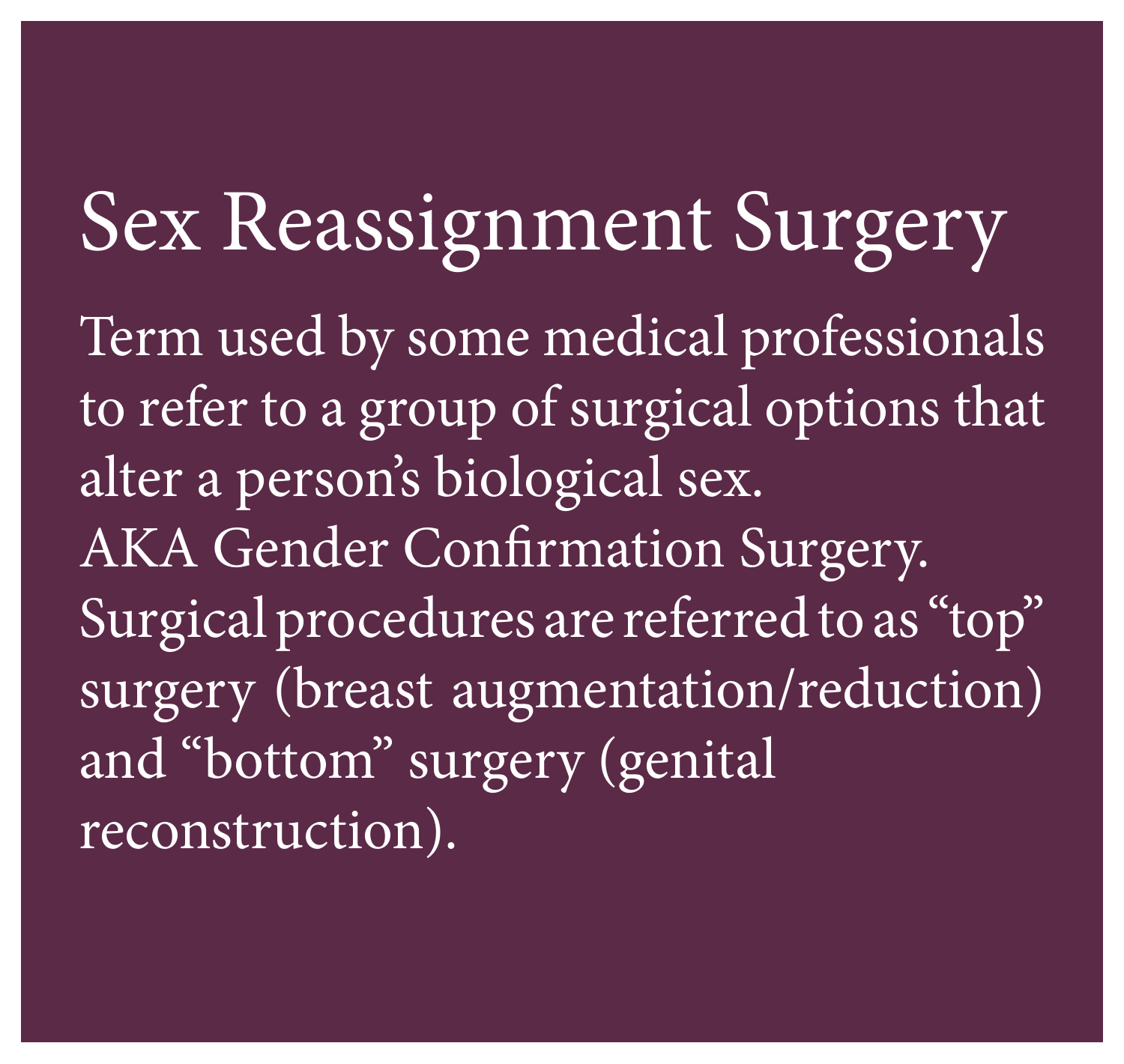Transgender Umbrella term covering a range of identities that transgress socially defined gender norms. A person who lives as a member of a gender other than that expected based on sex assigned at birth. Transgender people may or may not decide to alter their bodies hormonally and/or surgically.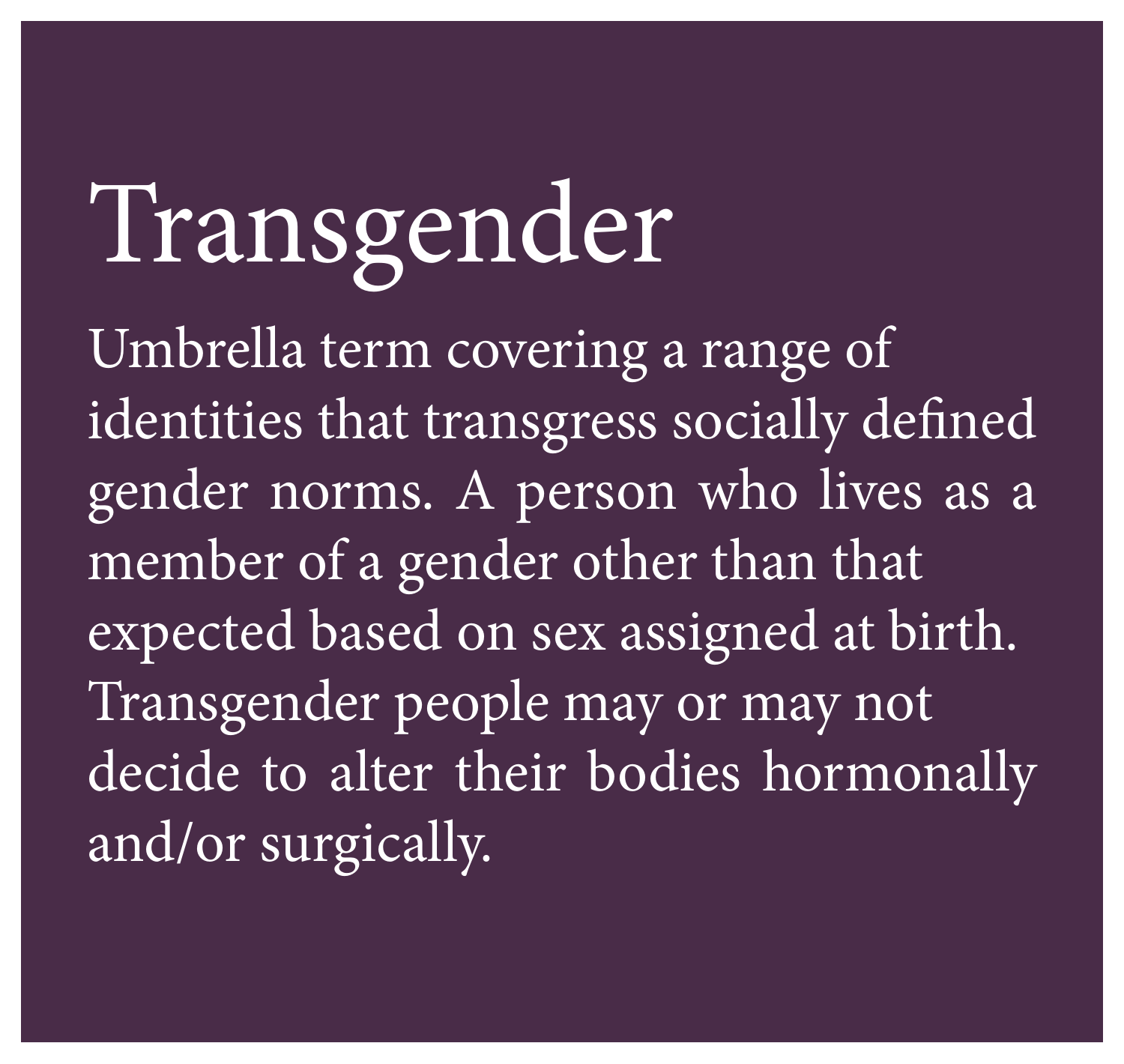### Transition

Altering one's birth sex is not a one-step process; its a complex process that occurs over a long period of time. Transition includes some or all of the following personal, legal and medical adjustments: telling one's family, friends or co-workers; changing one's name and/or sex on legal documents; hormone therapy; and possibly (though not always) one or more forms of surgery. (See: Sex reassignment surgery).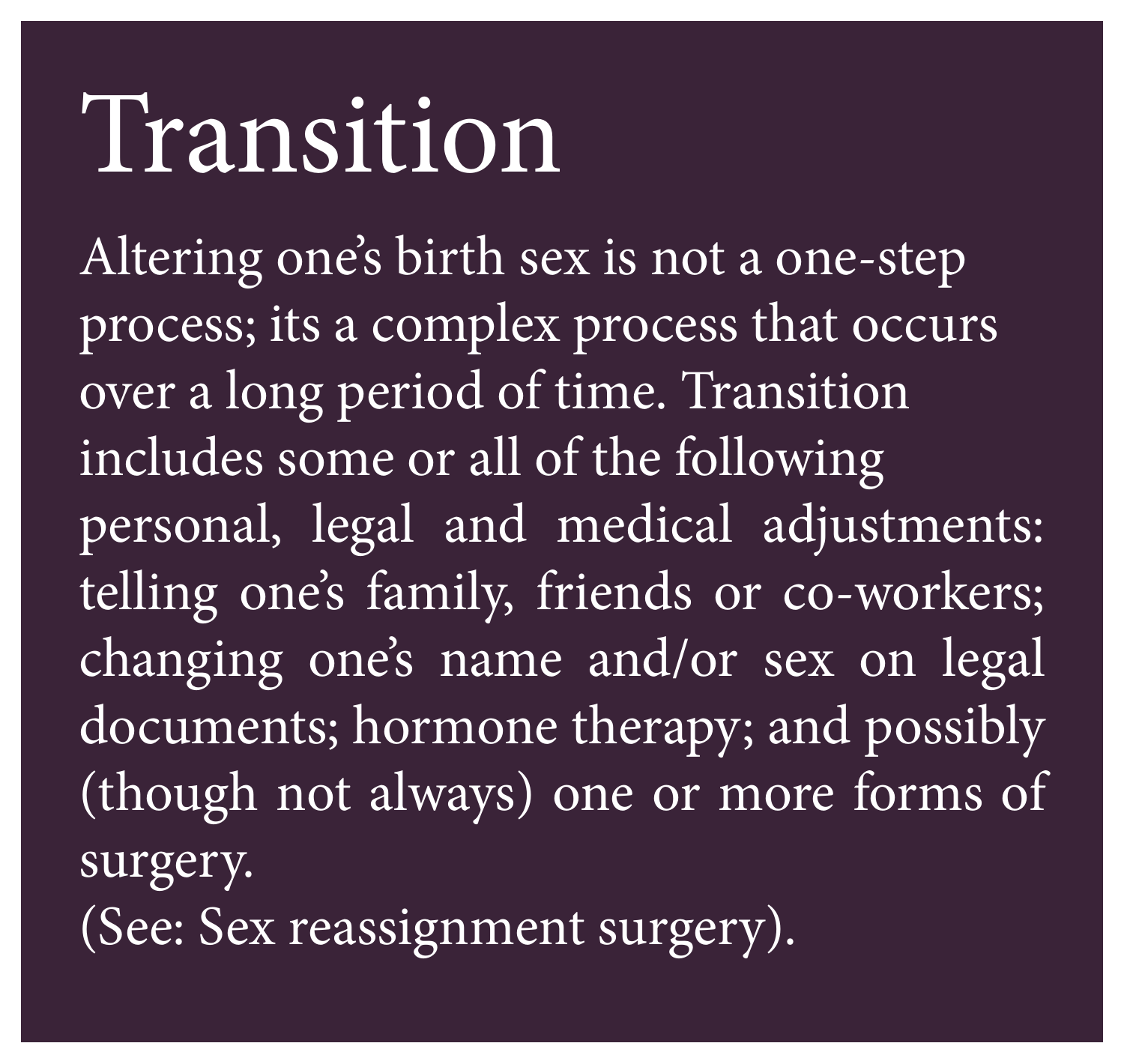Transphobia like trans/homo/biphobia because (1) it inaccurately describes systems of oppression as irrational fears, and (2) for some people, phobias are a very Alternative: cissexism.

Fear of, discrimination against, or hatred of transgender people, or gender ambiguity. As a group we argue against the use of terms distressing part of their livedexperience & co-opting this language is disrespectful to their experiences and perpetuates ableism.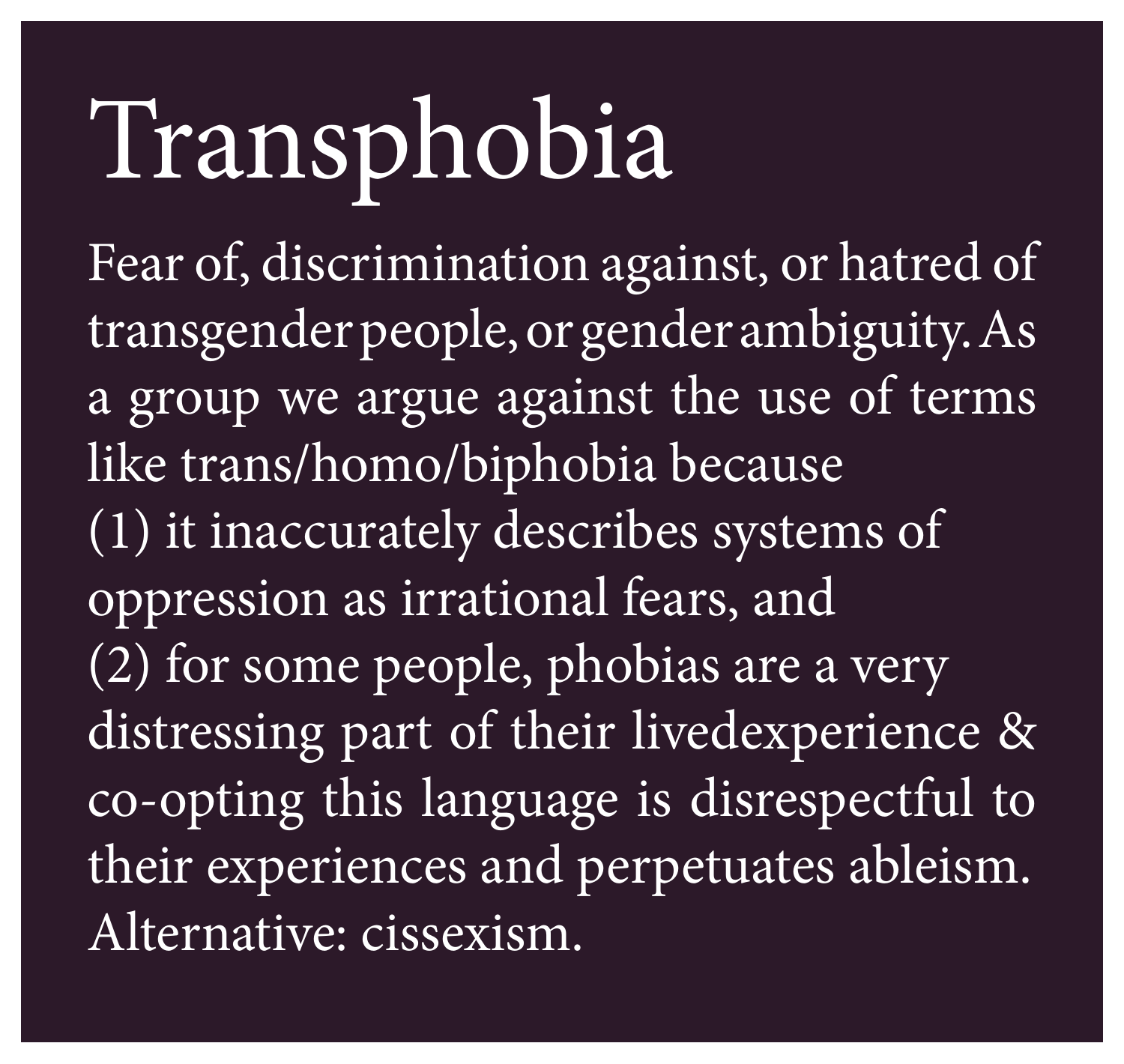Transman Identity label sometimes adopted by female-to-male (FTM) transgender people or transsexuals to signify that they are men while still affirming their history as assigned female sex at birth.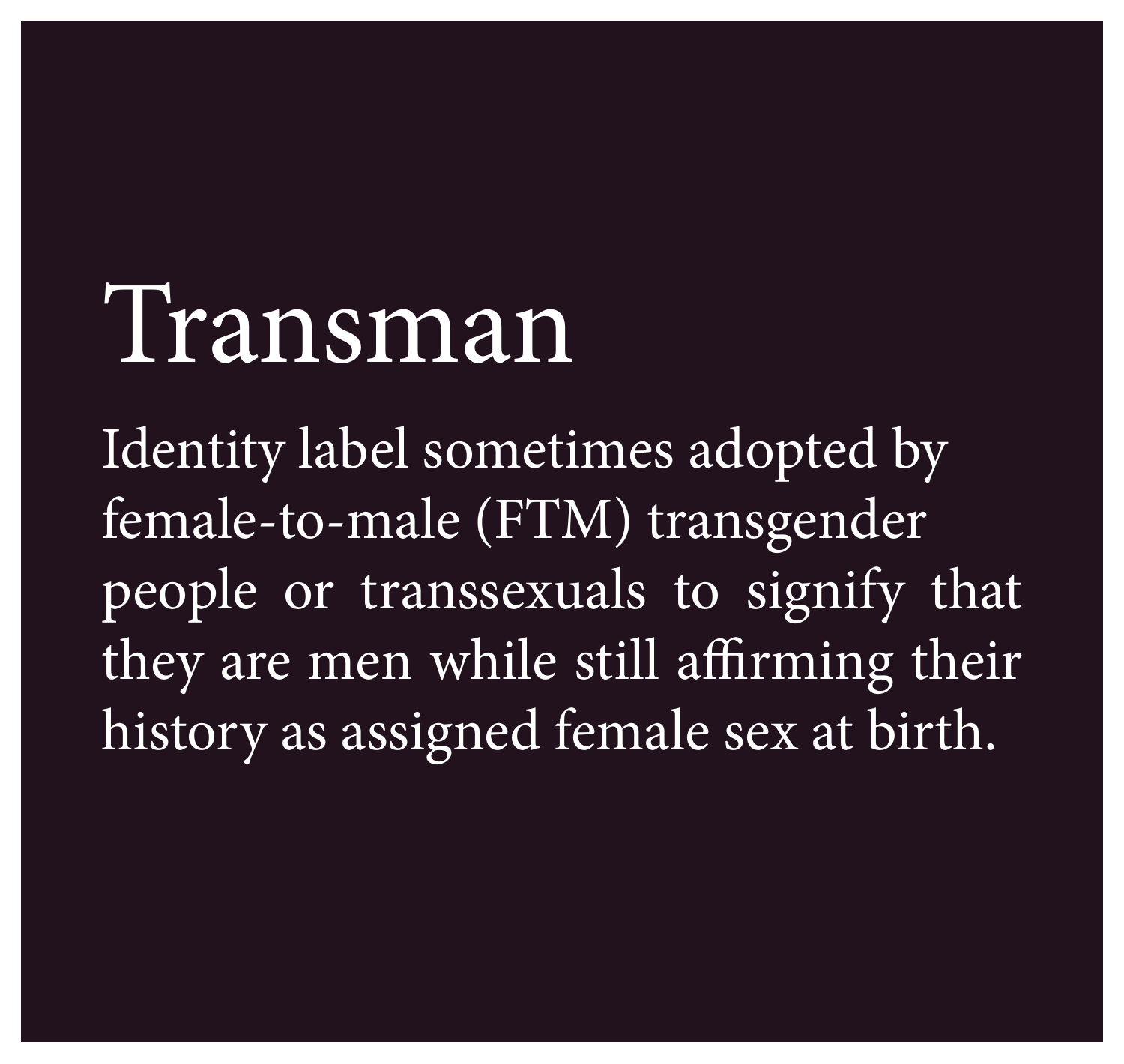Transwoman Identity label sometimes adopted by male-to-female (MTF) transsexuals or transgender people to signify that they arewomentheirwhilestillaffirmingtheir history as assigned male sex at birth.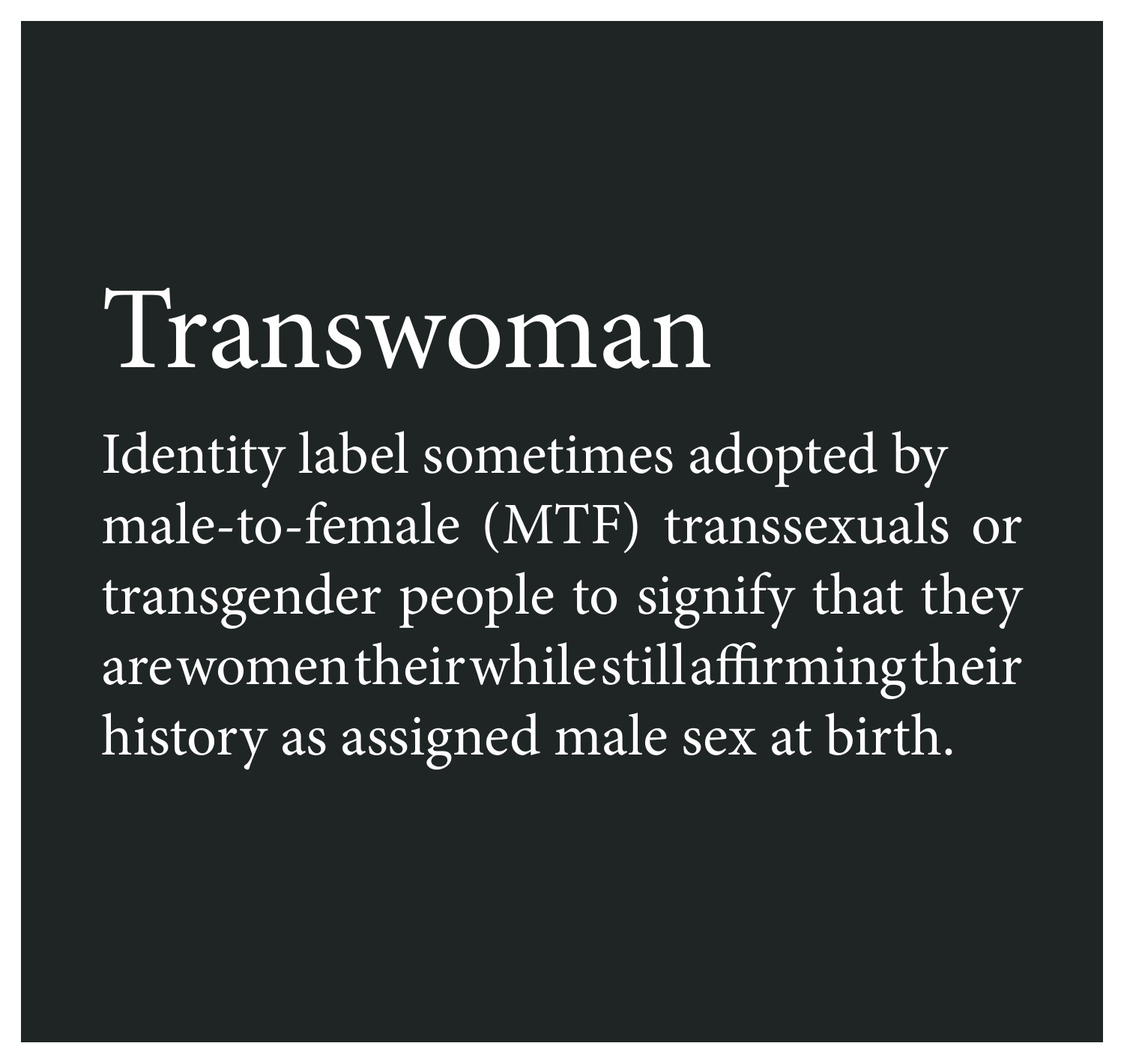### Womxn

Some womxn spell the word with an "x?" as a form of empowerment to move away from the "men" in the "traditional" spelling of women. It has been used in a similar manner as womyn and wimmin, as a rejection of the English-only etymology of 'woman' to explicitly include non-cisgender women.